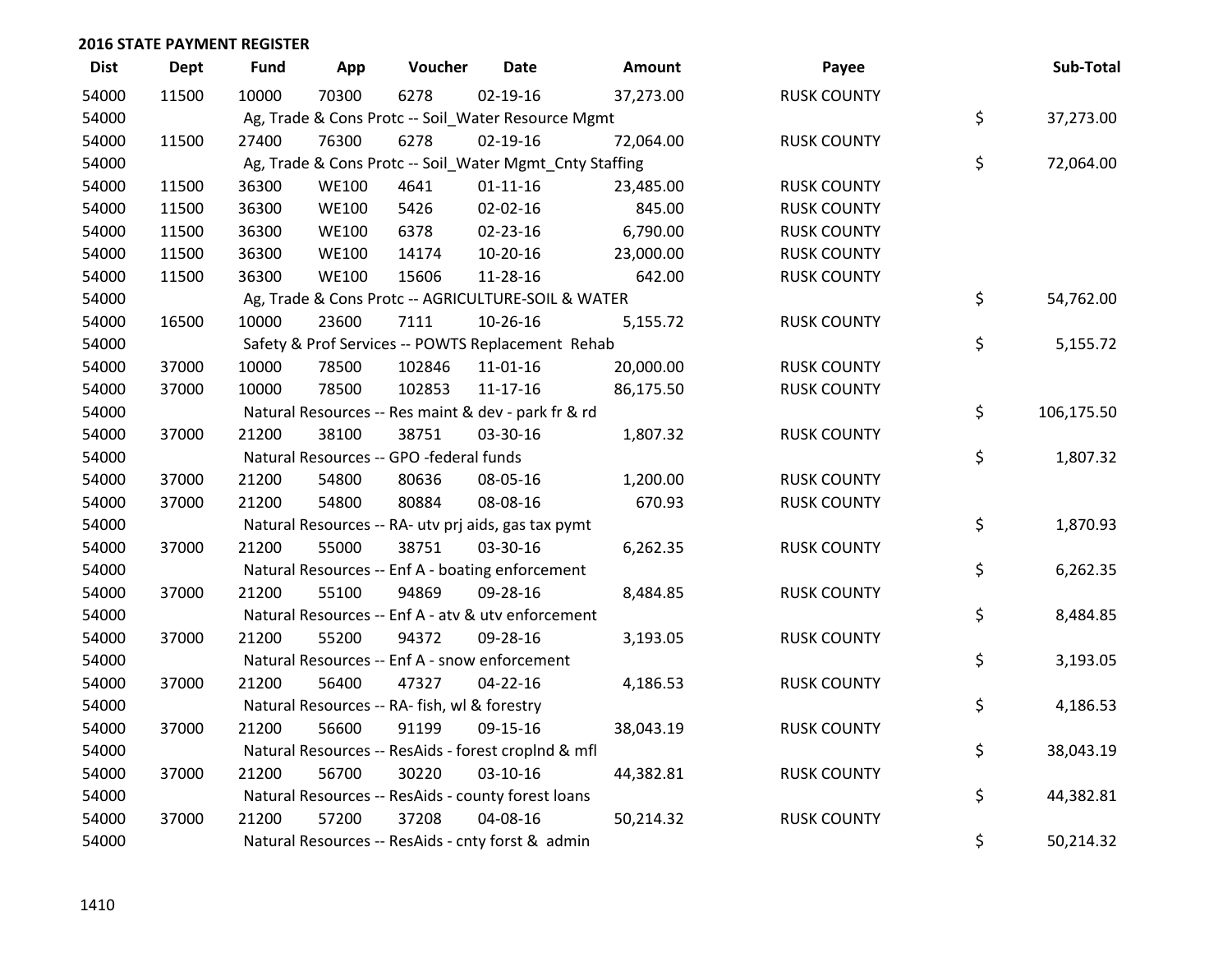| <b>Dist</b> | Dept  | <b>Fund</b> | App   | Voucher                                             | <b>Date</b>    | Amount     | Payee              | Sub-Total        |
|-------------|-------|-------------|-------|-----------------------------------------------------|----------------|------------|--------------------|------------------|
| 54000       | 37000 | 21200       | 57400 | 80622                                               | 08-05-16       | 41,490.00  | <b>RUSK COUNTY</b> |                  |
| 54000       | 37000 | 21200       | 57400 | 105809                                              | $11 - 10 - 16$ | 34,612.50  | <b>RUSK COUNTY</b> |                  |
| 54000       |       |             |       | Natural Resources -- RA- cnty snow trail & area aid |                |            |                    | \$<br>76,102.50  |
| 54000       | 37000 | 21200       | 57500 | 82809                                               | $08-11-16$     | 41,490.00  | <b>RUSK COUNTY</b> |                  |
| 54000       |       |             |       | Natural Resources -- RA- snowmobile trail areas     |                |            |                    | \$<br>41,490.00  |
| 54000       | 37000 | 21200       | 57600 | 64499                                               | 06-16-16       | 607.20     | <b>RUSK COUNTY</b> |                  |
| 54000       | 37000 | 21200       | 57600 | 80625                                               | 08-05-16       | 7,633.11   | <b>RUSK COUNTY</b> |                  |
| 54000       | 37000 | 21200       | 57600 | 80887                                               | 08-08-16       | 8,418.50   | <b>RUSK COUNTY</b> |                  |
| 54000       |       |             |       | Natural Resources -- RA- atv prj aids, gas tax pymt |                |            |                    | \$<br>16,658.81  |
| 54000       | 37000 | 21200       | 57700 | 42952                                               | $04 - 13 - 16$ | 46,500.00  | <b>RUSK COUNTY</b> |                  |
| 54000       | 37000 | 21200       | 57700 | 43156                                               | $04 - 14 - 16$ | 61,829.25  | <b>RUSK COUNTY</b> |                  |
| 54000       | 37000 | 21200       | 57700 | 43161                                               | $04 - 14 - 16$ | 36,434.25  | <b>RUSK COUNTY</b> |                  |
| 54000       |       |             |       | Natural Resources -- RA- atv project aids           |                |            |                    | \$<br>144,763.50 |
| 54000       | 37000 | 21200       | 58400 | 90512                                               | 09-14-16       | 372.00     | <b>RUSK COUNTY</b> |                  |
| 54000       |       |             |       | Natural Resources -- ResAids - pymt in lieu tax fed |                |            |                    | \$<br>372.00     |
| 54000       | 37000 | 21200       | 58900 | 102594                                              | 11-18-16       | 4,026.42   | <b>RUSK COUNTY</b> |                  |
| 54000       |       |             |       | Natural Resources -- Resource aids - distribution o |                |            |                    | \$<br>4,026.42   |
| 54000       | 37000 | 27400       | 67000 | 56203                                               | $05 - 27 - 16$ | 67,947.94  | <b>RUSK COUNTY</b> |                  |
| 54000       |       |             |       | Natural Resources -- Fin asst for responsible units |                |            |                    | \$<br>67,947.94  |
| 54000       | 37000 | 27400       | 67300 | 56203                                               | $05 - 27 - 16$ | 3,490.06   | <b>RUSK COUNTY</b> |                  |
| 54000       |       |             |       | Natural Resources -- Recycling consolidation grants |                |            |                    | \$<br>3,490.06   |
| 54000       | 39500 | 21100       | 16700 | 38533                                               | 10-18-16       | 10,555.28  | <b>RUSK COUNTY</b> |                  |
| 54000       | 39500 | 21100       | 16700 | 60067                                               | 12-08-16       | 11,601.14  | <b>RUSK COUNTY</b> |                  |
| 54000       |       |             |       | Transportation -- Eldly&Dsbl Cap Aidsf              |                |            |                    | \$<br>22,156.42  |
| 54000       | 39500 | 21100       | 17400 | 15473                                               | 08-23-16       | 5,908.87   | <b>RUSK COUNTY</b> |                  |
| 54000       | 39500 | 21100       | 17400 | 15475                                               | 08-23-16       | 4,178.83   | <b>RUSK COUNTY</b> |                  |
| 54000       |       |             |       | Transportation -- Disastr Damag Aid Sf              |                |            |                    | \$<br>10,087.70  |
| 54000       | 39500 | 21100       | 17700 | 6418                                                | 07-29-16       | 35,683.00  | <b>RUSK COUNTY</b> |                  |
| 54000       | 39500 | 21100       | 17700 | 32956                                               | 10-05-16       | 35,683.00  | <b>RUSK COUNTY</b> |                  |
| 54000       | 39500 | 21100       | 17700 | 69150                                               | 12-30-16       | 21,410.00  | <b>RUSK COUNTY</b> |                  |
| 54000       |       |             |       | Transportation -- Tc, Trns Oper Aid Sf              |                |            |                    | \$<br>92,776.00  |
| 54000       | 39500 | 21100       | 18200 | 28011                                               | 09-27-16       | 96,114.00  | <b>RUSK COUNTY</b> |                  |
| 54000       | 39500 | 21100       | 18200 | 31998                                               | 09-30-16       | 101,644.00 | <b>RUSK COUNTY</b> |                  |
| 54000       | 39500 | 21100       | 18200 | 57927                                               | 12-05-16       | 96,069.00  | <b>RUSK COUNTY</b> |                  |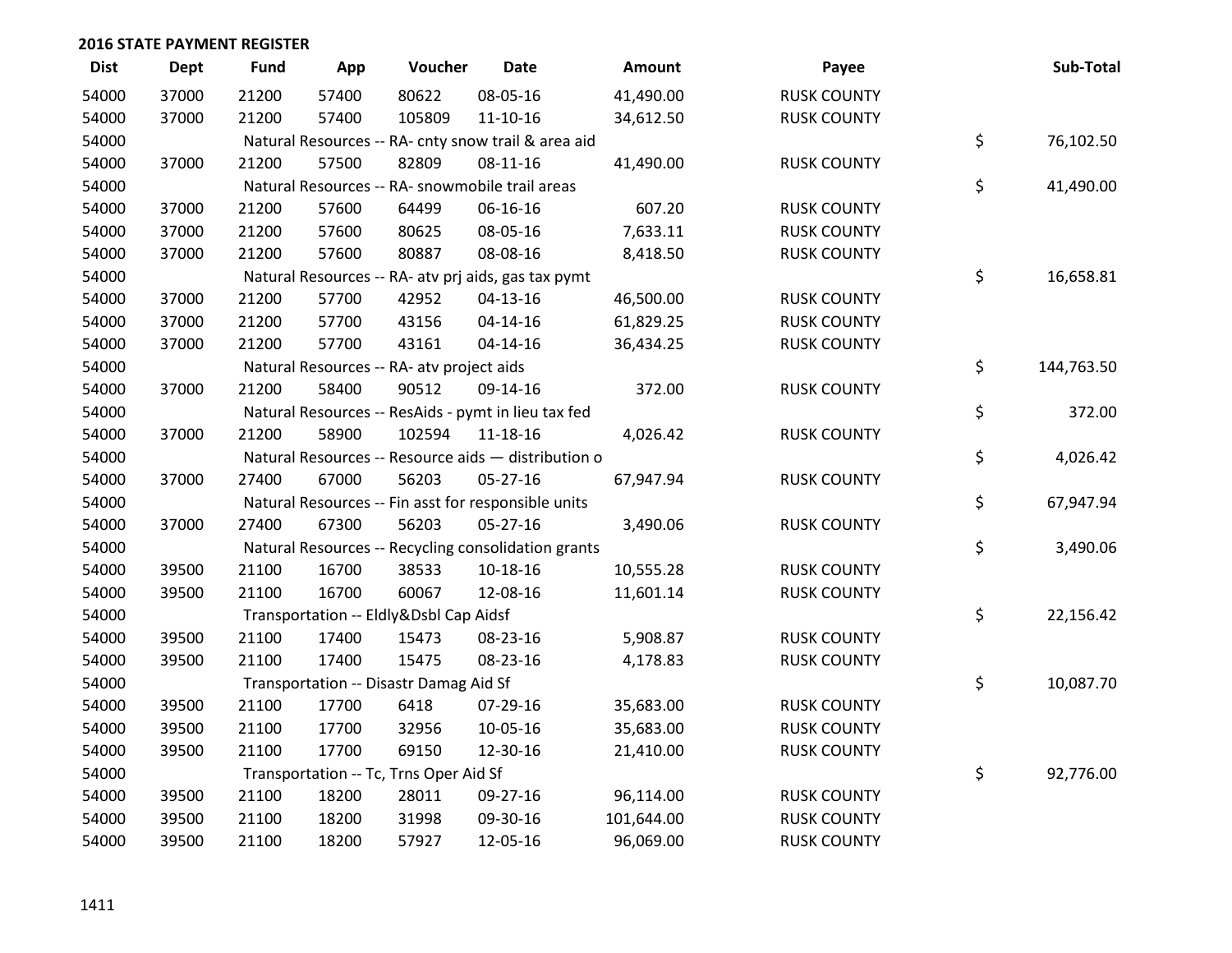| <b>Dist</b> | <b>Dept</b> | <b>Fund</b> | App   | Voucher                                       | <b>Date</b>    | Amount     |         | Payee                 | Sub-Total        |
|-------------|-------------|-------------|-------|-----------------------------------------------|----------------|------------|---------|-----------------------|------------------|
| 54000       |             |             |       | Transportation -- Trnst/Trns-Rel Aid F        |                |            |         |                       | \$<br>293,827.00 |
| 54000       | 39500       | 21100       | 18500 | 58269                                         | 12-05-16       | 1,336.15   |         | <b>RUSK COUNTY</b>    |                  |
| 54000       | 39500       | 21100       | 18500 | 58284                                         | 12-05-16       | 311.56     |         | <b>RUSK COUNTY</b>    |                  |
| 54000       | 39500       | 21100       | 18500 | 58285                                         | 12-05-16       | 5,528.09   |         | <b>RUSK COUNTY</b>    |                  |
| 54000       | 39500       | 21100       | 18500 | 60501                                         | 12-12-16       | 3,059.64   |         | <b>RUSK COUNTY</b>    |                  |
| 54000       | 39500       | 21100       | 18500 | 63874                                         | 12-22-16       | 362.51     |         | <b>RUSK COUNTY</b>    |                  |
| 54000       | 39500       | 21100       | 18500 | 63875                                         | 12-22-16       | 1,065.70   |         | <b>RUSK COUNTY</b>    |                  |
| 54000       |             |             |       | Transportation -- Hwy Sfty Loc Aid Ffd        |                |            |         |                       | \$<br>11,663.65  |
| 54000       | 39500       | 21100       | 19000 | 163                                           | 07-05-16       | 287,613.40 |         | <b>RUSK COUNTY</b>    |                  |
| 54000       | 39500       | 21100       | 19000 | 29117                                         | 10-03-16       | 143,806.70 |         | <b>RUSK COUNTY</b>    |                  |
| 54000       |             |             |       | Transportation -- Trans Aids To Co.-Sf        |                |            |         |                       | \$<br>431,420.10 |
| 54000       | 39500       | 21100       | 16700 | 76654                                         | $03-17-16$     | 11,484.58  | RUSK CO | <b>REGISTER OF D</b>  |                  |
| 54000       |             |             |       | Transportation -- Eldly&Dsbl Cap Aidsf        |                |            |         |                       | \$<br>11,484.58  |
| 54000       | 39500       | 21100       | 16800 | 88054                                         | 05-06-16       | 68,844.00  |         | <b>COUNTY OF RUSK</b> |                  |
| 54000       |             |             |       | Transportation -- Eldly&Disa Co/Aid Sf        |                |            |         |                       | \$<br>68,844.00  |
| 54000       | 39500       | 21100       | 17000 | 75895                                         | 03-09-16       | 7,029.12   |         | TREAS RUSK CO         |                  |
| 54000       |             |             |       | <b>Transportation -- County Forest Aids</b>   |                |            |         |                       | \$<br>7,029.12   |
| 54000       | 39500       | 21100       | 17700 | 72052                                         | $01 - 04 - 16$ | 24,603.00  |         | <b>COUNTY OF RUSK</b> |                  |
| 54000       | 39500       | 21100       | 17700 | 90051                                         | 05-27-16       | 35,683.00  |         | <b>COUNTY OF RUSK</b> |                  |
| 54000       |             |             |       | Transportation -- Tc, Trns Oper Aid Sf        |                |            |         |                       | \$<br>60,286.00  |
| 54000       | 39500       | 21100       | 18200 | 74728                                         | $02 - 25 - 16$ | 112,223.00 |         | TREAS RUSK CO         |                  |
| 54000       |             |             |       | Transportation -- Trnst/Trns-Rel Aid F        |                |            |         |                       | \$<br>112,223.00 |
| 54000       | 39500       | 21100       | 18500 | 84694                                         | 06-16-16       | 3,524.10   |         | TREAS RUSK CO         |                  |
| 54000       | 39500       | 21100       | 18500 | 85379                                         | 06-22-16       | 1,089.41   |         | TREAS RUSK CO         |                  |
| 54000       | 39500       | 21100       | 18500 | 85379                                         | 06-22-16       | 1,333.70   |         | TREAS RUSK CO         |                  |
| 54000       | 39500       | 21100       | 18500 | 86835                                         | 07-08-16       | 3,832.86   |         | TREAS RUSK CO         |                  |
| 54000       | 39500       | 21100       | 18500 | 87407                                         | $07-14-16$     | 1,089.16   |         | TREAS RUSK CO         |                  |
| 54000       | 39500       | 21100       | 18500 | 87750                                         | $07-15-16$     | 715.33     |         | <b>TREAS RUSK CO</b>  |                  |
| 54000       |             |             |       | Transportation -- Hwy Sfty Loc Aid Ffd        |                |            |         |                       | \$<br>11,584.56  |
| 54000       | 39500       | 21100       | 19000 | 74054                                         | $01 - 04 - 16$ | 143,806.70 |         | <b>COUNTY OF RUSK</b> |                  |
| 54000       |             |             |       | Transportation -- Trans Aids To Co.-Sf        |                |            |         |                       | \$<br>143,806.70 |
| 54000       | 41000       | 10000       | 11600 | 92135                                         | 11-29-16       | 26,720.00  |         | <b>RUSK COUNTY</b>    |                  |
| 54000       |             |             |       | Corrections -- Reimbursing counties for proba |                |            |         |                       | \$<br>26,720.00  |
| 54000       | 41000       | 10000       | 31300 | 26936                                         | 02-05-16       | 12,038.83  |         | <b>RUSK COUNTY</b>    |                  |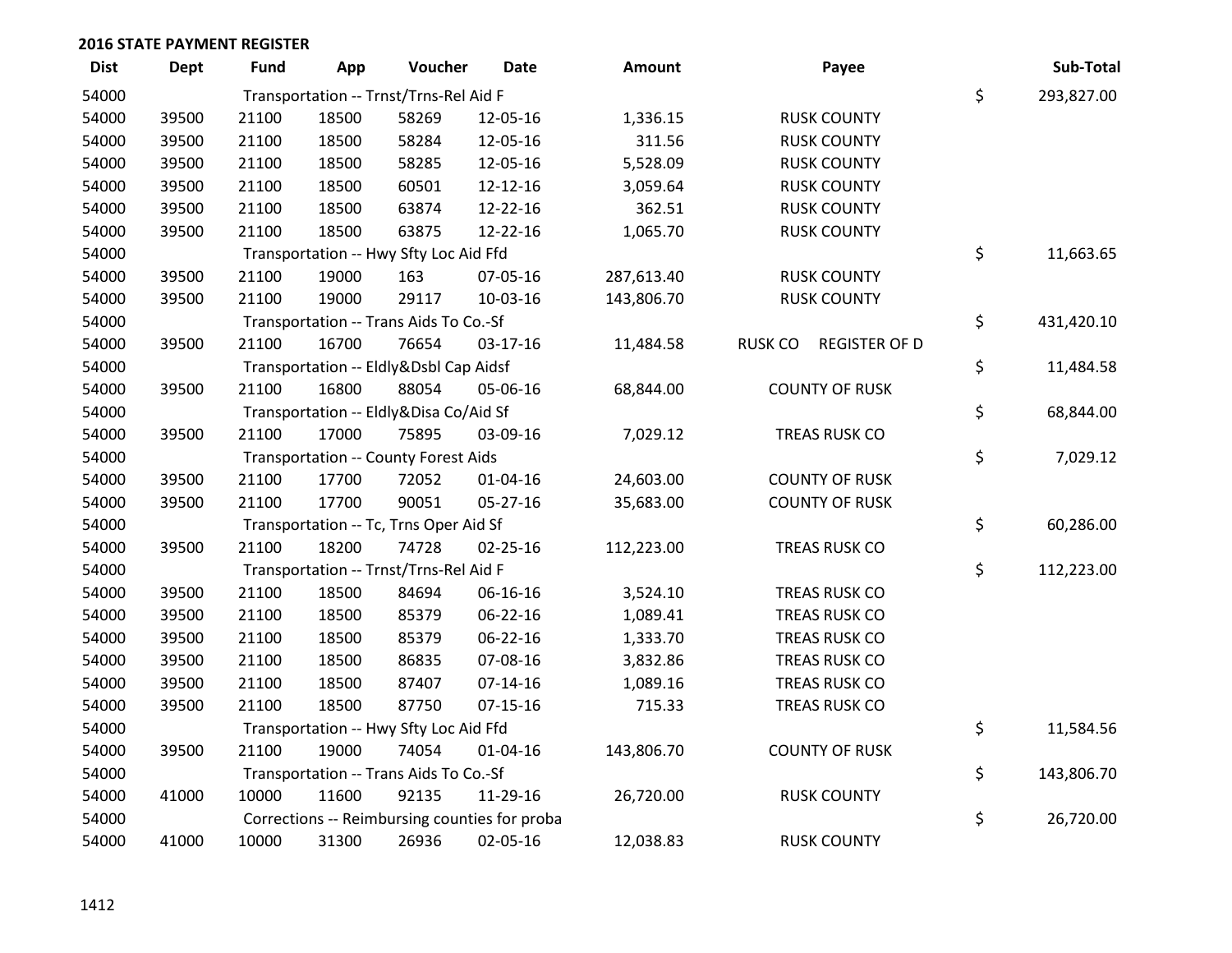| <b>Dist</b> | <b>Dept</b> | <b>Fund</b> | App   | Voucher                                           | <b>Date</b>    | Amount     | Payee              | Sub-Total          |
|-------------|-------------|-------------|-------|---------------------------------------------------|----------------|------------|--------------------|--------------------|
| 54000       | 41000       | 10000       | 31300 | 26943                                             | 02-05-16       | 11,597.75  | <b>RUSK COUNTY</b> |                    |
| 54000       | 41000       | 10000       | 31300 | 26946                                             | 02-05-16       | 7,384.87   | <b>RUSK COUNTY</b> |                    |
| 54000       | 41000       | 10000       | 31300 | 34461                                             | 03-09-16       | 19,577.65  | <b>RUSK COUNTY</b> |                    |
| 54000       | 41000       | 10000       | 31300 | 34465                                             | 03-09-16       | 2,742.23   | <b>RUSK COUNTY</b> |                    |
| 54000       |             |             |       | Corrections -- Community youth and family aid     |                |            |                    | \$<br>53,341.33    |
| 54000       | 43500       | 10000       | 11900 | 72452                                             | 09-02-16       | 6,651.99   | <b>RUSK COUNTY</b> |                    |
| 54000       |             |             |       | Health Services -- Emergency medical services, ai |                |            |                    | \$<br>6,651.99     |
| 54000       | 43500       | 10000       | 00000 | 90614                                             | $01 - 04 - 16$ | 48,628.00  | <b>RUSK CO</b>     |                    |
| 54000       | 43500       | 10000       | 00000 | 90616                                             | 02-01-16       | 49,379.00  | <b>RUSK CO</b>     |                    |
| 54000       | 43500       | 10000       | 00000 | 90618                                             | 03-01-16       | 51,122.00  | <b>RUSK CO</b>     |                    |
| 54000       | 43500       | 10000       | 00000 | 90622                                             | $04 - 01 - 16$ | 51,173.00  | <b>RUSK CO</b>     |                    |
| 54000       | 43500       | 10000       | 00000 | 90624                                             | 05-02-16       | 182,599.00 | <b>RUSK CO</b>     |                    |
| 54000       | 43500       | 10000       | 00000 | 90627                                             | 06-01-16       | 53,046.00  | <b>RUSK CO</b>     |                    |
| 54000       | 43500       | 10000       | 00000 | 90628                                             | 06-29-16       | 10,222.00  | <b>RUSK CO</b>     |                    |
| 54000       | 43500       | 10000       | 00000 | 90700                                             | 07-01-16       | 62,296.00  | <b>RUSK CO</b>     |                    |
| 54000       | 43500       | 10000       | 00000 | 90701                                             | 08-01-16       | 219,303.00 | <b>RUSK CO</b>     |                    |
| 54000       | 43500       | 10000       | 00000 | 90702                                             | 09-01-16       | 194,457.00 | <b>RUSK CO</b>     |                    |
| 54000       | 43500       | 10000       | 00000 | 90704                                             | 10-01-16       | 81,844.00  | <b>RUSK CO</b>     |                    |
| 54000       | 43500       | 10000       | 00000 | 90705                                             | 11-01-16       | 72,977.00  | <b>RUSK CO</b>     |                    |
| 54000       | 43500       | 10000       | 00000 | 90706                                             | 12-01-16       | 39,667.00  | <b>RUSK CO</b>     |                    |
| 54000       |             |             |       | Health Services -- State/Fed Aids                 |                |            |                    | \$<br>1,116,713.00 |
| 54000       | 45500       | 10000       | 22100 | 14345                                             | $07 - 22 - 16$ | 650.00     | <b>RUSK COUNTY</b> |                    |
| 54000       |             |             |       | Justice -- Crime laboratories, DNA                |                |            |                    | \$<br>650.00       |
| 54000       | 45500       | 10000       | 23100 | 13383                                             | 07-01-16       | 4,160.00   | <b>RUSK COUNTY</b> |                    |
| 54000       |             |             |       | Justice -- Law enforcement train, local           |                |            |                    | \$<br>4,160.00     |
| 54000       | 45500       | 10000       | 27100 | 7342                                              | 03-07-16       | 62,417.92  | <b>RUSK COUNTY</b> |                    |
| 54000       | 45500       | 10000       | 27100 | 14761                                             | 08-04-16       | 32,497.87  | <b>RUSK COUNTY</b> |                    |
| 54000       | 45500       | 10000       | 27100 | 19247                                             | $11 - 14 - 16$ | 17,501.13  | <b>RUSK COUNTY</b> |                    |
| 54000       |             |             |       | Justice -- Alt prosecution alcohol drugs          |                |            |                    | \$<br>112,416.92   |
| 54000       | 45500       | 10000       | 53200 | 7629                                              | 03-14-16       | 11,774.76  | <b>RUSK COUNTY</b> |                    |
| 54000       | 45500       | 10000       | 53200 | 14459                                             | $07 - 22 - 16$ | 11,567.92  | <b>RUSK COUNTY</b> |                    |
| 54000       |             |             |       | Justice -- Crime victim witness assist            |                |            |                    | \$<br>23,342.68    |
| 54000       | 45500       | 10000       | 54200 | 7286                                              | 03-07-16       | 4,819.00   | <b>RUSK COUNTY</b> |                    |
| 54000       | 45500       | 10000       | 54200 | 10101                                             | 05-16-16       | 8,909.00   | <b>RUSK COUNTY</b> |                    |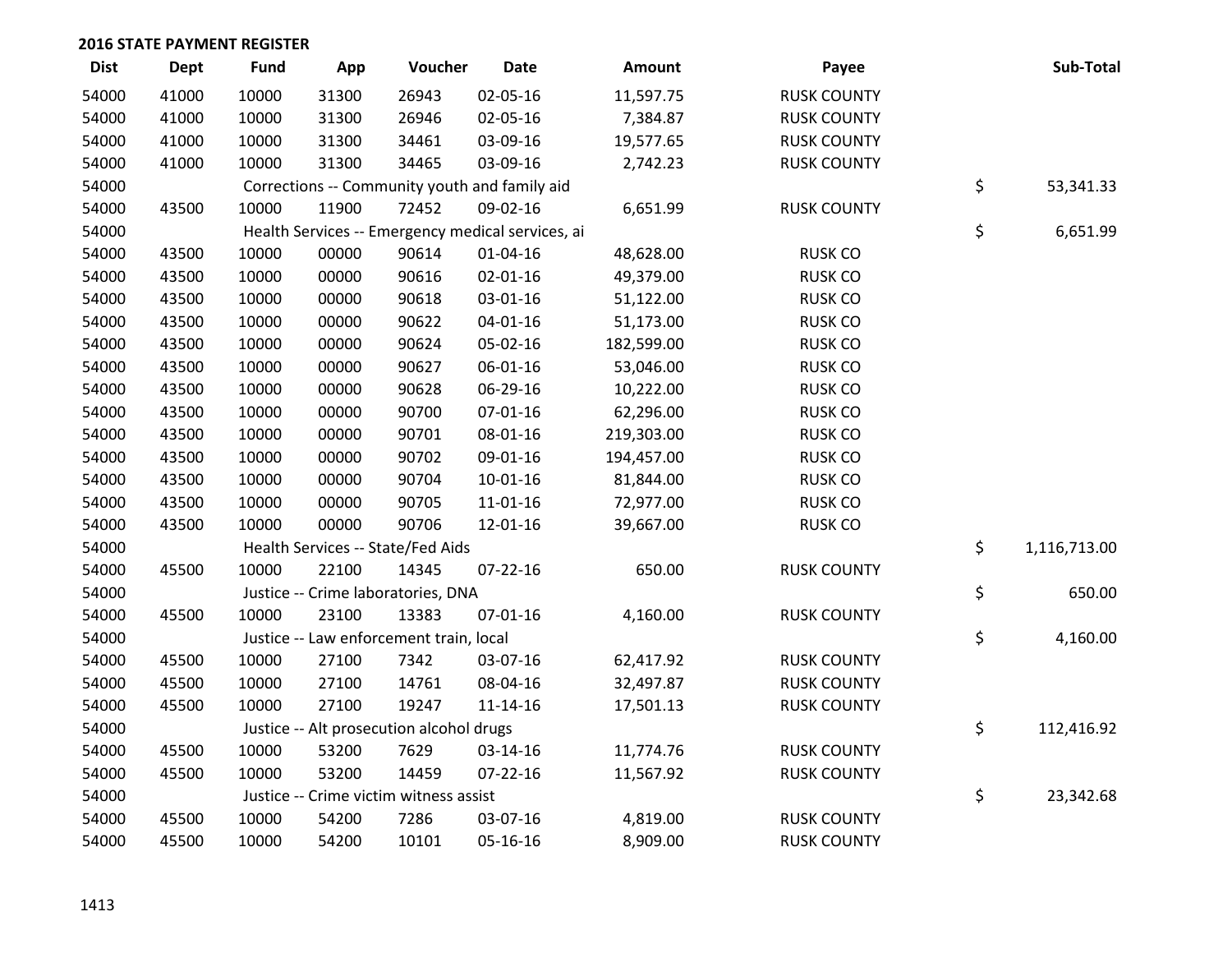| <b>Dist</b> | <b>Dept</b> | <b>Fund</b> | App   | Voucher                                           | <b>Date</b>    | Amount    | Payee              | Sub-Total       |
|-------------|-------------|-------------|-------|---------------------------------------------------|----------------|-----------|--------------------|-----------------|
| 54000       | 45500       | 10000       | 54200 | 14964                                             | 08-04-16       | 5,572.00  | <b>RUSK COUNTY</b> |                 |
| 54000       | 45500       | 10000       | 54200 | 19638                                             | 11-21-16       | 7,465.00  | <b>RUSK COUNTY</b> |                 |
| 54000       |             |             |       | Justice -- Federal aid, victim assistance         |                |           |                    | \$<br>26,765.00 |
| 54000       | 45500       | 10000       | 54300 | 11656                                             | 06-14-16       | 12,000.00 | <b>RUSK COUNTY</b> |                 |
| 54000       |             |             |       | Justice -- Federal aid, state operations          |                |           |                    | \$<br>12,000.00 |
| 54000       | 46500       | 10000       | 30800 | 16536                                             | $10-13-16$     | 789.60    | <b>RUSK COUNTY</b> |                 |
| 54000       |             |             |       | Military Affairs -- Emergency response equipment  |                |           |                    | \$<br>789.60    |
| 54000       | 46500       | 10000       | 33700 | 12958                                             | 07-20-16       | 3,229.00  | <b>RUSK COUNTY</b> |                 |
| 54000       | 46500       | 10000       | 33700 | 18634                                             | 12-06-16       | 3,229.00  | <b>RUSK COUNTY</b> |                 |
| 54000       |             |             |       | Military Affairs -- Local emer planning grants    |                |           |                    | \$<br>6,458.00  |
| 54000       | 46500       | 10000       | 34200 | 5069                                              | $01-27-16$     | 16,018.18 | <b>RUSK COUNTY</b> |                 |
| 54000       | 46500       | 10000       | 34200 | 5619                                              | 02-04-16       | 3,210.00  | <b>RUSK COUNTY</b> |                 |
| 54000       | 46500       | 10000       | 34200 | 13897                                             | 08-16-16       | 15,963.36 | <b>RUSK COUNTY</b> |                 |
| 54000       | 46500       | 10000       | 34200 | 15547                                             | 09-26-16       | 2,668.23  | <b>RUSK COUNTY</b> |                 |
| 54000       | 46500       | 10000       | 34200 | 18704                                             | 12-06-16       | 15,963.36 | <b>RUSK COUNTY</b> |                 |
| 54000       |             |             |       | Military Affairs -- Federal aid, local assistance |                |           |                    | \$<br>53,823.13 |
| 54000       | 48500       | 15200       | 12700 | 13998                                             | 06-30-16       | 569.60    | <b>RUSK COUNTY</b> |                 |
| 54000       |             |             |       | Veterans Affairs -- Grants to counties            |                |           |                    | \$<br>569.60    |
| 54000       | 48500       | 58200       | 26700 | 13998                                             | 06-30-16       | 2,563.18  | <b>RUSK COUNTY</b> |                 |
| 54000       |             |             |       | Veterans Affairs -- County grants                 |                |           |                    | \$<br>2,563.18  |
| 54000       | 48500       | 58200       | 28000 | 21167                                             | 11-23-16       | 2,790.00  | <b>RUSK COUNTY</b> |                 |
| 54000       |             |             |       | Veterans Affairs -- Veterans transportation grant |                |           |                    | \$<br>2,790.00  |
| 54000       | 48500       | 58300       | 37000 | 13998                                             | 06-30-16       | 2,563.18  | <b>RUSK COUNTY</b> |                 |
| 54000       |             |             |       | Veterans Affairs -- County grants                 |                |           |                    | \$<br>2,563.18  |
| 54000       | 50500       | 10000       | 15500 | 8194                                              | $01 - 15 - 16$ | 1,369.13  | <b>RUSK COUNTY</b> |                 |
| 54000       | 50500       | 10000       | 15500 | 9595                                              | $01-29-16$     | 819.65    | <b>RUSK COUNTY</b> |                 |
| 54000       | 50500       | 10000       | 15500 | 11514                                             | $02 - 17 - 16$ | 1,304.07  | <b>RUSK COUNTY</b> |                 |
| 54000       | 50500       | 10000       | 15500 | 12806                                             | 03-02-16       | 908.88    | <b>RUSK COUNTY</b> |                 |
| 54000       | 50500       | 10000       | 15500 | 15256                                             | 03-30-16       | 1,402.11  | <b>RUSK COUNTY</b> |                 |
| 54000       | 50500       | 10000       | 15500 | 17682                                             | 04-29-16       | 1,325.13  | <b>RUSK COUNTY</b> |                 |
| 54000       | 50500       | 10000       | 15500 | 20766                                             | 06-01-16       | 1,627.52  | <b>RUSK COUNTY</b> |                 |
| 54000       | 50500       | 10000       | 15500 | 23228                                             | 06-30-16       | 1,329.26  | <b>RUSK COUNTY</b> |                 |
| 54000       | 50500       | 10000       | 15500 | 26090                                             | 08-01-16       | 1,036.07  | <b>RUSK COUNTY</b> |                 |
| 54000       | 50500       | 10000       | 15500 | 28810                                             | 09-01-16       | 980.31    | <b>RUSK COUNTY</b> |                 |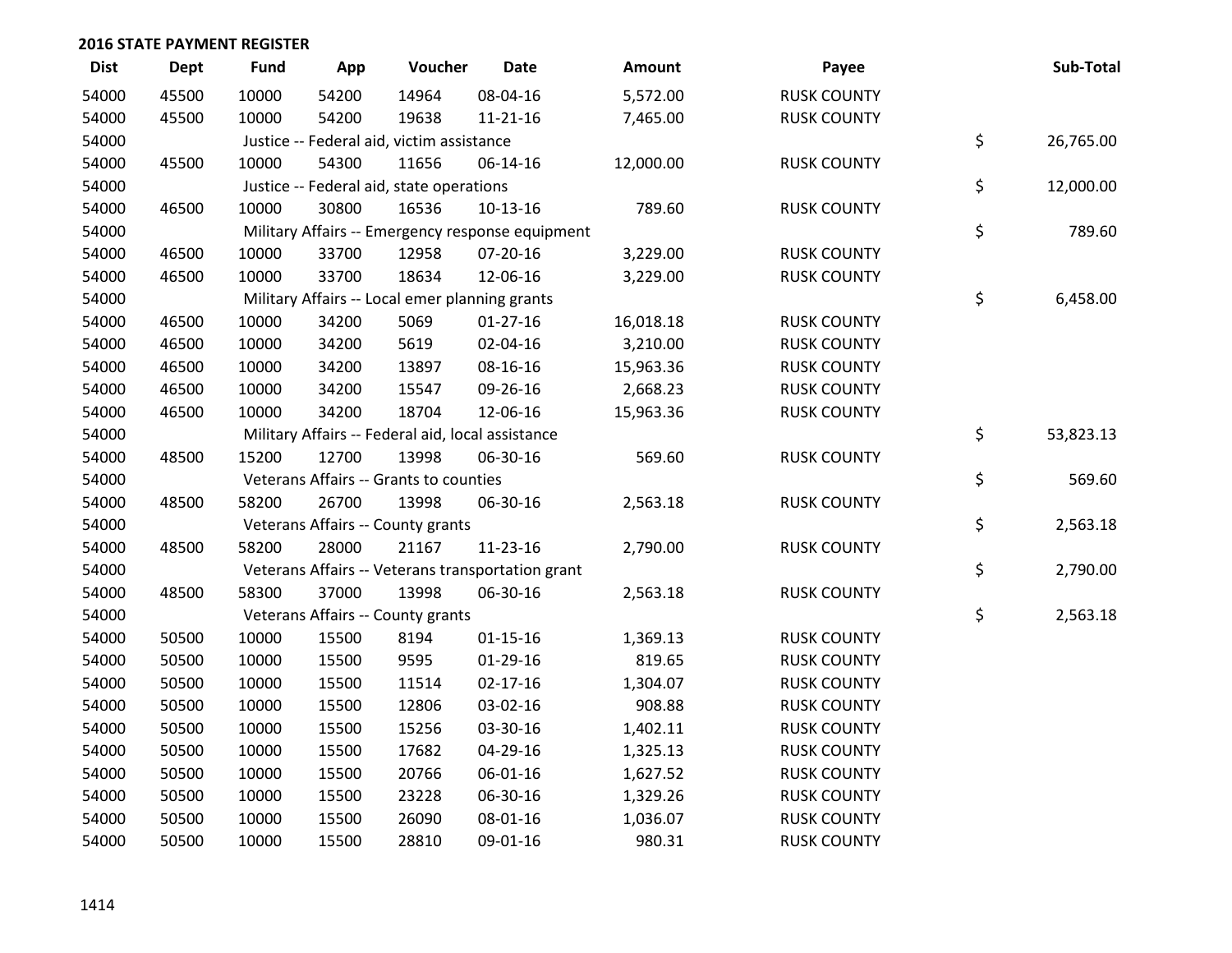| <b>Dist</b> | <b>Dept</b> | <b>Fund</b> | App                    | Voucher                                         | <b>Date</b>                                    | <b>Amount</b> | Payee              | Sub-Total        |
|-------------|-------------|-------------|------------------------|-------------------------------------------------|------------------------------------------------|---------------|--------------------|------------------|
| 54000       | 50500       | 10000       | 15500                  | 31046                                           | 09-29-16                                       | 1,239.80      | <b>RUSK COUNTY</b> |                  |
| 54000       | 50500       | 10000       | 15500                  | 33871                                           | 10-31-16                                       | 6,800.92      | <b>RUSK COUNTY</b> |                  |
| 54000       | 50500       | 10000       | 15500                  | 36215                                           | 11-30-16                                       | 1,526.31      | <b>RUSK COUNTY</b> |                  |
| 54000       | 50500       | 10000       | 15500                  | 37658                                           | 12-15-16                                       | (214.55)      | <b>RUSK COUNTY</b> |                  |
| 54000       | 50500       | 10000       | 15500                  | 38789                                           | 12-29-16                                       | 791.53        | <b>RUSK COUNTY</b> |                  |
| 54000       |             |             |                        | Administration -- Federal aid, local assistance |                                                |               |                    | \$<br>22,246.14  |
| 54000       | 50500       | 23500       | 37100                  | 8194                                            | $01 - 15 - 16$                                 | 1,862.43      | <b>RUSK COUNTY</b> |                  |
| 54000       | 50500       | 23500       | 37100                  | 9595                                            | $01-29-16$                                     | 1,029.99      | <b>RUSK COUNTY</b> |                  |
| 54000       | 50500       | 23500       | 37100                  | 11514                                           | $02 - 17 - 16$                                 | 1,410.54      | <b>RUSK COUNTY</b> |                  |
| 54000       | 50500       | 23500       | 37100                  | 12806                                           | 03-02-16                                       | 930.92        | <b>RUSK COUNTY</b> |                  |
| 54000       | 50500       | 23500       | 37100                  | 15256                                           | 03-30-16                                       | 1,519.79      | <b>RUSK COUNTY</b> |                  |
| 54000       | 50500       | 23500       | 37100                  | 17682                                           | 04-29-16                                       | 1,331.99      | <b>RUSK COUNTY</b> |                  |
| 54000       | 50500       | 23500       | 37100                  | 20766                                           | 06-01-16                                       | 946.17        | <b>RUSK COUNTY</b> |                  |
| 54000       | 50500       | 23500       | 37100                  | 23228                                           | 06-30-16                                       | 674.88        | <b>RUSK COUNTY</b> |                  |
| 54000       | 50500       | 23500       | 37100                  | 26090                                           | 08-01-16                                       | 200.90        | <b>RUSK COUNTY</b> |                  |
| 54000       | 50500       | 23500       | 37100                  | 28810                                           | 09-01-16                                       | 244.90        | <b>RUSK COUNTY</b> |                  |
| 54000       | 50500       | 23500       | 37100                  | 31046                                           | 09-29-16                                       | 1,269.54      | <b>RUSK COUNTY</b> |                  |
| 54000       | 50500       | 23500       | 37100                  | 33871                                           | 10-31-16                                       | 3,628.54      | <b>RUSK COUNTY</b> |                  |
| 54000       | 50500       | 23500       | 37100                  | 36215                                           | 11-30-16                                       | 2,373.85      | <b>RUSK COUNTY</b> |                  |
| 54000       | 50500       | 23500       | 37100                  | 37658                                           | 12-15-16                                       | 1,100.45      | <b>RUSK COUNTY</b> |                  |
| 54000       | 50500       | 23500       | 37100                  | 38789                                           | 12-29-16                                       | 1,607.82      | <b>RUSK COUNTY</b> |                  |
| 54000       |             |             |                        |                                                 | Administration -- Low-income assistance grants |               |                    | \$<br>20,132.71  |
| 54000       | 50500       | 26900       | 16600                  | 13247                                           | 03-23-16                                       | 1,000.00      | <b>RUSK COUNTY</b> |                  |
| 54000       | 50500       | 26900       | 16600                  | 13446                                           | 03-24-16                                       | 72,912.00     | <b>RUSK COUNTY</b> |                  |
| 54000       | 50500       | 26900       | 16600                  | 25690                                           | 07-25-16                                       | 25,000.00     | <b>RUSK COUNTY</b> |                  |
| 54000       |             |             | Administration -- Land |                                                 |                                                |               |                    | \$<br>98,912.00  |
| 54000       | 83500       | 10000       | 10500                  | 6699                                            | 07-25-16                                       | 166,752.38    | <b>RUSK COUNTY</b> |                  |
| 54000       | 83500       | 10000       | 10500                  | 14223                                           | $11 - 21 - 16$                                 | 807,500.80    | <b>RUSK COUNTY</b> |                  |
| 54000       |             |             |                        | Revenue -- County and Municipal Aid             |                                                |               |                    | \$<br>974,253.18 |
| 54000       | 83500       | 10000       | 10900                  | 7246                                            | 07-25-16                                       | 11,077.00     | <b>RUSK COUNTY</b> |                  |
| 54000       |             |             |                        | Revenue -- State Aid, Tax Exempt Proprty        |                                                |               |                    | \$<br>11,077.00  |
| 54000       | 83500       | 10000       | 11000                  | 14223                                           | $11 - 21 - 16$                                 | 135,046.49    | <b>RUSK COUNTY</b> |                  |
| 54000       |             |             |                        | Revenue -- Public Utility Distribution          |                                                |               |                    | \$<br>135,046.49 |
| 54000       | 83500       | 10000       | 30200                  | 5100                                            | 07-25-16                                       | 695,428.96    | <b>RUSK COUNTY</b> |                  |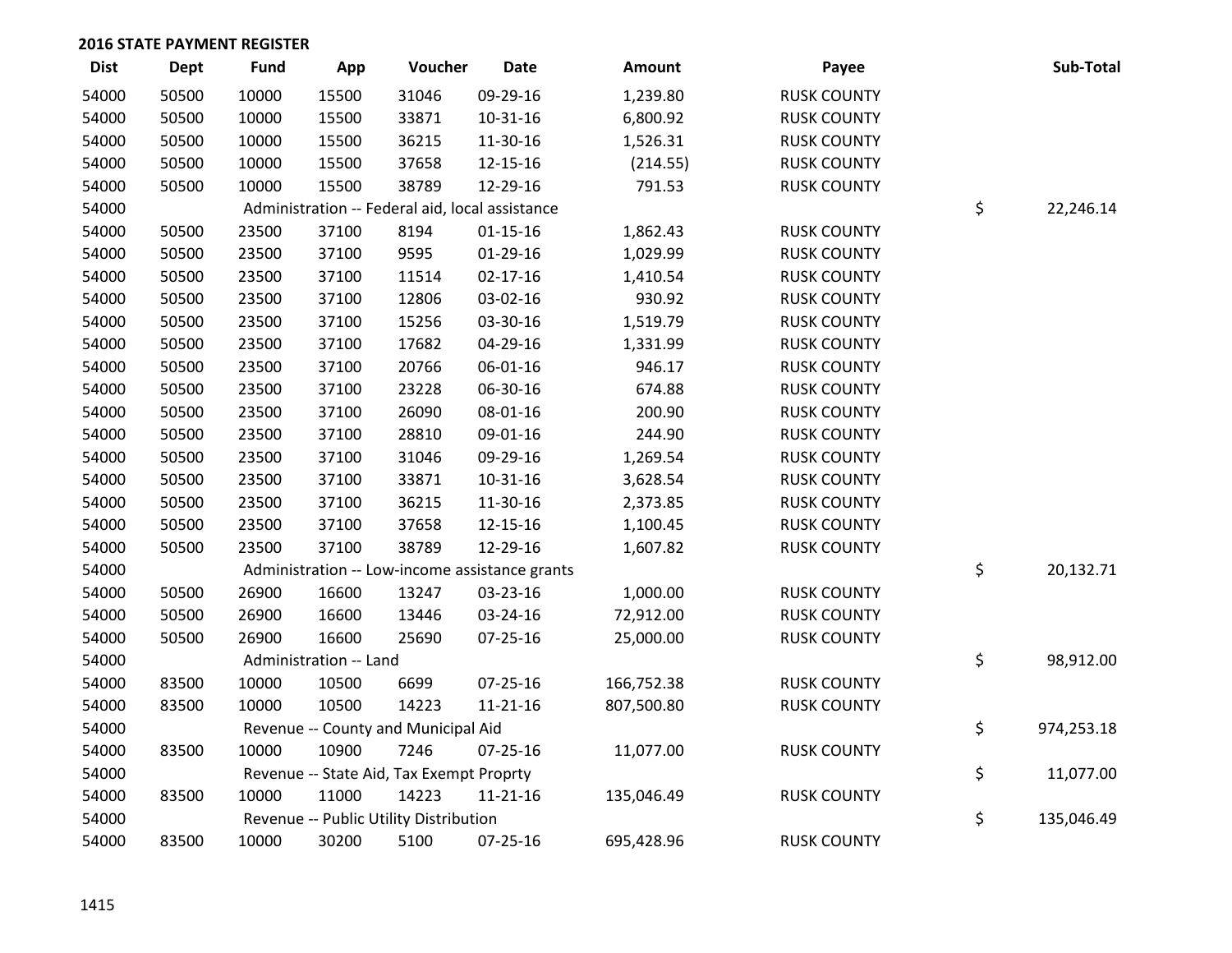| <b>Dist</b> | <b>Dept</b> | <b>Fund</b> | App                                  | Voucher                                             | <b>Date</b>    | <b>Amount</b> | Payee                  | Sub-Total          |
|-------------|-------------|-------------|--------------------------------------|-----------------------------------------------------|----------------|---------------|------------------------|--------------------|
| 54000       | 83500       | 10000       | 30200                                | 5244                                                | $07 - 25 - 16$ | 2,252,005.84  | <b>RUSK COUNTY</b>     |                    |
| 54000       |             |             |                                      | Revenue -- School Lvy Tx/First Dollar Cr            |                |               |                        | \$<br>2,947,434.80 |
| 54000       | 83500       | 52100       | 36300                                | 3503                                                | 03-28-16       | 517,976.67    | <b>RUSK COUNTY</b>     |                    |
| 54000       |             |             |                                      | Revenue -- Lottery & Gaming Credit                  |                |               |                        | \$<br>517,976.67   |
| 54000       |             |             | <b>District Total Appropriations</b> |                                                     |                |               |                        | \$<br>8,245,312.23 |
| 54002       | 16500       | 10000       | 22500                                | 4596                                                | 06-27-16       | 1,425.59      | TOWN OF ATLANTA        |                    |
| 54002       |             |             |                                      | Safety & Prof Services -- Fire dues distribution    |                |               |                        | \$<br>1,425.59     |
| 54002       | 37000       | 21200       | 16600                                | 63885                                               | 06-20-16       | 878.71        | <b>TOWN OF ATLANTA</b> |                    |
| 54002       |             |             |                                      | Natural Resources -- Gen program ops-state funds-FR |                |               |                        | \$<br>878.71       |
| 54002       | 37000       | 21200       | 57100                                | 63885                                               | 06-20-16       | 2,129.21      | TOWN OF ATLANTA        |                    |
| 54002       |             |             |                                      | Natural Resources -- ResAids - cnty forst, cl & mfl |                |               |                        | \$<br>2,129.21     |
| 54002       | 37000       | 21200       | 58900                                | 102595                                              | 11-18-16       | 1,440.02      | TOWN OF ATLANTA        |                    |
| 54002       |             |             |                                      | Natural Resources -- Resource aids - distribution o |                |               |                        | \$<br>1,440.02     |
| 54002       | 39500       | 21100       | 19100                                | 1521                                                | 07-05-16       | 28,576.45     | TOWN OF ATLANTA        |                    |
| 54002       | 39500       | 21100       | 19100                                | 30593                                               | 10-03-16       | 28,576.47     | TOWN OF ATLANTA        |                    |
| 54002       | 39500       | 21100       | 19100                                | 77340                                               | $01 - 04 - 16$ | 28,576.45     | <b>TOWN OF ATLANTA</b> |                    |
| 54002       | 39500       | 21100       | 19100                                | 85340                                               | 04-04-16       | 28,576.45     | TOWN OF ATLANTA        |                    |
| 54002       |             |             |                                      | Transportation -- Trns Aids To Mnc.-Sf              |                |               |                        | \$<br>114,305.82   |
| 54002       | 83500       | 10000       | 10500                                | 6666                                                | 07-25-16       | 7,984.80      | TOWN OF ATLANTA        |                    |
| 54002       | 83500       | 10000       | 10500                                | 14190                                               | $11 - 21 - 16$ | 43,761.41     | <b>TOWN OF ATLANTA</b> |                    |
| 54002       |             |             |                                      | Revenue -- County and Municipal Aid                 |                |               |                        | \$<br>51,746.21    |
| 54002       | 83500       | 10000       | 10900                                | 8526                                                | $07 - 25 - 16$ | 1.00          | TOWN OF ATLANTA        |                    |
| 54002       |             |             |                                      | Revenue -- State Aid, Tax Exempt Proprty            |                |               |                        | \$<br>1.00         |
| 54002       | 83500       | 10000       | 11000                                | 14190                                               | $11 - 21 - 16$ | 3,257.43      | <b>TOWN OF ATLANTA</b> |                    |
| 54002       |             |             |                                      | Revenue -- Public Utility Distribution              |                |               |                        | \$<br>3,257.43     |
| 54002       |             |             | <b>District Total Appropriations</b> |                                                     |                |               |                        | \$<br>175,183.99   |
| 54004       | 16500       | 10000       | 22500                                | 4597                                                | 06-27-16       | 2,678.20      | TOWN OF BIG BEND       |                    |
| 54004       |             |             |                                      | Safety & Prof Services -- Fire dues distribution    |                |               |                        | \$<br>2,678.20     |
| 54004       | 37000       | 21200       | 16600                                | 63886                                               | 06-20-16       | 691.39        | TOWN OF BIG BEND       |                    |
| 54004       |             |             |                                      | Natural Resources -- Gen program ops-state funds-FR |                |               |                        | \$<br>691.39       |
| 54004       | 37000       | 21200       | 57100                                | 63886                                               | 06-20-16       | 717.27        | TOWN OF BIG BEND       |                    |
| 54004       |             |             |                                      | Natural Resources -- ResAids - cnty forst, cl & mfl |                |               |                        | \$<br>717.27       |
| 54004       | 37000       | 21200       | 57900                                | 46136                                               | $04 - 21 - 16$ | 900.68        | TOWN OF BIG BEND       |                    |
| 54004       |             |             |                                      | Natural Resources -- Aids in lieu of taxes - sum s  |                |               |                        | \$<br>900.68       |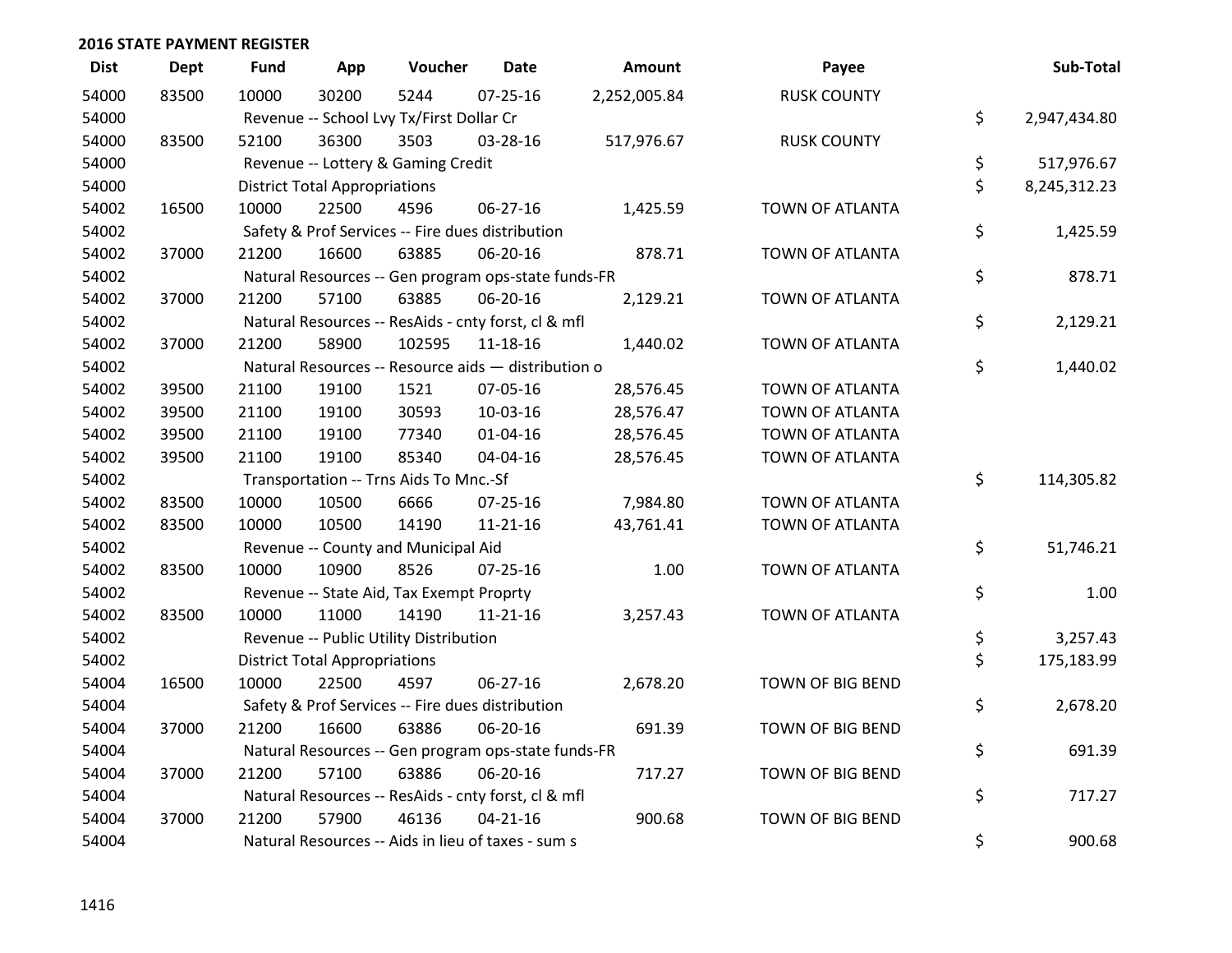| <b>Dist</b> | <b>Dept</b> | <b>Fund</b> | App                                  | Voucher                                | <b>Date</b>                                         | <b>Amount</b> | Payee                    | Sub-Total        |
|-------------|-------------|-------------|--------------------------------------|----------------------------------------|-----------------------------------------------------|---------------|--------------------------|------------------|
| 54004       | 39500       | 21100       | 19100                                | 1522                                   | 07-05-16                                            | 23,825.64     | TOWN OF BIG BEND         |                  |
| 54004       | 39500       | 21100       | 19100                                | 30594                                  | 10-03-16                                            | 23,825.64     | TOWN OF BIG BEND         |                  |
| 54004       | 39500       | 21100       | 19100                                | 77341                                  | $01 - 04 - 16$                                      | 23,825.64     | TOWN OF BIG BEND         |                  |
| 54004       | 39500       | 21100       | 19100                                | 85341                                  | 04-04-16                                            | 23,825.64     | TOWN OF BIG BEND         |                  |
| 54004       |             |             |                                      | Transportation -- Trns Aids To Mnc.-Sf |                                                     |               |                          | \$<br>95,302.56  |
| 54004       | 83500       | 10000       | 10500                                | 6667                                   | 07-25-16                                            | 941.98        | TOWN OF BIG BEND         |                  |
| 54004       | 83500       | 10000       | 10500                                | 14191                                  | $11 - 21 - 16$                                      | 5,337.89      | TOWN OF BIG BEND         |                  |
| 54004       |             |             |                                      | Revenue -- County and Municipal Aid    |                                                     |               |                          | \$<br>6,279.87   |
| 54004       |             |             | <b>District Total Appropriations</b> |                                        |                                                     |               |                          | \$<br>106,569.97 |
| 54006       | 16500       | 10000       | 22500                                | 4598                                   | 06-27-16                                            | 273.05        | TOWN OF BIG FALLS        |                  |
| 54006       |             |             |                                      |                                        | Safety & Prof Services -- Fire dues distribution    |               |                          | \$<br>273.05     |
| 54006       | 37000       | 10000       | 50300                                | 39658                                  | 03-28-16                                            | 2,434.87      | TOWN OF BIG FALLS        |                  |
| 54006       |             |             |                                      |                                        | Natural Resources -- Aids in lieu of taxes - gener  |               |                          | \$<br>2,434.87   |
| 54006       | 37000       | 21200       | 16600                                | 63887                                  | 06-20-16                                            | 1,570.50      | <b>TOWN OF BIG FALLS</b> |                  |
| 54006       |             |             |                                      |                                        | Natural Resources -- Gen program ops-state funds-FR |               |                          | \$<br>1,570.50   |
| 54006       | 37000       | 21200       | 57100                                | 63887                                  | 06-20-16                                            | 1,972.01      | TOWN OF BIG FALLS        |                  |
| 54006       |             |             |                                      |                                        | Natural Resources -- ResAids - cnty forst, cl & mfl |               |                          | \$<br>1,972.01   |
| 54006       | 37000       | 21200       | 57900                                | 46087                                  | $04 - 21 - 16$                                      | 913.13        | TOWN OF BIG FALLS        |                  |
| 54006       | 37000       | 21200       | 57900                                | 46088                                  | $04 - 21 - 16$                                      | 586.87        | TOWN OF BIG FALLS        |                  |
| 54006       |             |             |                                      |                                        | Natural Resources -- Aids in lieu of taxes - sum s  |               |                          | \$<br>1,500.00   |
| 54006       | 37000       | 21200       | 58900                                | 102596                                 | $11 - 18 - 16$                                      | 1,022.98      | TOWN OF BIG FALLS        |                  |
| 54006       |             |             |                                      |                                        | Natural Resources -- Resource aids - distribution o |               |                          | \$<br>1,022.98   |
| 54006       | 39500       | 21100       | 19100                                | 1523                                   | 07-05-16                                            | 12,633.97     | TOWN OF BIG FALLS        |                  |
| 54006       | 39500       | 21100       | 19100                                | 30595                                  | 10-03-16                                            | 12,633.99     | TOWN OF BIG FALLS        |                  |
| 54006       | 39500       | 21100       | 19100                                | 77342                                  | $01 - 04 - 16$                                      | 12,633.97     | TOWN OF BIG FALLS        |                  |
| 54006       | 39500       | 21100       | 19100                                | 85342                                  | 04-04-16                                            | 12,633.97     | TOWN OF BIG FALLS        |                  |
| 54006       |             |             |                                      | Transportation -- Trns Aids To Mnc.-Sf |                                                     |               |                          | \$<br>50,535.90  |
| 54006       | 83500       | 10000       | 10500                                | 6668                                   | $07 - 25 - 16$                                      | 4,692.57      | TOWN OF BIG FALLS        |                  |
| 54006       | 83500       | 10000       | 10500                                | 14192                                  | $11 - 21 - 16$                                      | 14,357.62     | TOWN OF BIG FALLS        |                  |
| 54006       |             |             |                                      | Revenue -- County and Municipal Aid    |                                                     |               |                          | \$<br>19,050.19  |
| 54006       | 83500       | 10000       | 11000                                | 14192                                  | 11-21-16                                            | 12,168.37     | TOWN OF BIG FALLS        |                  |
| 54006       |             |             |                                      | Revenue -- Public Utility Distribution |                                                     |               |                          | \$<br>12,168.37  |
| 54006       |             |             | <b>District Total Appropriations</b> |                                        |                                                     |               |                          | \$<br>90,527.87  |
| 54008       | 16500       | 10000       | 22500                                | 4599                                   | 06-27-16                                            | 94.37         | TOWN OF CEDAR RAPIDS     |                  |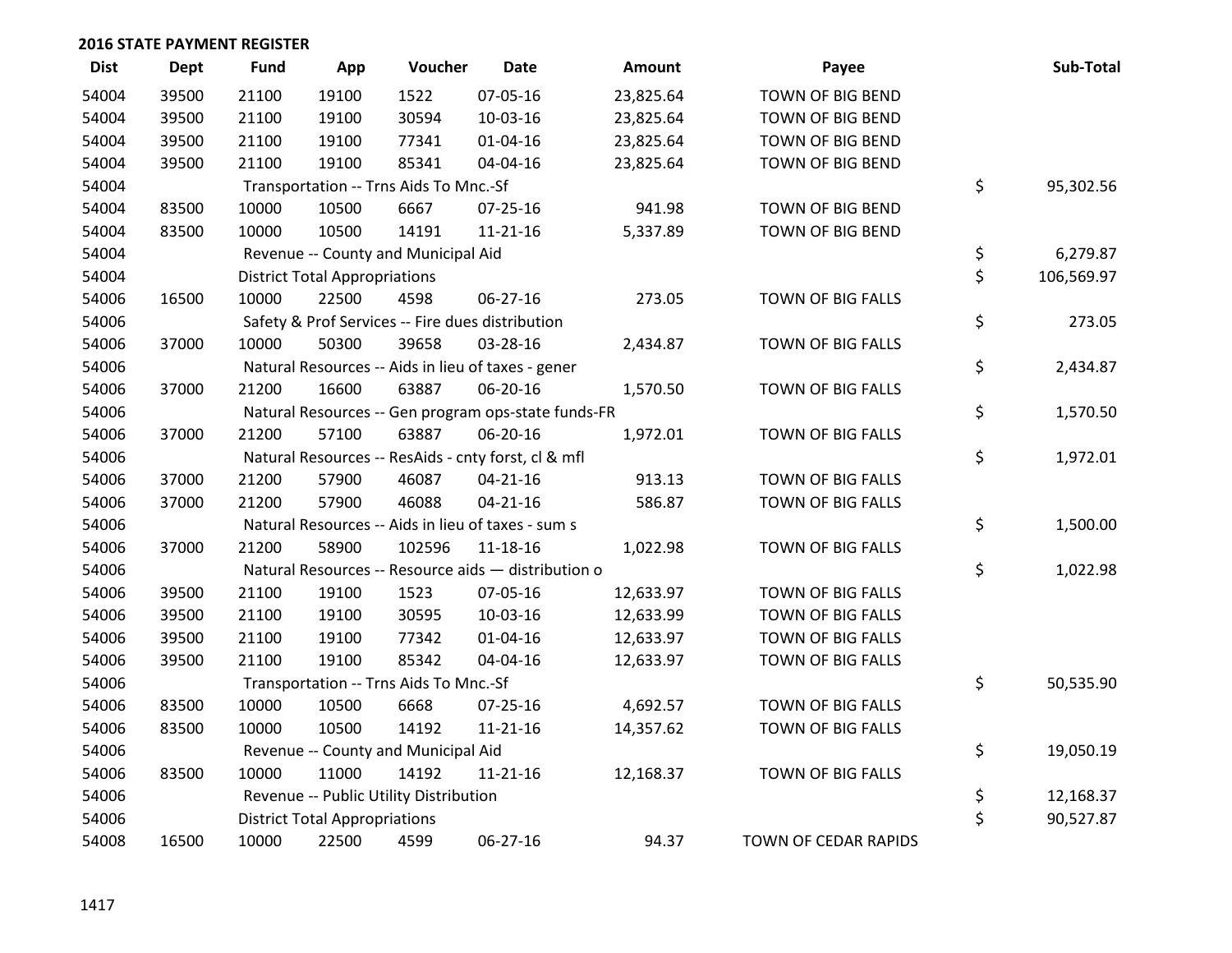| <b>Dist</b> | <b>Dept</b> | <b>Fund</b> | App                                  | Voucher                                             | <b>Date</b>    | <b>Amount</b> | Payee                | Sub-Total       |
|-------------|-------------|-------------|--------------------------------------|-----------------------------------------------------|----------------|---------------|----------------------|-----------------|
| 54008       |             |             |                                      | Safety & Prof Services -- Fire dues distribution    |                |               |                      | \$<br>94.37     |
| 54008       | 37000       | 10000       | 50300                                | 30453                                               | $02 - 17 - 16$ | 495.55        | TOWN OF CEDAR RAPIDS |                 |
| 54008       |             |             |                                      | Natural Resources -- Aids in lieu of taxes - gener  |                |               |                      | \$<br>495.55    |
| 54008       | 37000       | 21200       | 16600                                | 63888                                               | 06-20-16       | 278.53        | TOWN OF CEDAR RAPIDS |                 |
| 54008       |             |             |                                      | Natural Resources -- Gen program ops-state funds-FR |                |               |                      | \$<br>278.53    |
| 54008       | 37000       | 21200       | 57100                                | 63888                                               | 06-20-16       | 3,278.96      | TOWN OF CEDAR RAPIDS |                 |
| 54008       |             |             |                                      | Natural Resources -- ResAids - cnty forst, cl & mfl |                |               |                      | \$<br>3,278.96  |
| 54008       | 37000       | 21200       | 57900                                | 45301                                               | $04 - 21 - 16$ | 7,446.14      | TOWN OF CEDAR RAPIDS |                 |
| 54008       |             |             |                                      | Natural Resources -- Aids in lieu of taxes - sum s  |                |               |                      | \$<br>7,446.14  |
| 54008       | 37000       | 21200       | 58900                                | 102597                                              | $11 - 18 - 16$ | 49.10         | TOWN OF CEDAR RAPIDS |                 |
| 54008       |             |             |                                      | Natural Resources -- Resource aids - distribution o |                |               |                      | \$<br>49.10     |
| 54008       | 39500       | 21100       | 19100                                | 1524                                                | 07-05-16       | 8,965.65      | TOWN OF CEDAR RAPIDS |                 |
| 54008       | 39500       | 21100       | 19100                                | 30596                                               | 10-03-16       | 8,965.68      | TOWN OF CEDAR RAPIDS |                 |
| 54008       | 39500       | 21100       | 19100                                | 77343                                               | $01 - 04 - 16$ | 8,965.65      | TOWN OF CEDAR RAPIDS |                 |
| 54008       | 39500       | 21100       | 19100                                | 85343                                               | 04-04-16       | 8,965.65      | TOWN OF CEDAR RAPIDS |                 |
| 54008       |             |             |                                      | Transportation -- Trns Aids To Mnc.-Sf              |                |               |                      | \$<br>35,862.63 |
| 54008       | 83500       | 10000       | 10500                                | 6669                                                | $07 - 25 - 16$ | 79.87         | TOWN OF CEDAR RAPIDS |                 |
| 54008       | 83500       | 10000       | 10500                                | 14193                                               | $11 - 21 - 16$ | 452.59        | TOWN OF CEDAR RAPIDS |                 |
| 54008       |             |             |                                      | Revenue -- County and Municipal Aid                 |                |               |                      | \$<br>532.46    |
| 54008       |             |             | <b>District Total Appropriations</b> |                                                     |                |               |                      | \$<br>48,037.74 |
| 54010       | 16500       | 10000       | 22500                                | 4600                                                | $06 - 27 - 16$ | 1,810.96      | <b>TOWN OF DEWEY</b> |                 |
| 54010       |             |             |                                      | Safety & Prof Services -- Fire dues distribution    |                |               |                      | \$<br>1,810.96  |
| 54010       | 37000       | 21200       | 16600                                | 63889                                               | 06-20-16       | 395.41        | TOWN OF DEWEY        |                 |
| 54010       |             |             |                                      | Natural Resources -- Gen program ops-state funds-FR |                |               |                      | \$<br>395.41    |
| 54010       | 37000       | 21200       | 57100                                | 63889                                               | 06-20-16       | 800.52        | <b>TOWN OF DEWEY</b> |                 |
| 54010       |             |             |                                      | Natural Resources -- ResAids - cnty forst, cl & mfl |                |               |                      | \$<br>800.52    |
| 54010       | 37000       | 21200       | 58900                                | 102598                                              | 11-18-16       | 1,223.37      | <b>TOWN OF DEWEY</b> |                 |
| 54010       |             |             |                                      | Natural Resources -- Resource aids - distribution o |                |               |                      | \$<br>1,223.37  |
| 54010       | 37000       | 27400       | 67000                                | 55479                                               | $05 - 27 - 16$ | 2,671.39      | <b>TOWN OF DEWEY</b> |                 |
| 54010       |             |             |                                      | Natural Resources -- Fin asst for responsible units |                |               |                      | \$<br>2,671.39  |
| 54010       | 39500       | 21100       | 19100                                | 1525                                                | 07-05-16       | 21,926.41     | TOWN OF DEWEY        |                 |
| 54010       | 39500       | 21100       | 19100                                | 30597                                               | 10-03-16       | 21,926.43     | <b>TOWN OF DEWEY</b> |                 |
| 54010       | 39500       | 21100       | 19100                                | 77344                                               | $01 - 04 - 16$ | 21,926.41     | TOWN OF DEWEY        |                 |
| 54010       | 39500       | 21100       | 19100                                | 85344                                               | 04-04-16       | 21,926.41     | <b>TOWN OF DEWEY</b> |                 |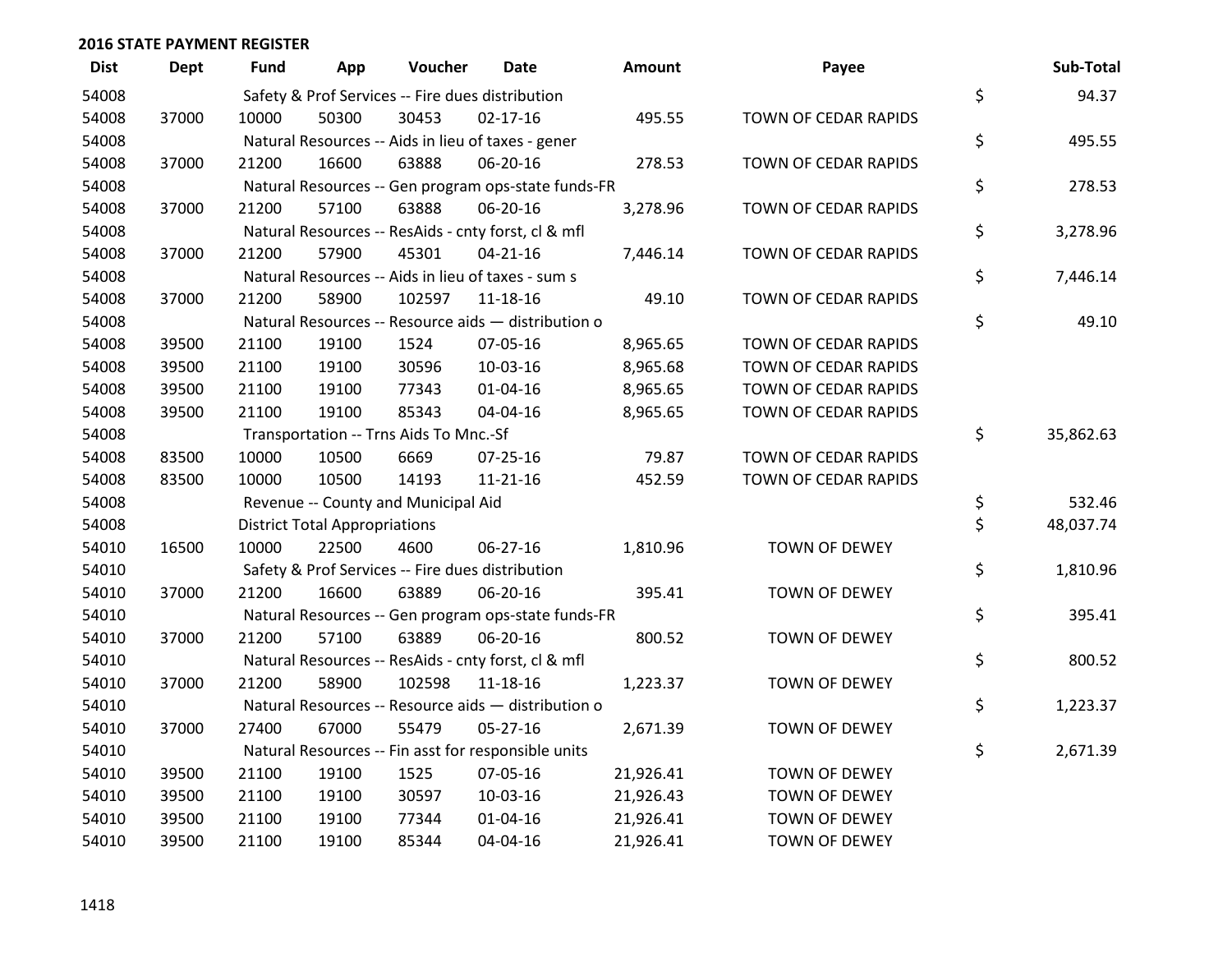| <b>Dist</b> | <b>Dept</b> | <b>Fund</b> | App                                  | Voucher                                             | <b>Date</b>    | <b>Amount</b> | Payee                | Sub-Total        |
|-------------|-------------|-------------|--------------------------------------|-----------------------------------------------------|----------------|---------------|----------------------|------------------|
| 54010       |             |             |                                      | Transportation -- Trns Aids To Mnc.-Sf              |                |               |                      | \$<br>87,705.66  |
| 54010       | 83500       | 10000       | 10500                                | 6670                                                | $07 - 25 - 16$ | 6,985.12      | TOWN OF DEWEY        |                  |
| 54010       | 83500       | 10000       | 10500                                | 14194                                               | $11 - 21 - 16$ | 8,162.57      | TOWN OF DEWEY        |                  |
| 54010       |             |             |                                      | Revenue -- County and Municipal Aid                 |                |               |                      | \$<br>15,147.69  |
| 54010       | 83500       | 10000       | 11000                                | 14194                                               | $11 - 21 - 16$ | 42,561.83     | TOWN OF DEWEY        |                  |
| 54010       |             |             |                                      | Revenue -- Public Utility Distribution              |                |               |                      | \$<br>42,561.83  |
| 54010       |             |             | <b>District Total Appropriations</b> |                                                     |                |               |                      | \$<br>152,316.83 |
| 54012       | 16500       | 10000       | 22500                                | 4601                                                | 06-27-16       | 2,264.46      | TOWN OF FLAMBEAU     |                  |
| 54012       |             |             |                                      | Safety & Prof Services -- Fire dues distribution    |                |               |                      | \$<br>2,264.46   |
| 54012       | 37000       | 21200       | 16600                                | 63890                                               | 06-20-16       | 369.33        | TOWN OF FLAMBEAU     |                  |
| 54012       |             |             |                                      | Natural Resources -- Gen program ops-state funds-FR |                |               |                      | \$<br>369.33     |
| 54012       | 37000       | 21200       | 57100                                | 63890                                               | 06-20-16       | 384.59        | TOWN OF FLAMBEAU     |                  |
| 54012       |             |             |                                      | Natural Resources -- ResAids - cnty forst, cl & mfl |                |               |                      | \$<br>384.59     |
| 54012       | 39500       | 21100       | 19100                                | 1526                                                | 07-05-16       | 19,636.13     | TOWN OF FLAMBEAU     |                  |
| 54012       | 39500       | 21100       | 19100                                | 30598                                               | 10-03-16       | 19,636.14     | TOWN OF FLAMBEAU     |                  |
| 54012       | 39500       | 21100       | 19100                                | 77345                                               | $01 - 04 - 16$ | 19,636.13     | TOWN OF FLAMBEAU     |                  |
| 54012       | 39500       | 21100       | 19100                                | 85345                                               | 04-04-16       | 19,636.13     | TOWN OF FLAMBEAU     |                  |
| 54012       |             |             |                                      | Transportation -- Trns Aids To Mnc.-Sf              |                |               |                      | \$<br>78,544.53  |
| 54012       | 39500       | 21100       | 27800                                | 85407                                               | 06-20-16       | 18,989.40     | TREAS TN FLAMBEAU    |                  |
| 54012       |             |             |                                      | Transportation -- Loc Rd Imp Prg St Fd              |                |               |                      | \$<br>18,989.40  |
| 54012       | 50500       | 10000       | 17400                                | 17098                                               | 04-28-16       | 15,948.00     | TOWN OF FLAMBEAU     |                  |
| 54012       |             |             |                                      | Administration -- HV trans In annual impact fee     |                |               |                      | \$<br>15,948.00  |
| 54012       | 83500       | 10000       | 10500                                | 6671                                                | $07 - 25 - 16$ | 6,705.86      | TOWN OF FLAMBEAU     |                  |
| 54012       | 83500       | 10000       | 10500                                | 14195                                               | $11 - 21 - 16$ | 34,559.95     | TOWN OF FLAMBEAU     |                  |
| 54012       |             |             |                                      | Revenue -- County and Municipal Aid                 |                |               |                      | \$<br>41,265.81  |
| 54012       | 83500       | 10000       | 10900                                | 8527                                                | $07 - 25 - 16$ | 24.00         | TOWN OF FLAMBEAU     |                  |
| 54012       |             |             |                                      | Revenue -- State Aid, Tax Exempt Proprty            |                |               |                      | \$<br>24.00      |
| 54012       | 83500       | 10000       | 11000                                | 14195                                               | $11 - 21 - 16$ | 2,368.89      | TOWN OF FLAMBEAU     |                  |
| 54012       |             |             |                                      | Revenue -- Public Utility Distribution              |                |               |                      | \$<br>2,368.89   |
| 54012       | 83500       | 52100       | 36300                                | 3268                                                | 03-29-16       | 1,725.50      | TOWN OF FLAMBEAU     |                  |
| 54012       |             |             |                                      | Revenue -- Lottery & Gaming Credit                  |                |               |                      | \$<br>1,725.50   |
| 54012       |             |             | <b>District Total Appropriations</b> |                                                     |                |               |                      | \$<br>161,884.51 |
| 54014       | 16500       | 10000       | 22500                                | 4602                                                | 06-27-16       | 1,810.68      | <b>TOWN OF GRANT</b> |                  |
| 54014       |             |             |                                      | Safety & Prof Services -- Fire dues distribution    |                |               |                      | \$<br>1,810.68   |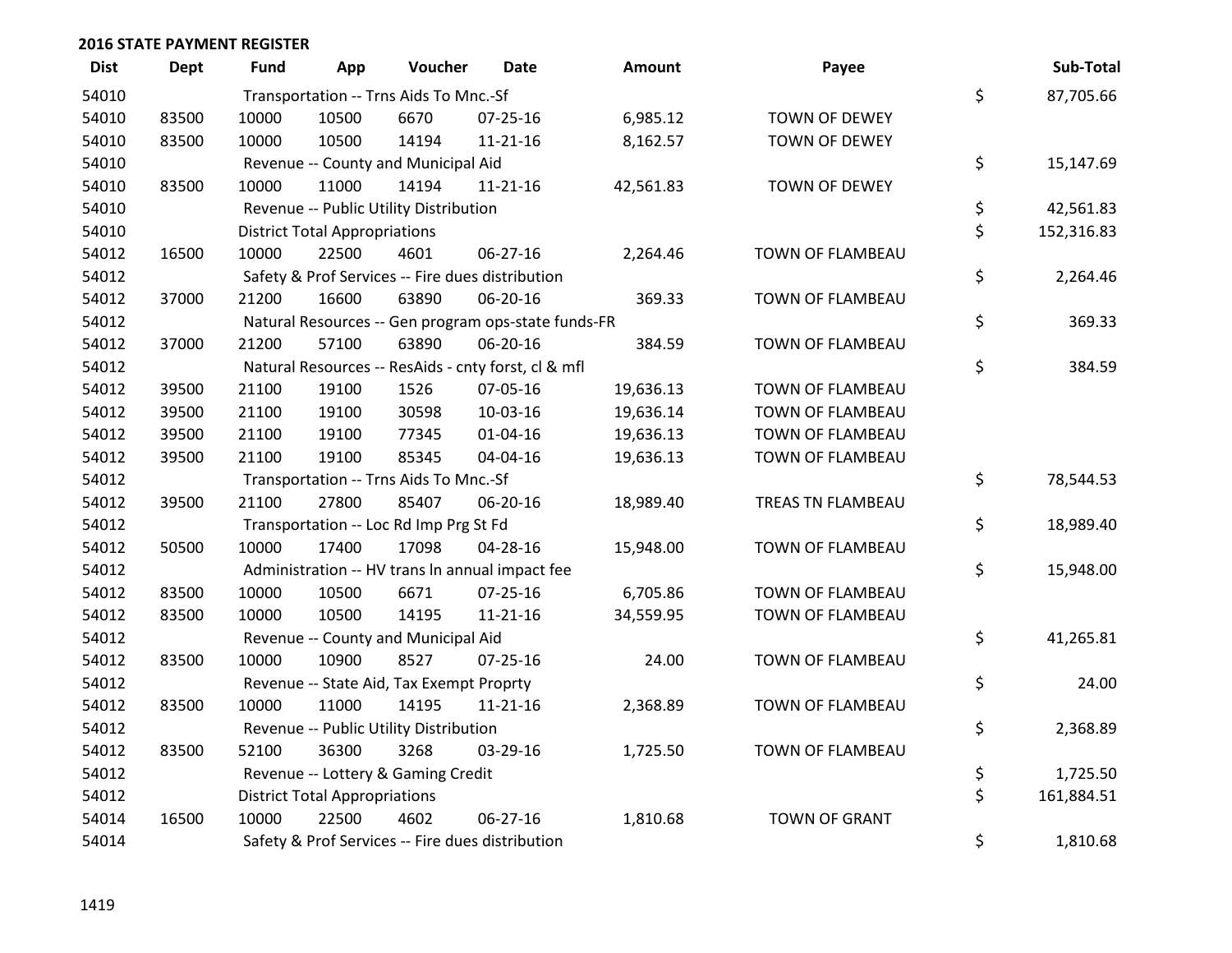| <b>Dist</b> | <b>Dept</b> | <b>Fund</b> | App                                  | Voucher                                             | <b>Date</b>    | Amount    | Payee                | Sub-Total        |
|-------------|-------------|-------------|--------------------------------------|-----------------------------------------------------|----------------|-----------|----------------------|------------------|
| 54014       | 37000       | 10000       | 50300                                | 46080                                               | $04 - 21 - 16$ | 2.60      | <b>TOWN OF GRANT</b> |                  |
| 54014       |             |             |                                      | Natural Resources -- Aids in lieu of taxes - gener  |                |           |                      | \$<br>2.60       |
| 54014       | 37000       | 21200       | 16600                                | 63891                                               | 06-20-16       | 466.00    | <b>TOWN OF GRANT</b> |                  |
| 54014       |             |             |                                      | Natural Resources -- Gen program ops-state funds-FR |                |           |                      | \$<br>466.00     |
| 54014       | 37000       | 21200       | 57100                                | 63891                                               | 06-20-16       | 306.04    | <b>TOWN OF GRANT</b> |                  |
| 54014       |             |             |                                      | Natural Resources -- ResAids - cnty forst, cl & mfl |                |           |                      | \$<br>306.04     |
| 54014       | 37000       | 21200       | 57900                                | 46081                                               | $04 - 21 - 16$ | 0.26      | <b>TOWN OF GRANT</b> |                  |
| 54014       |             |             |                                      | Natural Resources -- Aids in lieu of taxes - sum s  |                |           |                      | \$<br>0.26       |
| 54014       | 37000       | 21200       | 58900                                | 102599                                              | $11 - 18 - 16$ | 614.84    | <b>TOWN OF GRANT</b> |                  |
| 54014       |             |             |                                      | Natural Resources -- Resource aids - distribution o |                |           |                      | \$<br>614.84     |
| 54014       | 39500       | 21100       | 19100                                | 1527                                                | 07-05-16       | 23,203.57 | <b>TOWN OF GRANT</b> |                  |
| 54014       | 39500       | 21100       | 19100                                | 30599                                               | 10-03-16       | 23,203.59 | <b>TOWN OF GRANT</b> |                  |
| 54014       | 39500       | 21100       | 19100                                | 77346                                               | $01 - 04 - 16$ | 23,203.57 | <b>TOWN OF GRANT</b> |                  |
| 54014       | 39500       | 21100       | 19100                                | 85346                                               | 04-04-16       | 23,203.57 | <b>TOWN OF GRANT</b> |                  |
| 54014       |             |             |                                      | Transportation -- Trns Aids To Mnc.-Sf              |                |           |                      | \$<br>92,814.30  |
| 54014       | 50500       | 10000       | 17400                                | 17099                                               | 04-28-16       | 39,969.00 | <b>TOWN OF GRANT</b> |                  |
| 54014       |             |             |                                      | Administration -- HV trans In annual impact fee     |                |           |                      | \$<br>39,969.00  |
| 54014       | 83500       | 10000       | 10500                                | 6672                                                | 07-25-16       | 9,638.81  | <b>TOWN OF GRANT</b> |                  |
| 54014       | 83500       | 10000       | 10500                                | 14196                                               | $11 - 21 - 16$ | 54,619.93 | <b>TOWN OF GRANT</b> |                  |
| 54014       |             |             |                                      | Revenue -- County and Municipal Aid                 |                |           |                      | \$<br>64,258.74  |
| 54014       | 83500       | 10000       | 10900                                | 8528                                                | 07-25-16       | 24.00     | <b>TOWN OF GRANT</b> |                  |
| 54014       |             |             |                                      | Revenue -- State Aid, Tax Exempt Proprty            |                |           |                      | \$<br>24.00      |
| 54014       |             |             | <b>District Total Appropriations</b> |                                                     |                |           |                      | \$<br>200,266.46 |
| 54016       | 16500       | 10000       | 22500                                | 4603                                                | 06-27-16       | 652.97    | <b>TOWN OF GROW</b>  |                  |
| 54016       |             |             |                                      | Safety & Prof Services -- Fire dues distribution    |                |           |                      | \$<br>652.97     |
| 54016       | 37000       | 21200       | 16600                                | 63892                                               | 06-20-16       | 217.20    | <b>TOWN OF GROW</b>  |                  |
| 54016       |             |             |                                      | Natural Resources -- Gen program ops-state funds-FR |                |           |                      | \$<br>217.20     |
| 54016       | 37000       | 21200       | 57100                                | 63892                                               | 06-20-16       | 174.49    | <b>TOWN OF GROW</b>  |                  |
| 54016       |             |             |                                      | Natural Resources -- ResAids - cnty forst, cl & mfl |                |           |                      | \$<br>174.49     |
| 54016       | 37000       | 27400       | 67000                                | 56099                                               | $05 - 27 - 16$ | 1,288.58  | TOWN OF GROW         |                  |
| 54016       |             |             |                                      | Natural Resources -- Fin asst for responsible units |                |           |                      | \$<br>1,288.58   |
| 54016       | 39500       | 21100       | 19100                                | 1528                                                | 07-05-16       | 17,683.61 | <b>TOWN OF GROW</b>  |                  |
| 54016       | 39500       | 21100       | 19100                                | 30600                                               | 10-03-16       | 17,683.62 | <b>TOWN OF GROW</b>  |                  |
| 54016       | 39500       | 21100       | 19100                                | 77347                                               | $01 - 04 - 16$ | 17,683.61 | <b>TOWN OF GROW</b>  |                  |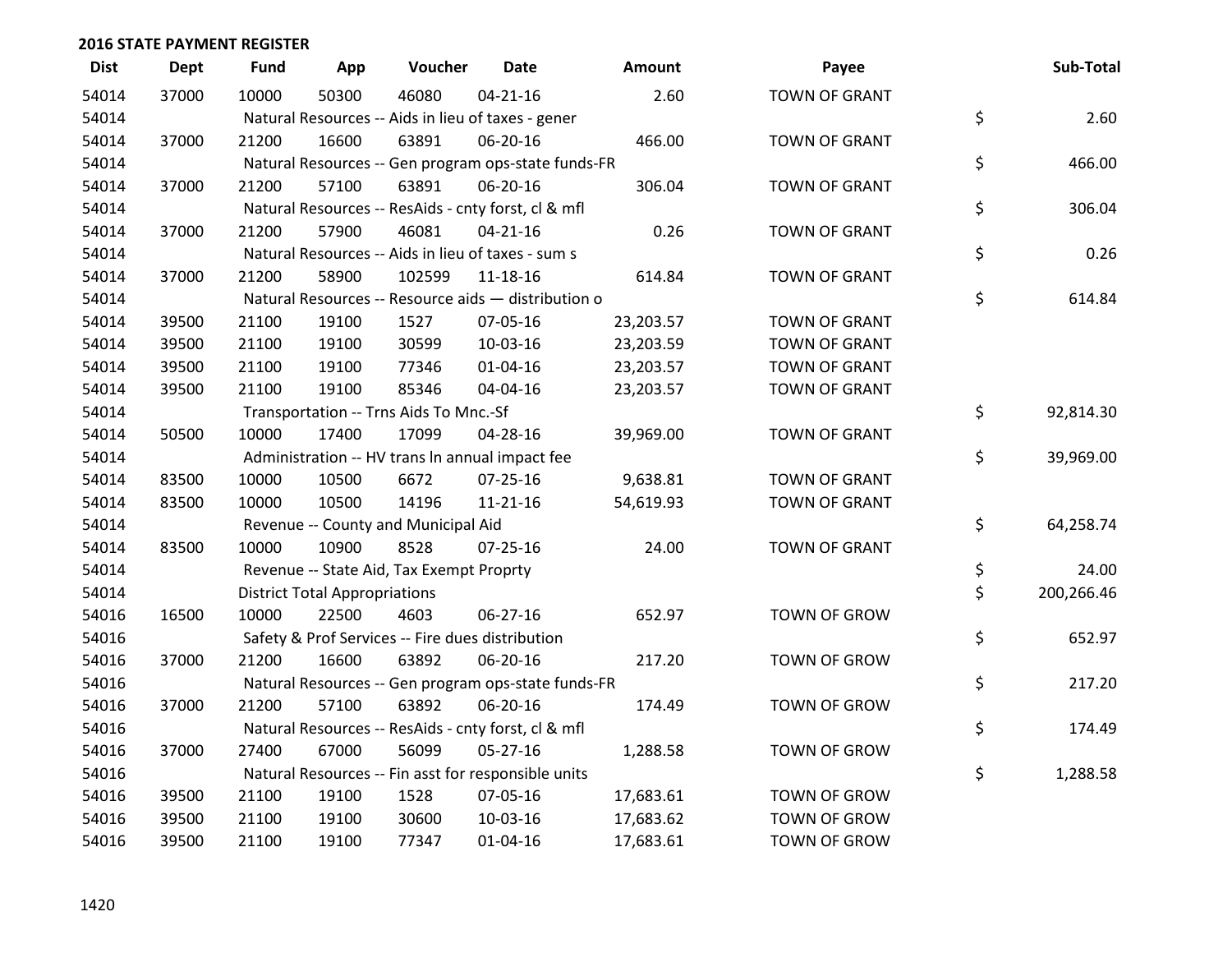| <b>Dist</b> | <b>Dept</b> | <b>Fund</b> | App                                  | Voucher                                          | Date                                                | <b>Amount</b> | Payee                  | Sub-Total       |
|-------------|-------------|-------------|--------------------------------------|--------------------------------------------------|-----------------------------------------------------|---------------|------------------------|-----------------|
| 54016       | 39500       | 21100       | 19100                                | 85347                                            | 04-04-16                                            | 17,683.61     | <b>TOWN OF GROW</b>    |                 |
| 54016       |             |             |                                      | Transportation -- Trns Aids To Mnc.-Sf           |                                                     |               |                        | \$<br>70,734.45 |
| 54016       | 83500       | 10000       | 10500                                | 6673                                             | 07-25-16                                            | 3,587.59      | TOWN OF GROW           |                 |
| 54016       | 83500       | 10000       | 10500                                | 14197                                            | $11 - 21 - 16$                                      | 20,329.66     | TOWN OF GROW           |                 |
| 54016       |             |             |                                      | Revenue -- County and Municipal Aid              |                                                     |               |                        | \$<br>23,917.25 |
| 54016       | 83500       | 10000       | 10900                                | 8529                                             | $07 - 25 - 16$                                      | 2.00          | TOWN OF GROW           |                 |
| 54016       |             |             |                                      | Revenue -- State Aid, Tax Exempt Proprty         |                                                     |               |                        | \$<br>2.00      |
| 54016       |             |             | <b>District Total Appropriations</b> |                                                  |                                                     |               |                        | \$<br>96,986.94 |
| 54018       | 16500       | 10000       | 22500                                | 4604                                             | 06-27-16                                            | 355.93        | <b>TOWN OF HAWKINS</b> |                 |
| 54018       |             |             |                                      | Safety & Prof Services -- Fire dues distribution |                                                     |               |                        | \$<br>355.93    |
| 54018       | 37000       | 10000       | 50300                                | 30702                                            | $02 - 17 - 16$                                      | 728.70        | <b>TOWN OF HAWKINS</b> |                 |
| 54018       |             |             |                                      |                                                  | Natural Resources -- Aids in lieu of taxes - gener  |               |                        | \$<br>728.70    |
| 54018       | 37000       | 21200       | 16600                                | 63893                                            | 06-20-16                                            | 1,407.29      | <b>TOWN OF HAWKINS</b> |                 |
| 54018       |             |             |                                      |                                                  | Natural Resources -- Gen program ops-state funds-FR |               |                        | \$<br>1,407.29  |
| 54018       | 37000       | 21200       | 57100                                | 63893                                            | 06-20-16                                            | 3,115.12      | <b>TOWN OF HAWKINS</b> |                 |
| 54018       |             |             |                                      |                                                  | Natural Resources -- ResAids - cnty forst, cl & mfl |               |                        | \$<br>3,115.12  |
| 54018       | 39500       | 21100       | 19100                                | 1529                                             | 07-05-16                                            | 9,718.75      | <b>TOWN OF HAWKINS</b> |                 |
| 54018       | 39500       | 21100       | 19100                                | 30601                                            | 10-03-16                                            | 9,718.78      | <b>TOWN OF HAWKINS</b> |                 |
| 54018       | 39500       | 21100       | 19100                                | 77348                                            | $01 - 04 - 16$                                      | 9,718.75      | <b>TOWN OF HAWKINS</b> |                 |
| 54018       | 39500       | 21100       | 19100                                | 85348                                            | 04-04-16                                            | 9,718.75      | <b>TOWN OF HAWKINS</b> |                 |
| 54018       |             |             |                                      | Transportation -- Trns Aids To Mnc.-Sf           |                                                     |               |                        | \$<br>38,875.03 |
| 54018       | 83500       | 10000       | 10500                                | 6674                                             | $07 - 25 - 16$                                      | 2,875.43      | TOWN OF HAWKINS        |                 |
| 54018       | 83500       | 10000       | 10500                                | 14198                                            | $11 - 21 - 16$                                      | 15,958.01     | TOWN OF HAWKINS        |                 |
| 54018       |             |             |                                      | Revenue -- County and Municipal Aid              |                                                     |               |                        | \$<br>18,833.44 |
| 54018       | 83500       | 10000       | 11000                                | 14198                                            | $11 - 21 - 16$                                      | 349.32        | <b>TOWN OF HAWKINS</b> |                 |
| 54018       |             |             |                                      | Revenue -- Public Utility Distribution           |                                                     |               |                        | \$<br>349.32    |
| 54018       |             |             | <b>District Total Appropriations</b> |                                                  |                                                     |               |                        | \$<br>63,664.83 |
| 54020       | 16500       | 10000       | 22500                                | 4605                                             | 06-27-16                                            | 433.23        | <b>TOWN OF HUBBARD</b> |                 |
| 54020       |             |             |                                      | Safety & Prof Services -- Fire dues distribution |                                                     |               |                        | \$<br>433.23    |
| 54020       | 37000       | 21200       | 16600                                | 63894                                            | 06-20-16                                            | 1,571.47      | <b>TOWN OF HUBBARD</b> |                 |
| 54020       |             |             |                                      |                                                  | Natural Resources -- Gen program ops-state funds-FR |               |                        | \$<br>1,571.47  |
| 54020       | 37000       | 21200       | 57100                                | 63894                                            | 06-20-16                                            | 3,883.61      | <b>TOWN OF HUBBARD</b> |                 |
| 54020       |             |             |                                      |                                                  | Natural Resources -- ResAids - cnty forst, cl & mfl |               |                        | \$<br>3,883.61  |
| 54020       | 37000       | 21200       | 58900                                | 102600                                           | 11-18-16                                            | 2,867.17      | <b>TOWN OF HUBBARD</b> |                 |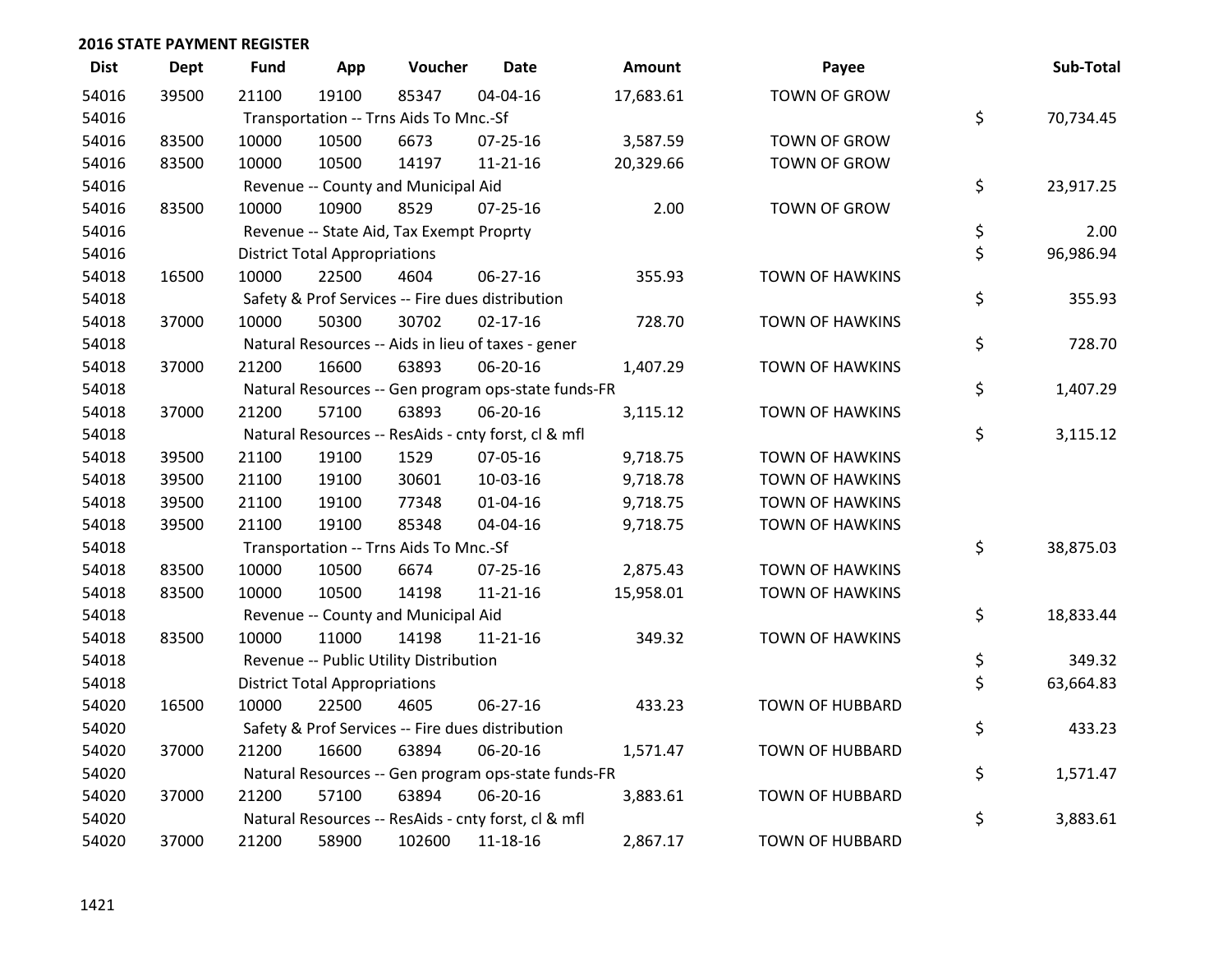| <b>Dist</b> | <b>Dept</b> | Fund  | App                                  | Voucher                                  | Date                                                | <b>Amount</b> | Payee                   | Sub-Total       |
|-------------|-------------|-------|--------------------------------------|------------------------------------------|-----------------------------------------------------|---------------|-------------------------|-----------------|
| 54020       |             |       |                                      |                                          | Natural Resources -- Resource aids - distribution o |               |                         | \$<br>2,867.17  |
| 54020       | 39500       | 21100 | 17400                                | 61394                                    | 12-12-16                                            | 1,314.59      | <b>TOWN OF HUBBARD</b>  |                 |
| 54020       |             |       |                                      | Transportation -- Disastr Damag Aid Sf   |                                                     |               |                         | \$<br>1,314.59  |
| 54020       | 39500       | 21100 | 19100                                | 1530                                     | 07-05-16                                            | 13,674.42     | <b>TOWN OF HUBBARD</b>  |                 |
| 54020       | 39500       | 21100 | 19100                                | 30602                                    | 10-03-16                                            | 13,674.42     | <b>TOWN OF HUBBARD</b>  |                 |
| 54020       | 39500       | 21100 | 19100                                | 77349                                    | $01 - 04 - 16$                                      | 13,674.42     | <b>TOWN OF HUBBARD</b>  |                 |
| 54020       | 39500       | 21100 | 19100                                | 85349                                    | 04-04-16                                            | 13,674.42     | <b>TOWN OF HUBBARD</b>  |                 |
| 54020       |             |       |                                      | Transportation -- Trns Aids To Mnc.-Sf   |                                                     |               |                         | \$<br>54,697.68 |
| 54020       | 50500       | 10000 | 17400                                | 17100                                    | 04-28-16                                            | 11,921.00     | <b>TOWN OF HUBBARD</b>  |                 |
| 54020       |             |       |                                      |                                          | Administration -- HV trans In annual impact fee     |               |                         | \$<br>11,921.00 |
| 54020       | 83500       | 10000 | 10500                                | 6675                                     | $07 - 25 - 16$                                      | 1,989.42      | <b>TOWN OF HUBBARD</b>  |                 |
| 54020       | 83500       | 10000 | 10500                                | 14199                                    | $11 - 21 - 16$                                      | 11,273.36     | <b>TOWN OF HUBBARD</b>  |                 |
| 54020       |             |       |                                      | Revenue -- County and Municipal Aid      |                                                     |               |                         | \$<br>13,262.78 |
| 54020       |             |       | <b>District Total Appropriations</b> |                                          |                                                     |               |                         | \$<br>89,951.53 |
| 54022       | 16500       | 10000 | 22500                                | 4606                                     | 06-27-16                                            | 425.97        | <b>TOWN OF LAWRENCE</b> |                 |
| 54022       |             |       |                                      |                                          | Safety & Prof Services -- Fire dues distribution    |               |                         | \$<br>425.97    |
| 54022       | 37000       | 10000 | 50300                                | 46000                                    | $04 - 21 - 16$                                      | 45.00         | TOWN OF LAWRENCE        |                 |
| 54022       |             |       |                                      |                                          | Natural Resources -- Aids in lieu of taxes - gener  |               |                         | \$<br>45.00     |
| 54022       | 37000       | 21200 | 16600                                | 63895                                    | 06-20-16                                            | 1,544.63      | <b>TOWN OF LAWRENCE</b> |                 |
| 54022       |             |       |                                      |                                          | Natural Resources -- Gen program ops-state funds-FR |               |                         | \$<br>1,544.63  |
| 54022       | 37000       | 21200 | 57100                                | 63895                                    | 06-20-16                                            | 2,139.18      | <b>TOWN OF LAWRENCE</b> |                 |
| 54022       |             |       |                                      |                                          | Natural Resources -- ResAids - cnty forst, cl & mfl |               |                         | \$<br>2,139.18  |
| 54022       | 39500       | 21100 | 19100                                | 1531                                     | 07-05-16                                            | 12,294.33     | <b>TOWN OF LAWRENCE</b> |                 |
| 54022       | 39500       | 21100 | 19100                                | 30603                                    | 10-03-16                                            | 12,294.33     | TOWN OF LAWRENCE        |                 |
| 54022       | 39500       | 21100 | 19100                                | 77350                                    | $01 - 04 - 16$                                      | 12,294.33     | <b>TOWN OF LAWRENCE</b> |                 |
| 54022       | 39500       | 21100 | 19100                                | 85350                                    | 04-04-16                                            | 12,294.33     | <b>TOWN OF LAWRENCE</b> |                 |
| 54022       |             |       |                                      | Transportation -- Trns Aids To Mnc.-Sf   |                                                     |               |                         | \$<br>49,177.32 |
| 54022       | 83500       | 10000 | 10500                                | 6676                                     | 07-25-16                                            | 3,734.42      | TOWN OF LAWRENCE        |                 |
| 54022       | 83500       | 10000 | 10500                                | 14200                                    | $11 - 21 - 16$                                      | 21,161.72     | TOWN OF LAWRENCE        |                 |
| 54022       |             |       |                                      | Revenue -- County and Municipal Aid      |                                                     |               |                         | \$<br>24,896.14 |
| 54022       | 83500       | 10000 | 10900                                | 8530                                     | $07 - 25 - 16$                                      | 2.00          | <b>TOWN OF LAWRENCE</b> |                 |
| 54022       |             |       |                                      | Revenue -- State Aid, Tax Exempt Proprty |                                                     |               |                         | \$<br>2.00      |
| 54022       |             |       | <b>District Total Appropriations</b> |                                          |                                                     |               |                         | \$<br>78,230.24 |
| 54024       | 16500       | 10000 | 22500                                | 4607                                     | 06-27-16                                            | 1,072.30      | <b>TOWN OF MARSHALL</b> |                 |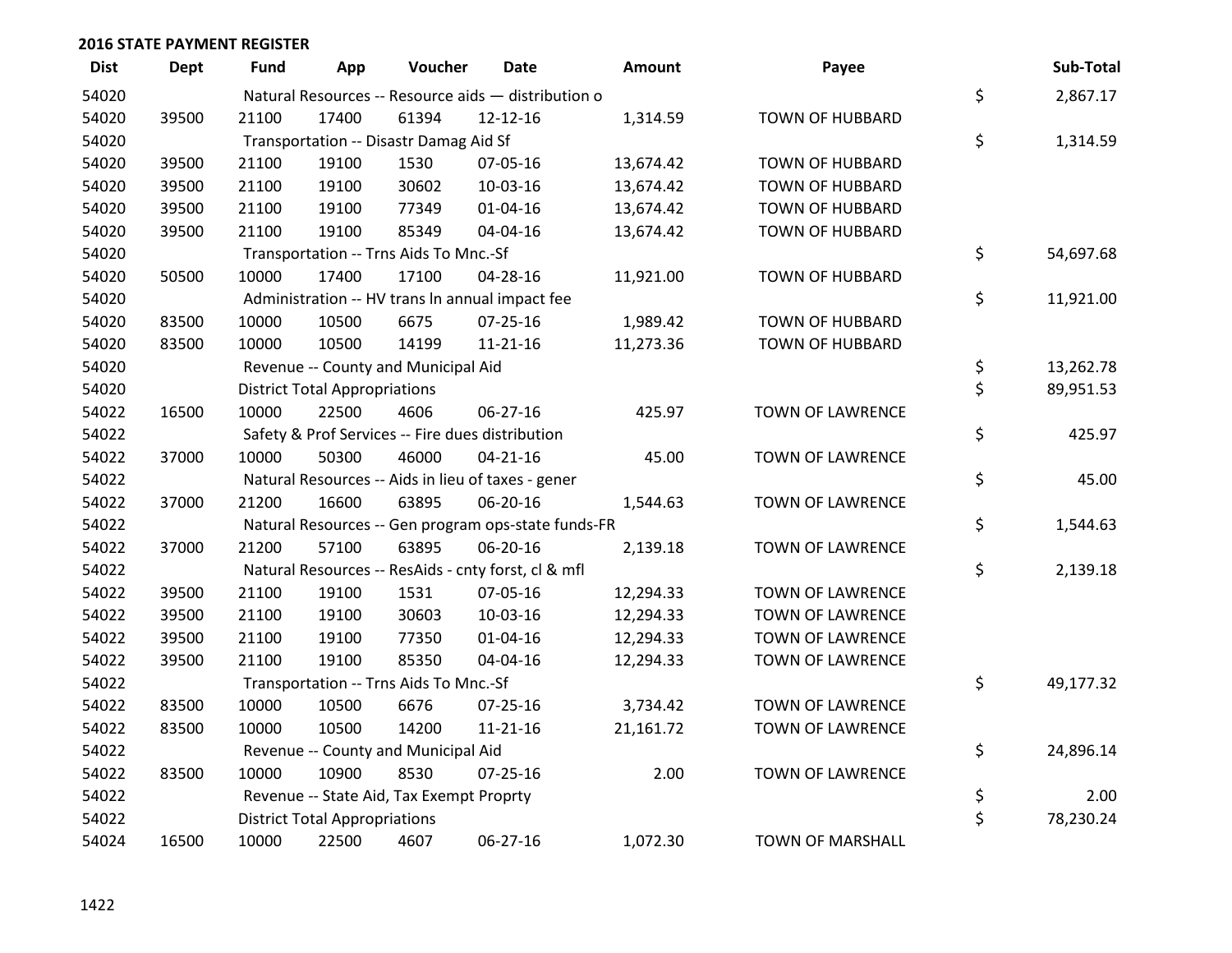| <b>Dist</b> | <b>Dept</b> | Fund  | App                                  | Voucher                                             | Date           | <b>Amount</b> | Payee                   | Sub-Total        |
|-------------|-------------|-------|--------------------------------------|-----------------------------------------------------|----------------|---------------|-------------------------|------------------|
| 54024       |             |       |                                      | Safety & Prof Services -- Fire dues distribution    |                |               |                         | \$<br>1,072.30   |
| 54024       | 37000       | 21200 | 16600                                | 63896                                               | 06-20-16       | 143.76        | TOWN OF MARSHALL        |                  |
| 54024       |             |       |                                      | Natural Resources -- Gen program ops-state funds-FR |                |               |                         | \$<br>143.76     |
| 54024       | 37000       | 21200 | 57100                                | 63896                                               | 06-20-16       | 116.20        | <b>TOWN OF MARSHALL</b> |                  |
| 54024       |             |       |                                      | Natural Resources -- ResAids - cnty forst, cl & mfl |                |               |                         | \$<br>116.20     |
| 54024       | 39500       | 21100 | 19100                                | 1532                                                | 07-05-16       | 21,953.94     | <b>TOWN OF MARSHALL</b> |                  |
| 54024       | 39500       | 21100 | 19100                                | 30604                                               | 10-03-16       | 21,953.94     | <b>TOWN OF MARSHALL</b> |                  |
| 54024       | 39500       | 21100 | 19100                                | 77351                                               | $01 - 04 - 16$ | 21,953.94     | <b>TOWN OF MARSHALL</b> |                  |
| 54024       | 39500       | 21100 | 19100                                | 85351                                               | 04-04-16       | 21,953.94     | TOWN OF MARSHALL        |                  |
| 54024       |             |       |                                      | Transportation -- Trns Aids To Mnc.-Sf              |                |               |                         | \$<br>87,815.76  |
| 54024       | 50500       | 10000 | 17400                                | 17101                                               | 04-28-16       | 37,832.00     | <b>TOWN OF MARSHALL</b> |                  |
| 54024       |             |       |                                      | Administration -- HV trans In annual impact fee     |                |               |                         | \$<br>37,832.00  |
| 54024       | 83500       | 10000 | 10500                                | 6677                                                | $07 - 25 - 16$ | 10,570.67     | <b>TOWN OF MARSHALL</b> |                  |
| 54024       | 83500       | 10000 | 10500                                | 14201                                               | $11 - 21 - 16$ | 59,569.58     | <b>TOWN OF MARSHALL</b> |                  |
| 54024       |             |       |                                      | Revenue -- County and Municipal Aid                 |                |               |                         | \$<br>70,140.25  |
| 54024       | 83500       | 10000 | 11000                                | 14201                                               | $11 - 21 - 16$ | 343.93        | <b>TOWN OF MARSHALL</b> |                  |
| 54024       |             |       |                                      | Revenue -- Public Utility Distribution              |                |               |                         | \$<br>343.93     |
| 54024       |             |       | <b>District Total Appropriations</b> |                                                     |                |               |                         | \$<br>197,464.20 |
| 54026       | 16500       | 10000 | 22500                                | 4608                                                | 06-27-16       | 538.29        | <b>TOWN OF MURRY</b>    |                  |
| 54026       |             |       |                                      | Safety & Prof Services -- Fire dues distribution    |                |               |                         | \$<br>538.29     |
| 54026       | 37000       | 10000 | 50300                                | 45794                                               | $04 - 21 - 16$ | 113.95        | <b>TOWN OF MURRY</b>    |                  |
| 54026       |             |       |                                      | Natural Resources -- Aids in lieu of taxes - gener  |                |               |                         | \$<br>113.95     |
| 54026       | 37000       | 21200 | 16600                                | 63897                                               | 06-20-16       | 802.86        | <b>TOWN OF MURRY</b>    |                  |
| 54026       |             |       |                                      | Natural Resources -- Gen program ops-state funds-FR |                |               |                         | \$<br>802.86     |
| 54026       | 37000       | 21200 | 57100                                | 63897                                               | 06-20-16       | 6,718.24      | <b>TOWN OF MURRY</b>    |                  |
| 54026       |             |       |                                      | Natural Resources -- ResAids - cnty forst, cl & mfl |                |               |                         | \$<br>6,718.24   |
| 54026       | 37000       | 21200 | 57900                                | 45795                                               | $04 - 21 - 16$ | 9.52          | <b>TOWN OF MURRY</b>    |                  |
| 54026       |             |       |                                      | Natural Resources -- Aids in lieu of taxes - sum s  |                |               |                         | \$<br>9.52       |
| 54026       | 39500       | 21100 | 19100                                | 1533                                                | 07-05-16       | 20,990.56     | <b>TOWN OF MURRY</b>    |                  |
| 54026       | 39500       | 21100 | 19100                                | 30605                                               | 10-03-16       | 20,990.58     | <b>TOWN OF MURRY</b>    |                  |
| 54026       | 39500       | 21100 | 19100                                | 77352                                               | $01 - 04 - 16$ | 20,990.56     | <b>TOWN OF MURRY</b>    |                  |
| 54026       | 39500       | 21100 | 19100                                | 85352                                               | 04-04-16       | 20,990.56     | <b>TOWN OF MURRY</b>    |                  |
| 54026       |             |       |                                      | Transportation -- Trns Aids To Mnc.-Sf              |                |               |                         | \$<br>83,962.26  |
| 54026       | 39500       | 21100 | 27800                                | 71858                                               | $01 - 21 - 16$ | 32,669.35     | <b>TREAS TN MURRY</b>   |                  |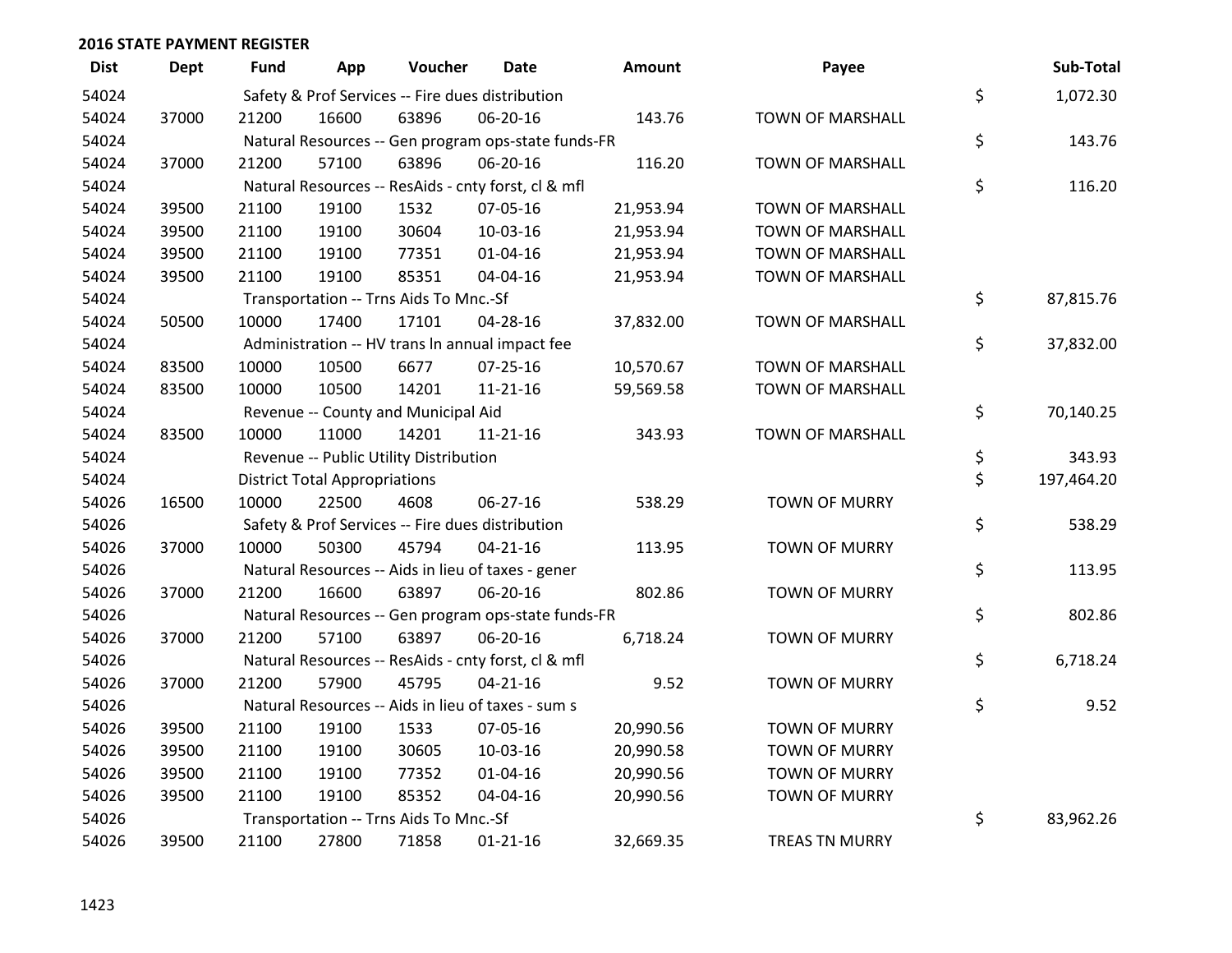| <b>Dist</b> | <b>Dept</b> | <b>Fund</b> | App                                  | Voucher                                | Date                                                | <b>Amount</b> | Payee                   | Sub-Total        |
|-------------|-------------|-------------|--------------------------------------|----------------------------------------|-----------------------------------------------------|---------------|-------------------------|------------------|
| 54026       |             |             |                                      | Transportation -- Loc Rd Imp Prg St Fd |                                                     |               |                         | \$<br>32,669.35  |
| 54026       | 50500       | 10000       | 17400                                | 17102                                  | 04-28-16                                            | 24,365.00     | <b>TOWN OF MURRY</b>    |                  |
| 54026       |             |             |                                      |                                        | Administration -- HV trans In annual impact fee     |               |                         | \$<br>24,365.00  |
| 54026       | 83500       | 10000       | 10500                                | 6678                                   | $07 - 25 - 16$                                      | 1,557.99      | <b>TOWN OF MURRY</b>    |                  |
| 54026       | 83500       | 10000       | 10500                                | 14202                                  | $11 - 21 - 16$                                      | 8,828.58      | <b>TOWN OF MURRY</b>    |                  |
| 54026       |             |             |                                      | Revenue -- County and Municipal Aid    |                                                     |               |                         | \$<br>10,386.57  |
| 54026       |             |             | <b>District Total Appropriations</b> |                                        |                                                     |               |                         | \$<br>159,566.04 |
| 54028       | 16500       | 10000       | 22500                                | 5240                                   | 07-06-16                                            | 421.42        | <b>TOWN OF RICHLAND</b> |                  |
| 54028       |             |             |                                      |                                        | Safety & Prof Services -- Fire dues distribution    |               |                         | \$<br>421.42     |
| 54028       | 37000       | 21200       | 16600                                | 63898                                  | 06-20-16                                            | 521.59        | TOWN OF RICHLAND        |                  |
| 54028       |             |             |                                      |                                        | Natural Resources -- Gen program ops-state funds-FR |               |                         | \$<br>521.59     |
| 54028       | 37000       | 21200       | 57100                                | 63898                                  | 06-20-16                                            | 432.18        | TOWN OF RICHLAND        |                  |
| 54028       |             |             |                                      |                                        | Natural Resources -- ResAids - cnty forst, cl & mfl |               |                         | \$<br>432.18     |
| 54028       | 39500       | 21100       | 19100                                | 1534                                   | 07-05-16                                            | 11,988.25     | TOWN OF RICHLAND        |                  |
| 54028       | 39500       | 21100       | 19100                                | 30606                                  | 10-03-16                                            | 11,988.26     | TOWN OF RICHLAND        |                  |
| 54028       | 39500       | 21100       | 19100                                | 77353                                  | $01 - 04 - 16$                                      | 11,988.25     | <b>TOWN OF RICHLAND</b> |                  |
| 54028       | 39500       | 21100       | 19100                                | 85353                                  | 04-04-16                                            | 11,988.25     | TOWN OF RICHLAND        |                  |
| 54028       |             |             |                                      | Transportation -- Trns Aids To Mnc.-Sf |                                                     |               |                         | \$<br>47,953.01  |
| 54028       | 83500       | 10000       | 10500                                | 6679                                   | 07-25-16                                            | 3,631.41      | TOWN OF RICHLAND        |                  |
| 54028       | 83500       | 10000       | 10500                                | 14203                                  | $11 - 21 - 16$                                      | 20,577.98     | <b>TOWN OF RICHLAND</b> |                  |
| 54028       |             |             |                                      | Revenue -- County and Municipal Aid    |                                                     |               |                         | \$<br>24,209.39  |
| 54028       |             |             | <b>District Total Appropriations</b> |                                        |                                                     |               |                         | \$<br>73,537.59  |
| 54030       | 16500       | 10000       | 22500                                | 4609                                   | 06-27-16                                            | 3,044.96      | <b>TOWN OF RUSK</b>     |                  |
| 54030       |             |             |                                      |                                        | Safety & Prof Services -- Fire dues distribution    |               |                         | \$<br>3,044.96   |
| 54030       | 37000       | 10000       | 50300                                | 45620                                  | $04 - 21 - 16$                                      | 207.81        | <b>TOWN OF RUSK</b>     |                  |
| 54030       |             |             |                                      |                                        | Natural Resources -- Aids in lieu of taxes - gener  |               |                         | \$<br>207.81     |
| 54030       | 37000       | 21200       | 16600                                | 63899                                  | 06-20-16                                            | 894.87        | <b>TOWN OF RUSK</b>     |                  |
| 54030       |             |             |                                      |                                        | Natural Resources -- Gen program ops-state funds-FR |               |                         | \$<br>894.87     |
| 54030       | 37000       | 21200       | 57100                                | 63899                                  | 06-20-16                                            | 585.57        | <b>TOWN OF RUSK</b>     |                  |
| 54030       |             |             |                                      |                                        | Natural Resources -- ResAids - cnty forst, cl & mfl |               |                         | \$<br>585.57     |
| 54030       | 37000       | 21200       | 57900                                | 45621                                  | $04 - 21 - 16$                                      | 35.20         | <b>TOWN OF RUSK</b>     |                  |
| 54030       | 37000       | 21200       | 57900                                | 45622                                  | $04 - 21 - 16$                                      | 120.11        | <b>TOWN OF RUSK</b>     |                  |
| 54030       |             |             |                                      |                                        | Natural Resources -- Aids in lieu of taxes - sum s  |               |                         | \$<br>155.31     |
| 54030       | 37000       | 21200       | 58900                                | 102601                                 | 11-18-16                                            | 1,313.70      | <b>TOWN OF RUSK</b>     |                  |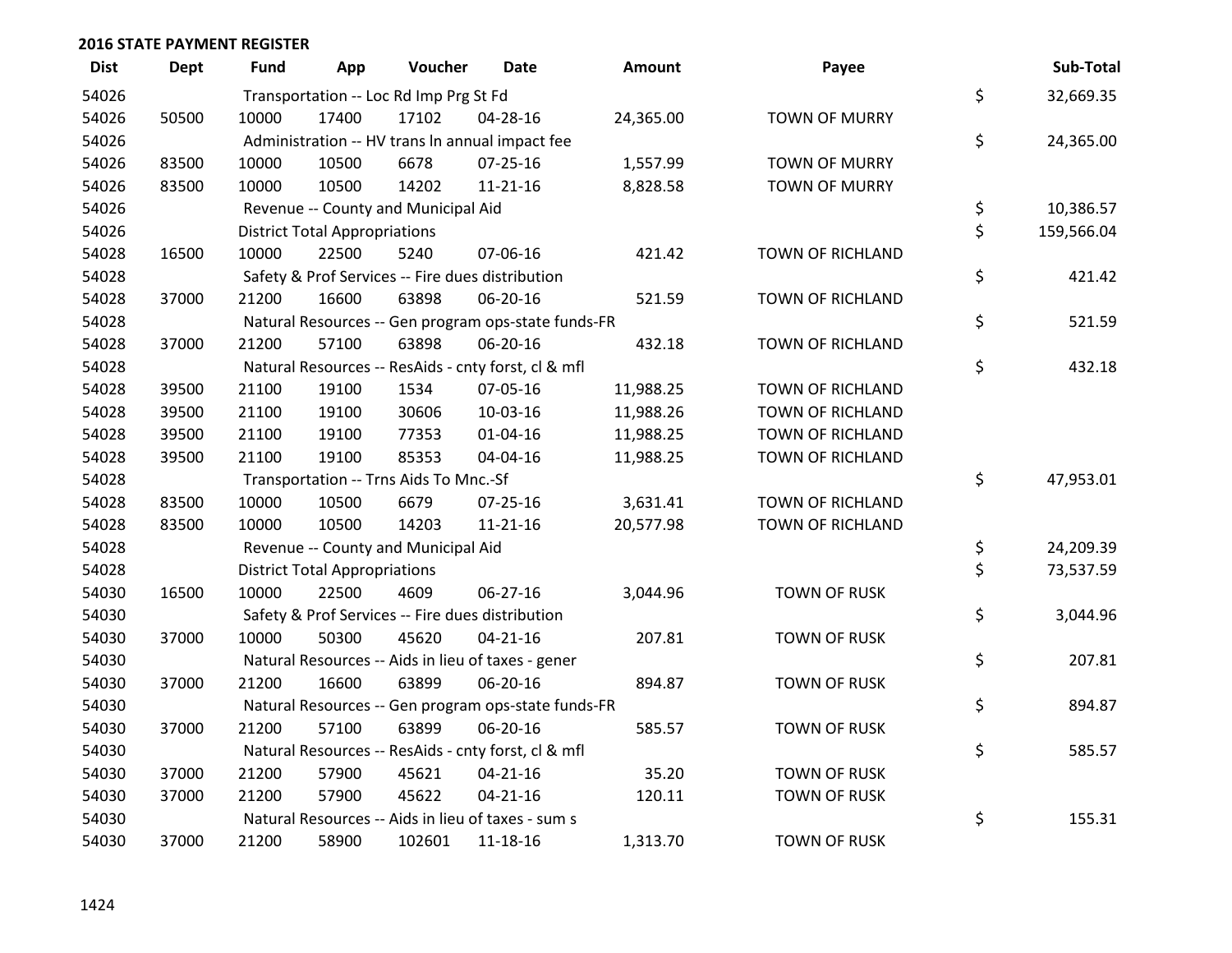| <b>Dist</b> | <b>Dept</b> | <b>Fund</b> | App                                  | Voucher                                  | Date                                                | <b>Amount</b> | Payee               | Sub-Total       |
|-------------|-------------|-------------|--------------------------------------|------------------------------------------|-----------------------------------------------------|---------------|---------------------|-----------------|
| 54030       |             |             |                                      |                                          | Natural Resources -- Resource aids - distribution o |               |                     | \$<br>1,313.70  |
| 54030       | 39500       | 21100       | 19100                                | 1535                                     | 07-05-16                                            | 21,783.28     | <b>TOWN OF RUSK</b> |                 |
| 54030       | 39500       | 21100       | 19100                                | 30607                                    | 10-03-16                                            | 21,783.30     | <b>TOWN OF RUSK</b> |                 |
| 54030       | 39500       | 21100       | 19100                                | 77354                                    | $01 - 04 - 16$                                      | 21,783.28     | <b>TOWN OF RUSK</b> |                 |
| 54030       | 39500       | 21100       | 19100                                | 85354                                    | 04-04-16                                            | 21,783.28     | <b>TOWN OF RUSK</b> |                 |
| 54030       |             |             |                                      | Transportation -- Trns Aids To Mnc.-Sf   |                                                     |               |                     | \$<br>87,133.14 |
| 54030       | 83500       | 10000       | 10500                                | 6680                                     | $07 - 25 - 16$                                      | 936.71        | <b>TOWN OF RUSK</b> |                 |
| 54030       | 83500       | 10000       | 10500                                | 14204                                    | $11 - 21 - 16$                                      | 5,308.01      | <b>TOWN OF RUSK</b> |                 |
| 54030       |             |             |                                      | Revenue -- County and Municipal Aid      |                                                     |               |                     | \$<br>6,244.72  |
| 54030       | 83500       | 10000       | 10900                                | 8531                                     | $07 - 25 - 16$                                      | 1.00          | <b>TOWN OF RUSK</b> |                 |
| 54030       |             |             |                                      | Revenue -- State Aid, Tax Exempt Proprty |                                                     |               |                     | \$<br>1.00      |
| 54030       |             |             | <b>District Total Appropriations</b> |                                          |                                                     |               |                     | \$<br>99,581.08 |
| 54032       | 16500       | 10000       | 22500                                | 5241                                     | 07-07-16                                            | 360.05        | TOWN OF SOUTH FORK  |                 |
| 54032       |             |             |                                      |                                          | Safety & Prof Services -- Fire dues distribution    |               |                     | \$<br>360.05    |
| 54032       | 37000       | 21200       | 16600                                | 63900                                    | 06-20-16                                            | 533.21        | TOWN OF SOUTH FORK  |                 |
| 54032       |             |             |                                      |                                          | Natural Resources -- Gen program ops-state funds-FR |               |                     | \$<br>533.21    |
| 54032       | 37000       | 21200       | 57100                                | 63900                                    | 06-20-16                                            | 2,446.35      | TOWN OF SOUTH FORK  |                 |
| 54032       |             |             |                                      |                                          | Natural Resources -- ResAids - cnty forst, cl & mfl |               |                     | \$<br>2,446.35  |
| 54032       | 37000       | 21200       | 57900                                | 45902                                    | $04 - 21 - 16$                                      | 5,425.98      | TOWN OF SOUTH FORK  |                 |
| 54032       |             |             |                                      |                                          | Natural Resources -- Aids in lieu of taxes - sum s  |               |                     | \$<br>5,425.98  |
| 54032       | 39500       | 21100       | 19100                                | 1536                                     | 07-05-16                                            | 4,469.44      | TOWN OF SOUTH FORK  |                 |
| 54032       | 39500       | 21100       | 19100                                | 30608                                    | 10-03-16                                            | 4,469.45      | TOWN OF SOUTH FORK  |                 |
| 54032       | 39500       | 21100       | 19100                                | 77355                                    | $01 - 04 - 16$                                      | 4,469.44      | TOWN OF SOUTH FORK  |                 |
| 54032       | 39500       | 21100       | 19100                                | 85355                                    | 04-04-16                                            | 4,469.44      | TOWN OF SOUTH FORK  |                 |
| 54032       |             |             |                                      | Transportation -- Trns Aids To Mnc.-Sf   |                                                     |               |                     | \$<br>17,877.77 |
| 54032       | 83500       | 10000       | 10500                                | 6681                                     | $07 - 25 - 16$                                      | 422.68        | TOWN OF SOUTH FORK  |                 |
| 54032       | 83500       | 10000       | 10500                                | 14205                                    | $11 - 21 - 16$                                      | 2,395.17      | TOWN OF SOUTH FORK  |                 |
| 54032       |             |             |                                      | Revenue -- County and Municipal Aid      |                                                     |               |                     | \$<br>2,817.85  |
| 54032       |             |             | <b>District Total Appropriations</b> |                                          |                                                     |               |                     | \$<br>29,461.21 |
| 54034       | 16500       | 10000       | 22500                                | 4610                                     | 06-27-16                                            | 794.10        | TOWN OF STRICKLAND  |                 |
| 54034       |             |             |                                      |                                          | Safety & Prof Services -- Fire dues distribution    |               |                     | \$<br>794.10    |
| 54034       | 37000       | 21200       | 16600                                | 63901                                    | 06-20-16                                            | 348.76        | TOWN OF STRICKLAND  |                 |
| 54034       |             |             |                                      |                                          | Natural Resources -- Gen program ops-state funds-FR |               |                     | \$<br>348.76    |
| 54034       | 37000       | 21200       | 57100                                | 63901                                    | 06-20-16                                            | 1,575.74      | TOWN OF STRICKLAND  |                 |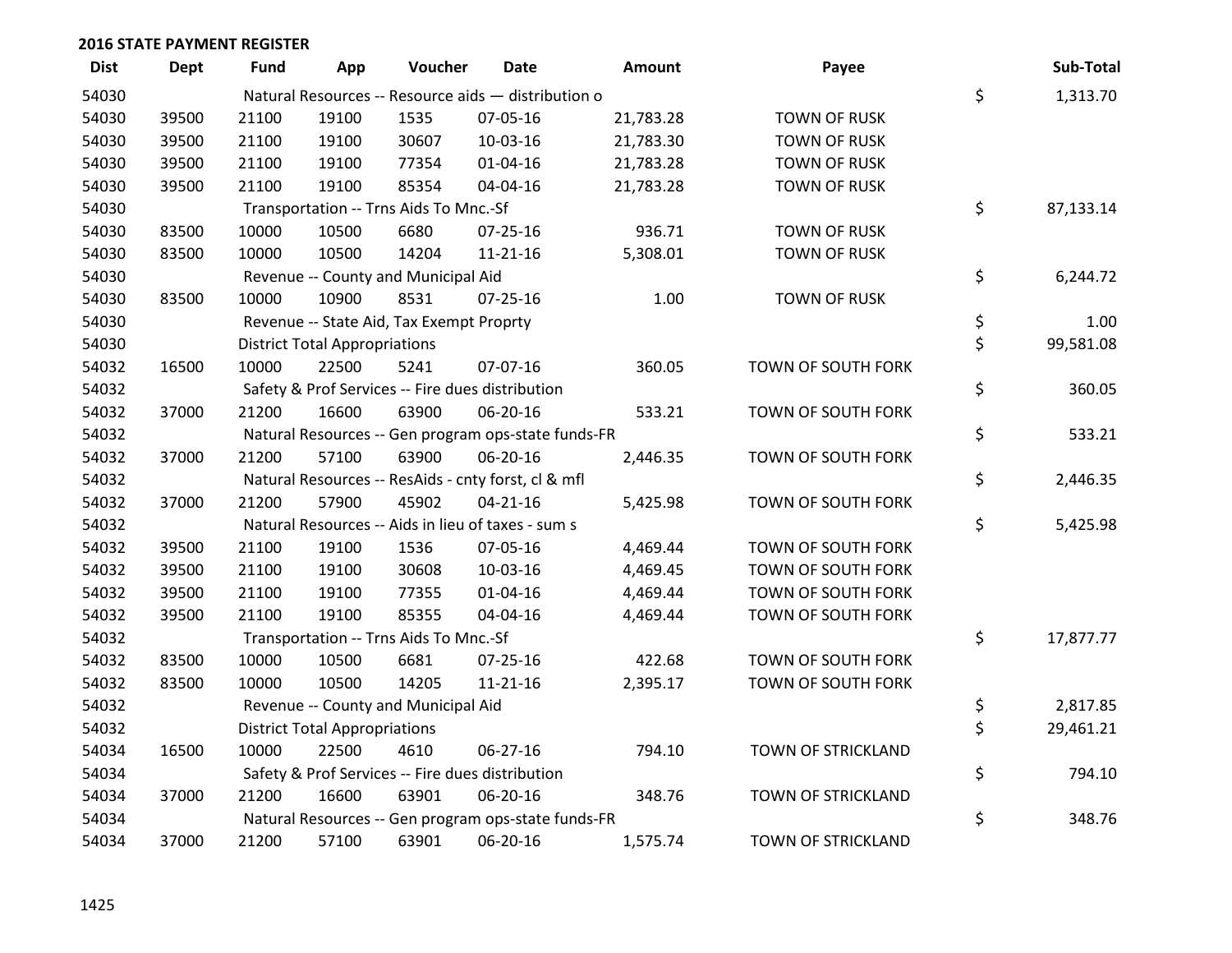| <b>Dist</b> | <b>Dept</b> | <b>Fund</b> | App                                  | Voucher                                             | <b>Date</b>    | <b>Amount</b> | Payee                 | Sub-Total        |
|-------------|-------------|-------------|--------------------------------------|-----------------------------------------------------|----------------|---------------|-----------------------|------------------|
| 54034       |             |             |                                      | Natural Resources -- ResAids - cnty forst, cl & mfl |                |               |                       | \$<br>1,575.74   |
| 54034       | 37000       | 21200       | 57900                                | 45993                                               | $04 - 21 - 16$ | 1.85          | TOWN OF STRICKLAND    |                  |
| 54034       |             |             |                                      | Natural Resources -- Aids in lieu of taxes - sum s  |                |               |                       | \$<br>1.85       |
| 54034       | 39500       | 21100       | 19100                                | 1537                                                | 07-05-16       | 15,045.16     | TOWN OF STRICKLAND    |                  |
| 54034       | 39500       | 21100       | 19100                                | 30609                                               | 10-03-16       | 15,045.18     | TOWN OF STRICKLAND    |                  |
| 54034       | 39500       | 21100       | 19100                                | 77356                                               | $01 - 04 - 16$ | 15,045.16     | TOWN OF STRICKLAND    |                  |
| 54034       | 39500       | 21100       | 19100                                | 85356                                               | 04-04-16       | 15,045.16     | TOWN OF STRICKLAND    |                  |
| 54034       |             |             |                                      | Transportation -- Trns Aids To Mnc.-Sf              |                |               |                       | \$<br>60,180.66  |
| 54034       | 83500       | 10000       | 10500                                | 6682                                                | $07 - 25 - 16$ | 4,183.02      | TOWN OF STRICKLAND    |                  |
| 54034       | 83500       | 10000       | 10500                                | 14206                                               | $11 - 21 - 16$ | 23,703.76     | TOWN OF STRICKLAND    |                  |
| 54034       |             |             |                                      | Revenue -- County and Municipal Aid                 |                |               |                       | \$<br>27,886.78  |
| 54034       | 83500       | 10000       | 10900                                | 8532                                                | $07 - 25 - 16$ | 30.00         | TOWN OF STRICKLAND    |                  |
| 54034       |             |             |                                      | Revenue -- State Aid, Tax Exempt Proprty            |                |               |                       | \$<br>30.00      |
| 54034       |             |             | <b>District Total Appropriations</b> |                                                     |                |               |                       | \$<br>90,817.89  |
| 54036       | 16500       | 10000       | 22500                                | 4611                                                | 06-27-16       | 1,677.19      | TOWN OF STUBBS        |                  |
| 54036       |             |             |                                      | Safety & Prof Services -- Fire dues distribution    |                |               |                       | \$<br>1,677.19   |
| 54036       | 37000       | 21200       | 16600                                | 63902                                               | 06-20-16       | 199.40        | <b>TOWN OF STUBBS</b> |                  |
| 54036       |             |             |                                      | Natural Resources -- Gen program ops-state funds-FR |                |               |                       | \$<br>199.40     |
| 54036       | 37000       | 21200       | 57100                                | 63902                                               | 06-20-16       | 139.60        | TOWN OF STUBBS        |                  |
| 54036       |             |             |                                      | Natural Resources -- ResAids - cnty forst, cl & mfl |                |               |                       | \$<br>139.60     |
| 54036       | 37000       | 21200       | 58900                                | 102602                                              | 11-18-16       | 1,139.20      | <b>TOWN OF STUBBS</b> |                  |
| 54036       |             |             |                                      | Natural Resources -- Resource aids - distribution o |                |               |                       | \$<br>1,139.20   |
| 54036       | 39500       | 21100       | 19100                                | 1538                                                | 07-05-16       | 27,321.31     | TOWN OF STUBBS        |                  |
| 54036       | 39500       | 21100       | 19100                                | 30610                                               | 10-03-16       | 27,321.33     | TOWN OF STUBBS        |                  |
| 54036       | 39500       | 21100       | 19100                                | 77357                                               | $01 - 04 - 16$ | 27,321.31     | TOWN OF STUBBS        |                  |
| 54036       | 39500       | 21100       | 19100                                | 85357                                               | 04-04-16       | 27,321.31     | TOWN OF STUBBS        |                  |
| 54036       |             |             |                                      | Transportation -- Trns Aids To Mnc.-Sf              |                |               |                       | \$<br>109,285.26 |
| 54036       | 83500       | 10000       | 10500                                | 6683                                                | $07 - 25 - 16$ | 2,301.93      | TOWN OF STUBBS        |                  |
| 54036       | 83500       | 10000       | 10500                                | 14207                                               | $11 - 21 - 16$ | 12,915.49     | TOWN OF STUBBS        |                  |
| 54036       |             |             |                                      | Revenue -- County and Municipal Aid                 |                |               |                       | \$<br>15,217.42  |
| 54036       | 83500       | 10000       | 11000                                | 14207                                               | $11 - 21 - 16$ | 127.09        | TOWN OF STUBBS        |                  |
| 54036       |             |             |                                      | Revenue -- Public Utility Distribution              |                |               |                       | \$<br>127.09     |
| 54036       |             |             | <b>District Total Appropriations</b> |                                                     |                |               |                       | \$<br>127,785.16 |
| 54038       | 16500       | 10000       | 22500                                | 4612                                                | 06-27-16       | 1,780.30      | THORNAPPLE, TOWN OF   |                  |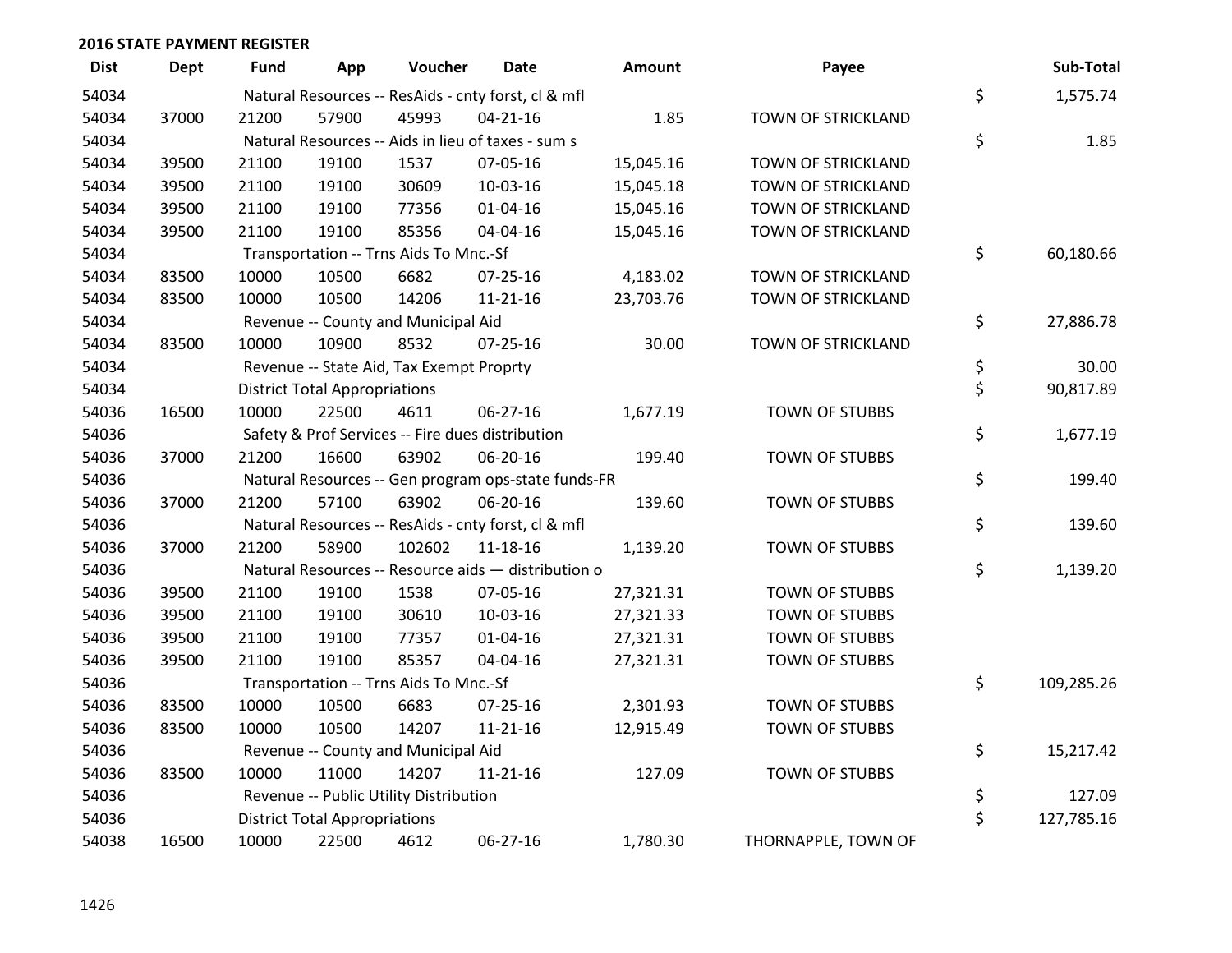| <b>Dist</b> | <b>Dept</b> | <b>Fund</b> | App                                  | Voucher                                             | Date           | Amount    | Payee               | Sub-Total        |
|-------------|-------------|-------------|--------------------------------------|-----------------------------------------------------|----------------|-----------|---------------------|------------------|
| 54038       |             |             |                                      | Safety & Prof Services -- Fire dues distribution    |                |           |                     | \$<br>1,780.30   |
| 54038       | 37000       | 10000       | 50300                                | 39657                                               | 03-28-16       | 2,088.40  | THORNAPPLE, TOWN OF |                  |
| 54038       |             |             |                                      | Natural Resources -- Aids in lieu of taxes - gener  |                |           |                     | \$<br>2,088.40   |
| 54038       | 37000       | 21200       | 16600                                | 63903                                               | 06-20-16       | 885.35    | THORNAPPLE, TOWN OF |                  |
| 54038       |             |             |                                      | Natural Resources -- Gen program ops-state funds-FR |                |           |                     | \$<br>885.35     |
| 54038       | 37000       | 21200       | 57100                                | 63903                                               | 06-20-16       | 935.89    | THORNAPPLE, TOWN OF |                  |
| 54038       |             |             |                                      | Natural Resources -- ResAids - cnty forst, cl & mfl |                |           |                     | \$<br>935.89     |
| 54038       | 39500       | 21100       | 19100                                | 1539                                                | 07-05-16       | 28,763.62 | THORNAPPLE, TOWN OF |                  |
| 54038       | 39500       | 21100       | 19100                                | 30611                                               | 10-03-16       | 28,763.64 | THORNAPPLE, TOWN OF |                  |
| 54038       | 39500       | 21100       | 19100                                | 77358                                               | $01 - 04 - 16$ | 28,763.62 | TOWN OF THORNAPPLE  |                  |
| 54038       | 39500       | 21100       | 19100                                | 85358                                               | 04-04-16       | 28,763.62 | TOWN OF THORNAPPLE  |                  |
| 54038       |             |             |                                      | Transportation -- Trns Aids To Mnc.-Sf              |                |           |                     | \$<br>115,054.50 |
| 54038       | 50500       | 10000       | 17400                                | 17103                                               | $04 - 28 - 16$ | 17,662.00 | THORNAPPLE, TOWN OF |                  |
| 54038       |             |             |                                      | Administration -- HV trans In annual impact fee     |                |           |                     | \$<br>17,662.00  |
| 54038       | 83500       | 10000       | 10500                                | 6684                                                | $07 - 25 - 16$ | 4,058.85  | THORNAPPLE, TOWN OF |                  |
| 54038       | 83500       | 10000       | 10500                                | 14208                                               | $11 - 21 - 16$ | 19,781.88 | THORNAPPLE, TOWN OF |                  |
| 54038       |             |             |                                      | Revenue -- County and Municipal Aid                 |                |           |                     | \$<br>23,840.73  |
| 54038       | 83500       | 10000       | 11000                                | 14208                                               | $11 - 21 - 16$ | 3,161.58  | THORNAPPLE, TOWN OF |                  |
| 54038       |             |             |                                      | Revenue -- Public Utility Distribution              |                |           |                     | \$<br>3,161.58   |
| 54038       |             |             | <b>District Total Appropriations</b> |                                                     |                |           |                     | \$<br>165,408.75 |
| 54040       | 16500       | 10000       | 22500                                | 4613                                                | 06-27-16       | 564.06    | TRUE, TOWN OF       |                  |
| 54040       |             |             |                                      | Safety & Prof Services -- Fire dues distribution    |                |           |                     | \$<br>564.06     |
| 54040       | 37000       | 21200       | 16600                                | 63904                                               | 06-20-16       | 229.14    | TRUE, TOWN OF       |                  |
| 54040       |             |             |                                      | Natural Resources -- Gen program ops-state funds-FR |                |           |                     | \$<br>229.14     |
| 54040       | 37000       | 21200       | 57100                                | 63904                                               | 06-20-16       | 407.15    | TRUE, TOWN OF       |                  |
| 54040       |             |             |                                      | Natural Resources -- ResAids - cnty forst, cl & mfl |                |           |                     | \$<br>407.15     |
| 54040       | 39500       | 21100       | 19100                                | 1540                                                | 07-05-16       | 15,193.80 | TRUE, TOWN OF       |                  |
| 54040       | 39500       | 21100       | 19100                                | 30612                                               | 10-03-16       | 15,193.80 | TRUE, TOWN OF       |                  |
| 54040       | 39500       | 21100       | 19100                                | 77359                                               | $01 - 04 - 16$ | 15,193.80 | <b>TOWN OF TRUE</b> |                  |
| 54040       | 39500       | 21100       | 19100                                | 85359                                               | 04-04-16       | 15,193.80 | TOWN OF TRUE        |                  |
| 54040       |             |             |                                      | Transportation -- Trns Aids To Mnc.-Sf              |                |           |                     | \$<br>60,775.20  |
| 54040       | 83500       | 10000       | 10500                                | 6685                                                | $07 - 25 - 16$ | 7,253.76  | TRUE, TOWN OF       |                  |
| 54040       | 83500       | 10000       | 10500                                | 14209                                               | $11 - 21 - 16$ | 41,104.64 | TRUE, TOWN OF       |                  |
| 54040       |             |             |                                      | Revenue -- County and Municipal Aid                 |                |           |                     | \$<br>48,358.40  |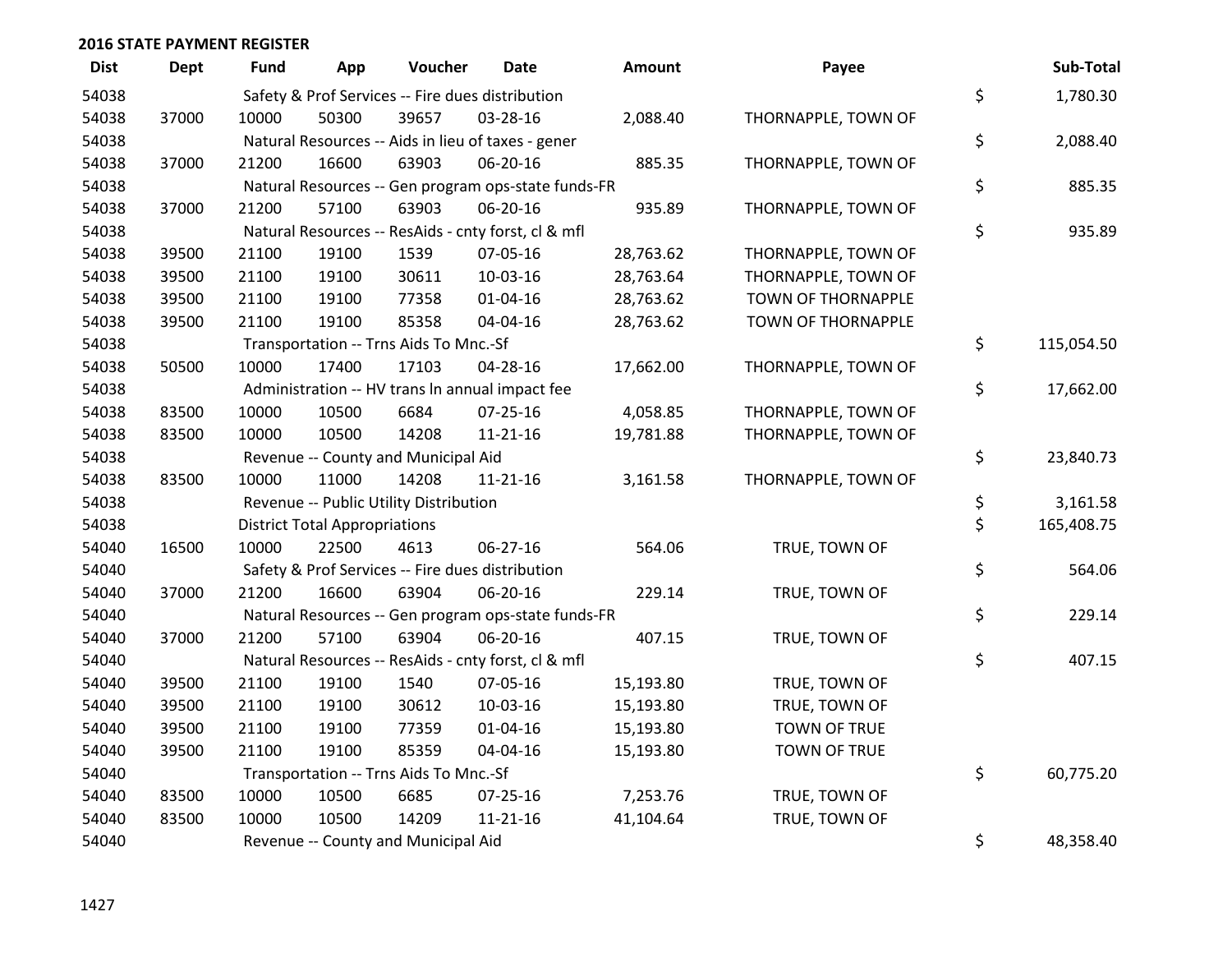| <b>Dist</b> | <b>Dept</b> | <b>Fund</b> | App                                  | Voucher                                          | <b>Date</b>                                         | Amount    | Payee                    | Sub-Total        |
|-------------|-------------|-------------|--------------------------------------|--------------------------------------------------|-----------------------------------------------------|-----------|--------------------------|------------------|
| 54040       |             |             | <b>District Total Appropriations</b> |                                                  |                                                     |           |                          | \$<br>110,333.95 |
| 54042       | 16500       | 10000       | 22500                                | 4614                                             | 06-27-16                                            | 1,687.33  | TOWN OF WASHINGTON       |                  |
| 54042       |             |             |                                      | Safety & Prof Services -- Fire dues distribution |                                                     |           |                          | \$<br>1,687.33   |
| 54042       | 37000       | 21200       | 16600                                | 63905                                            | 06-20-16                                            | 1,290.77  | TOWN OF WASHINGTON       |                  |
| 54042       |             |             |                                      |                                                  | Natural Resources -- Gen program ops-state funds-FR |           |                          | \$<br>1,290.77   |
| 54042       | 37000       | 21200       | 57100                                | 63905                                            | 06-20-16                                            | 875.94    | TOWN OF WASHINGTON       |                  |
| 54042       |             |             |                                      |                                                  | Natural Resources -- ResAids - cnty forst, cl & mfl |           |                          | \$<br>875.94     |
| 54042       | 37000       | 21200       | 57900                                | 45503                                            | $04 - 21 - 16$                                      | 452.57    | TOWN OF WASHINGTON       |                  |
| 54042       |             |             |                                      |                                                  | Natural Resources -- Aids in lieu of taxes - sum s  |           |                          | \$<br>452.57     |
| 54042       | 39500       | 21100       | 19100                                | 1541                                             | 07-05-16                                            | 23,721.04 | TOWN OF WASHINGTON       |                  |
| 54042       | 39500       | 21100       | 19100                                | 30613                                            | 10-03-16                                            | 23,721.06 | TOWN OF WASHINGTON       |                  |
| 54042       | 39500       | 21100       | 19100                                | 77360                                            | $01 - 04 - 16$                                      | 23,721.04 | TOWN OF WASHINGTON       |                  |
| 54042       | 39500       | 21100       | 19100                                | 85360                                            | 04-04-16                                            | 23,721.04 | TOWN OF WASHINGTON       |                  |
| 54042       |             |             |                                      | Transportation -- Trns Aids To Mnc.-Sf           |                                                     |           |                          | \$<br>94,884.18  |
| 54042       | 83500       | 10000       | 10500                                | 6686                                             | $07 - 25 - 16$                                      | 1,266.75  | TOWN OF WASHINGTON       |                  |
| 54042       | 83500       | 10000       | 10500                                | 14210                                            | 11-21-16                                            | 7,176.66  | TOWN OF WASHINGTON       |                  |
| 54042       |             |             |                                      | Revenue -- County and Municipal Aid              |                                                     |           |                          | \$<br>8,443.41   |
| 54042       | 83500       | 10000       | 10900                                | 8533                                             | $07 - 25 - 16$                                      | 2.00      | TOWN OF WASHINGTON       |                  |
| 54042       |             |             |                                      | Revenue -- State Aid, Tax Exempt Proprty         |                                                     |           |                          | \$<br>2.00       |
| 54042       | 83500       | 10000       | 11000                                | 14210                                            | $11 - 21 - 16$                                      | 1.42      | TOWN OF WASHINGTON       |                  |
| 54042       |             |             |                                      | Revenue -- Public Utility Distribution           |                                                     |           |                          | \$<br>1.42       |
| 54042       |             |             | <b>District Total Appropriations</b> |                                                  |                                                     |           |                          | \$<br>107,637.62 |
| 54044       | 16500       | 10000       | 22500                                | 4615                                             | 06-27-16                                            | 162.86    | <b>TOWN OF WILKINSON</b> |                  |
| 54044       |             |             |                                      | Safety & Prof Services -- Fire dues distribution |                                                     |           |                          | \$<br>162.86     |
| 54044       | 37000       | 21200       | 16600                                | 63906                                            | 06-20-16                                            | 239.95    | TOWN OF WILKINSON        |                  |
| 54044       |             |             |                                      |                                                  | Natural Resources -- Gen program ops-state funds-FR |           |                          | \$<br>239.95     |
| 54044       | 37000       | 21200       | 57100                                | 63906                                            | 06-20-16                                            | 5,752.84  | TOWN OF WILKINSON        |                  |
| 54044       |             |             |                                      |                                                  | Natural Resources -- ResAids - cnty forst, cl & mfl |           |                          | \$<br>5,752.84   |
| 54044       | 37000       | 21200       | 58900                                | 102603                                           | 11-18-16                                            | 4,437.06  | TOWN OF WILKINSON        |                  |
| 54044       |             |             |                                      |                                                  | Natural Resources -- Resource aids - distribution o |           |                          | \$<br>4,437.06   |
| 54044       | 39500       | 21100       | 19100                                | 1542                                             | 07-05-16                                            | 3,231.43  | TOWN OF WILKINSON        |                  |
| 54044       | 39500       | 21100       | 19100                                | 30614                                            | 10-03-16                                            | 3,231.45  | TOWN OF WILKINSON        |                  |
| 54044       | 39500       | 21100       | 19100                                | 77361                                            | $01 - 04 - 16$                                      | 3,231.43  | <b>TOWN OF WILKINSON</b> |                  |
| 54044       | 39500       | 21100       | 19100                                | 85361                                            | 04-04-16                                            | 3,231.43  | <b>TOWN OF WILKINSON</b> |                  |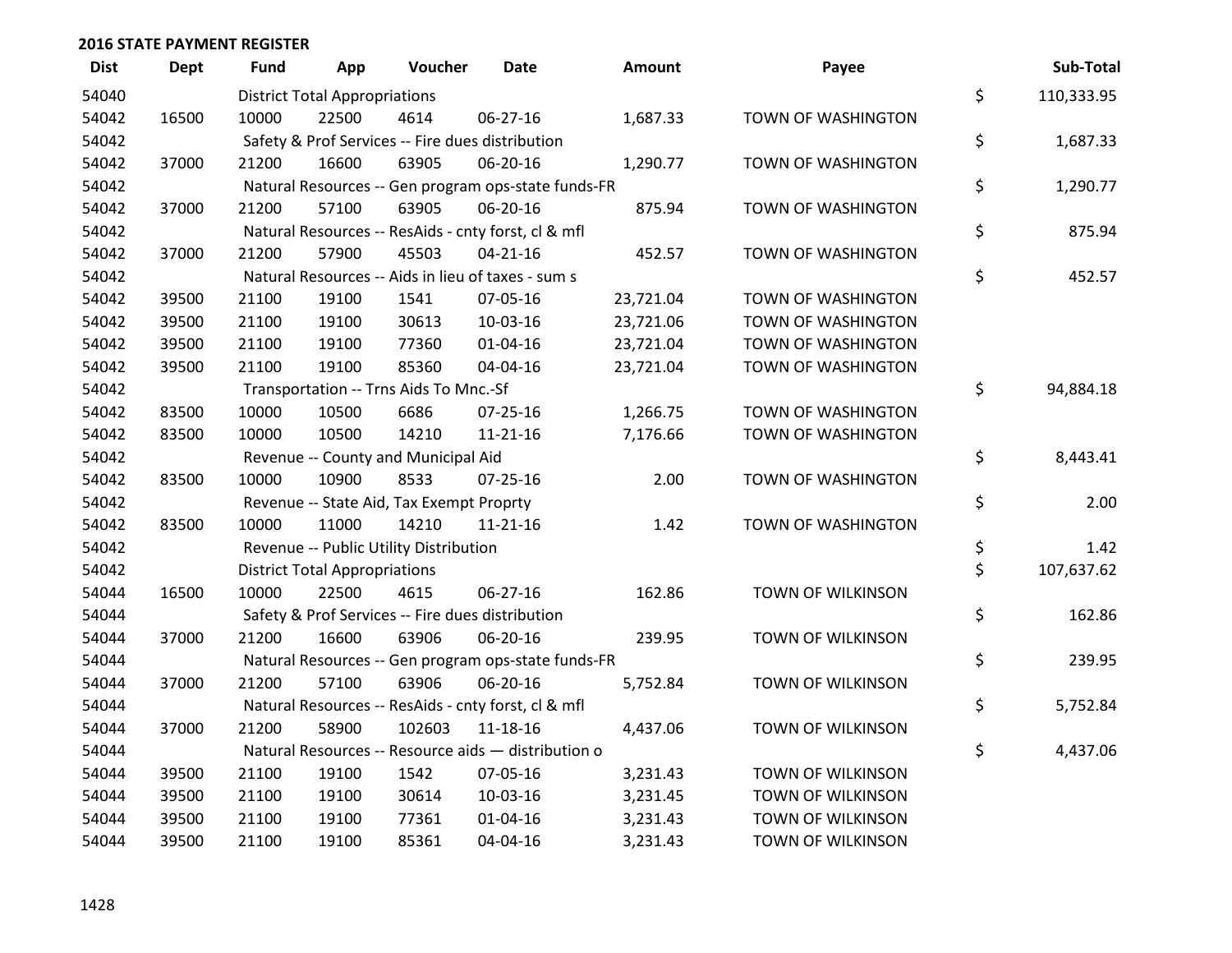| <b>Dist</b> | <b>Dept</b> | Fund  | App                                  | Voucher                                             | <b>Date</b>    | <b>Amount</b> | Payee                    | Sub-Total       |
|-------------|-------------|-------|--------------------------------------|-----------------------------------------------------|----------------|---------------|--------------------------|-----------------|
| 54044       |             |       |                                      | Transportation -- Trns Aids To Mnc.-Sf              |                |               |                          | \$<br>12,925.74 |
| 54044       | 83500       | 10000 | 10500                                | 6687                                                | $07 - 25 - 16$ | 213.39        | TOWN OF WILKINSON        |                 |
| 54044       | 83500       | 10000 | 10500                                | 14211                                               | $11 - 21 - 16$ | 1,170.25      | TOWN OF WILKINSON        |                 |
| 54044       |             |       |                                      | Revenue -- County and Municipal Aid                 |                |               |                          | \$<br>1,383.64  |
| 54044       | 83500       | 10000 | 11000                                | 14211                                               | $11 - 21 - 16$ | 40.79         | <b>TOWN OF WILKINSON</b> |                 |
| 54044       |             |       |                                      | Revenue -- Public Utility Distribution              |                |               |                          | \$<br>40.79     |
| 54044       |             |       | <b>District Total Appropriations</b> |                                                     |                |               |                          | \$<br>24,942.88 |
| 54046       | 16500       | 10000 | 22500                                | 5242                                                | 07-07-16       | 2,031.20      | <b>TOWN OF WILLARD</b>   |                 |
| 54046       |             |       |                                      | Safety & Prof Services -- Fire dues distribution    |                |               |                          | \$<br>2,031.20  |
| 54046       | 37000       | 21200 | 16600                                | 63907                                               | 06-20-16       | 721.80        | TOWN OF WILLARD          |                 |
| 54046       |             |       |                                      | Natural Resources -- Gen program ops-state funds-FR |                |               |                          | \$<br>721.80    |
| 54046       | 37000       | 21200 | 57100                                | 63907                                               | 06-20-16       | 1,002.58      | <b>TOWN OF WILLARD</b>   |                 |
| 54046       |             |       |                                      | Natural Resources -- ResAids - cnty forst, cl & mfl |                |               |                          | \$<br>1,002.58  |
| 54046       | 37000       | 21200 | 58900                                | 102604                                              | 11-18-16       | 12.78         | TOWN OF WILLARD          |                 |
| 54046       |             |       |                                      | Natural Resources -- Resource aids - distribution o |                |               |                          | \$<br>12.78     |
| 54046       | 39500       | 21100 | 19100                                | 1543                                                | 07-05-16       | 13,322.10     | <b>TOWN OF WILLARD</b>   |                 |
| 54046       | 39500       | 21100 | 19100                                | 30615                                               | 10-03-16       | 13,322.10     | <b>TOWN OF WILLARD</b>   |                 |
| 54046       | 39500       | 21100 | 19100                                | 77362                                               | 01-04-16       | 13,322.10     | TOWN OF WILLARD          |                 |
| 54046       | 39500       | 21100 | 19100                                | 85362                                               | 04-04-16       | 13,322.10     | TOWN OF WILLARD          |                 |
| 54046       |             |       |                                      | Transportation -- Trns Aids To Mnc.-Sf              |                |               |                          | \$<br>53,288.40 |
| 54046       | 50500       | 10000 | 17400                                | 17104                                               | 04-28-16       | 895.00        | <b>TOWN OF WILLARD</b>   |                 |
| 54046       |             |       |                                      | Administration -- HV trans In annual impact fee     |                |               |                          | \$<br>895.00    |
| 54046       | 83500       | 10000 | 10500                                | 6688                                                | 07-25-16       | 3,221.40      | TOWN OF WILLARD          |                 |
| 54046       | 83500       | 10000 | 10500                                | 14212                                               | $11 - 21 - 16$ | 8,496.75      | TOWN OF WILLARD          |                 |
| 54046       |             |       |                                      | Revenue -- County and Municipal Aid                 |                |               |                          | \$<br>11,718.15 |
| 54046       | 83500       | 10000 | 10900                                | 8534                                                | $07 - 25 - 16$ | 3.00          | TOWN OF WILLARD          |                 |
| 54046       |             |       |                                      | Revenue -- State Aid, Tax Exempt Proprty            |                |               |                          | \$<br>3.00      |
| 54046       | 83500       | 10000 | 11000                                | 14212                                               | $11 - 21 - 16$ | 9,649.25      | <b>TOWN OF WILLARD</b>   |                 |
| 54046       |             |       |                                      | Revenue -- Public Utility Distribution              |                |               |                          | \$<br>9,649.25  |
| 54046       |             |       | <b>District Total Appropriations</b> |                                                     |                |               |                          | \$<br>79,322.16 |
| 54048       | 16500       | 10000 | 22500                                | 4616                                                | 06-27-16       | 259.86        | TOWN OF WILSON           |                 |
| 54048       |             |       |                                      | Safety & Prof Services -- Fire dues distribution    |                |               |                          | \$<br>259.86    |
| 54048       | 37000       | 21200 | 16600                                | 63908                                               | 06-20-16       | 133.53        | TOWN OF WILSON           |                 |
| 54048       |             |       |                                      | Natural Resources -- Gen program ops-state funds-FR |                |               |                          | \$<br>133.53    |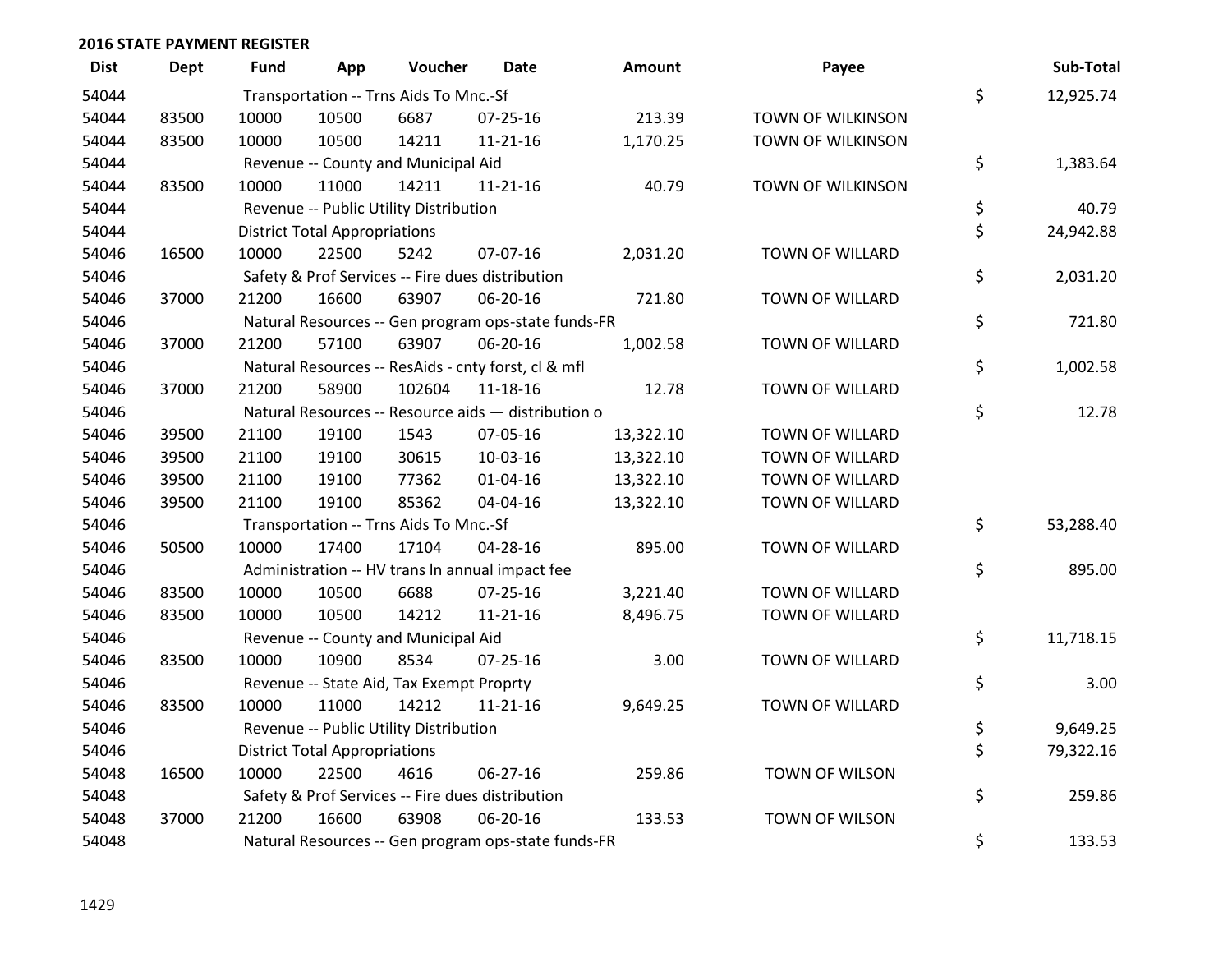| <b>Dist</b> | <b>Dept</b> | <b>Fund</b> | App                                  | Voucher                                  | Date                                                | <b>Amount</b> | Payee                     | Sub-Total        |
|-------------|-------------|-------------|--------------------------------------|------------------------------------------|-----------------------------------------------------|---------------|---------------------------|------------------|
| 54048       | 37000       | 21200       | 57100                                | 63908                                    | 06-20-16                                            | 5,103.10      | TOWN OF WILSON            |                  |
| 54048       |             |             |                                      |                                          | Natural Resources -- ResAids - cnty forst, cl & mfl |               |                           | \$<br>5,103.10   |
| 54048       | 37000       | 21200       | 58900                                | 102605                                   | 11-18-16                                            | 1,985.45      | <b>TOWN OF WILSON</b>     |                  |
| 54048       |             |             |                                      |                                          | Natural Resources -- Resource aids - distribution o |               |                           | \$<br>1,985.45   |
| 54048       | 39500       | 21100       | 19100                                | 1544                                     | 07-05-16                                            | 13,988.20     | TOWN OF WILSON            |                  |
| 54048       | 39500       | 21100       | 19100                                | 30616                                    | 10-03-16                                            | 13,988.22     | TOWN OF WILSON            |                  |
| 54048       | 39500       | 21100       | 19100                                | 77363                                    | $01 - 04 - 16$                                      | 13,988.20     | <b>TOWN OF WILSON</b>     |                  |
| 54048       | 39500       | 21100       | 19100                                | 85363                                    | 04-04-16                                            | 13,988.20     | TOWN OF WILSON            |                  |
| 54048       |             |             |                                      | Transportation -- Trns Aids To Mnc.-Sf   |                                                     |               |                           | \$<br>55,952.82  |
| 54048       | 83500       | 10000       | 10500                                | 6689                                     | 07-25-16                                            | 3,529.74      | TOWN OF WILSON            |                  |
| 54048       | 83500       | 10000       | 10500                                | 14213                                    | $11 - 21 - 16$                                      | 20,001.84     | TOWN OF WILSON            |                  |
| 54048       |             |             |                                      | Revenue -- County and Municipal Aid      |                                                     |               |                           | \$<br>23,531.58  |
| 54048       |             |             | <b>District Total Appropriations</b> |                                          |                                                     |               |                           | \$<br>86,966.34  |
| 54106       | 16500       | 10000       | 22500                                | 4617                                     | 06-27-16                                            | 1,210.81      | <b>VILLAGE OF BRUCE</b>   |                  |
| 54106       |             |             |                                      |                                          | Safety & Prof Services -- Fire dues distribution    |               |                           | \$<br>1,210.81   |
| 54106       | 39500       | 21100       | 19100                                | 1545                                     | 07-05-16                                            | 4,545.32      | <b>VILLAGE OF BRUCE</b>   |                  |
| 54106       | 39500       | 21100       | 19100                                | 30617                                    | 10-03-16                                            | 4,545.32      | <b>VILLAGE OF BRUCE</b>   |                  |
| 54106       | 39500       | 21100       | 19100                                | 77364                                    | $01 - 04 - 16$                                      | 4,545.32      | <b>VILLAGE OF BRUCE</b>   |                  |
| 54106       | 39500       | 21100       | 19100                                | 85364                                    | 04-04-16                                            | 4,545.32      | <b>VILLAGE OF BRUCE</b>   |                  |
| 54106       |             |             |                                      | Transportation -- Trns Aids To Mnc.-Sf   |                                                     |               |                           | \$<br>18,181.28  |
| 54106       | 83500       | 10000       | 10500                                | 6690                                     | 07-25-16                                            | 29,929.05     | <b>VILLAGE OF BRUCE</b>   |                  |
| 54106       | 83500       | 10000       | 10500                                | 14214                                    | $11 - 21 - 16$                                      | 169,369.80    | <b>VILLAGE OF BRUCE</b>   |                  |
| 54106       |             |             |                                      | Revenue -- County and Municipal Aid      |                                                     |               |                           | \$<br>199,298.85 |
| 54106       | 83500       | 10000       | 10900                                | 8535                                     | $07 - 25 - 16$                                      | 87.00         | <b>VILLAGE OF BRUCE</b>   |                  |
| 54106       | 83500       | 10000       | 10900                                | 9823                                     | $07 - 25 - 16$                                      | 107.00        | <b>VILLAGE OF BRUCE</b>   |                  |
| 54106       |             |             |                                      | Revenue -- State Aid, Tax Exempt Proprty |                                                     |               |                           | \$<br>194.00     |
| 54106       | 83500       | 10000       | 11000                                | 14214                                    | $11 - 21 - 16$                                      | 296.54        | <b>VILLAGE OF BRUCE</b>   |                  |
| 54106       |             |             |                                      | Revenue -- Public Utility Distribution   |                                                     |               |                           | \$<br>296.54     |
| 54106       | 83500       | 52100       | 36300                                | 3269                                     | 03-29-16                                            | 1,579.33      | <b>VILLAGE OF BRUCE</b>   |                  |
| 54106       |             |             |                                      | Revenue -- Lottery & Gaming Credit       |                                                     |               |                           | \$<br>1,579.33   |
| 54106       |             |             | <b>District Total Appropriations</b> |                                          |                                                     |               |                           | \$<br>220,760.81 |
| 54111       | 16500       | 10000       | 22500                                | 4618                                     | 06-27-16                                            | 145.12        | <b>VILLAGE OF CONRATH</b> |                  |
| 54111       |             |             |                                      |                                          | Safety & Prof Services -- Fire dues distribution    |               |                           | \$<br>145.12     |
| 54111       | 39500       | 21100       | 19100                                | 1546                                     | 07-05-16                                            | 905.67        | <b>VILLAGE OF CONRATH</b> |                  |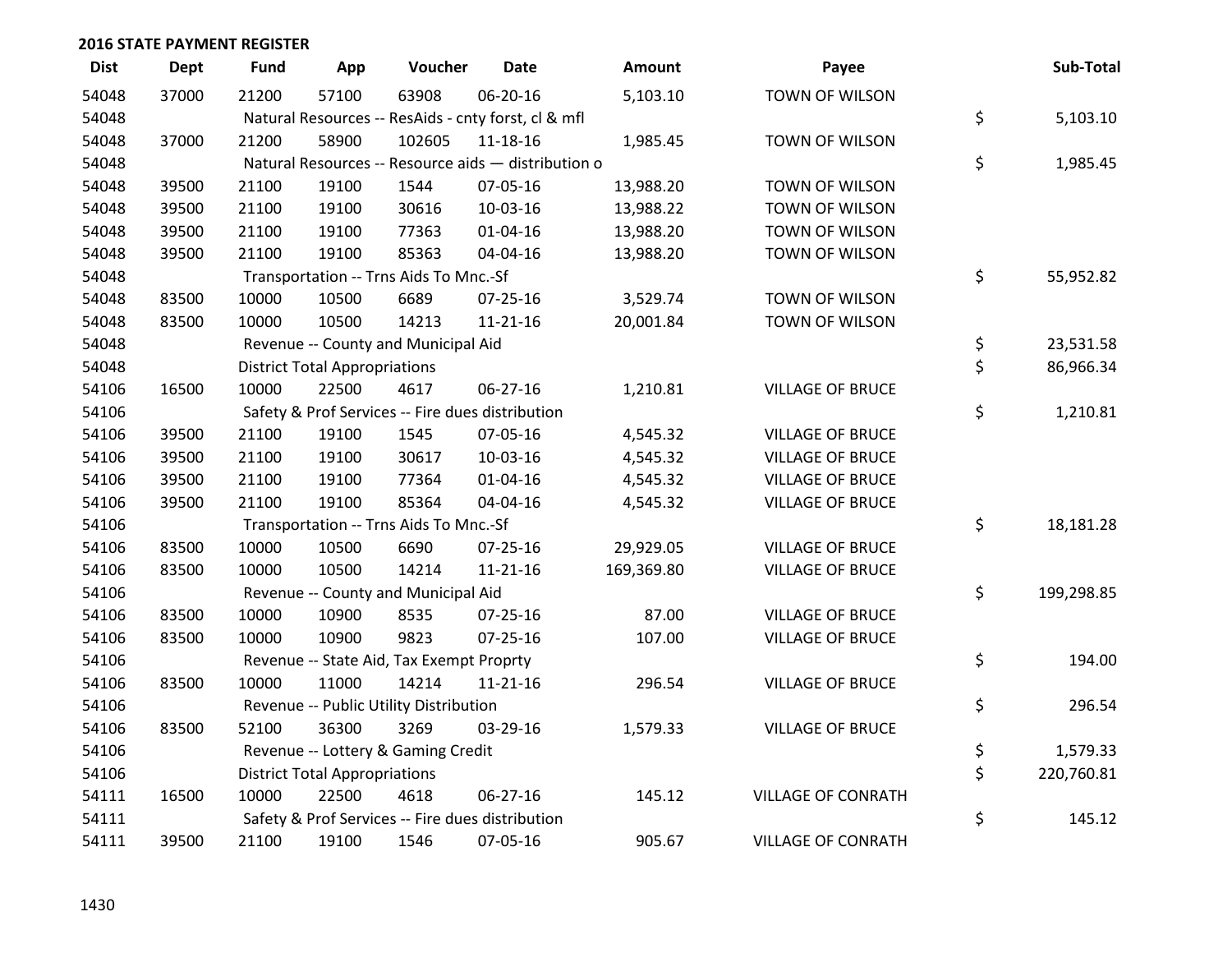| <b>Dist</b> | Dept  | <b>Fund</b> | App                                  | Voucher                                  | <b>Date</b>                                         | <b>Amount</b> | Payee                        | Sub-Total       |
|-------------|-------|-------------|--------------------------------------|------------------------------------------|-----------------------------------------------------|---------------|------------------------------|-----------------|
| 54111       | 39500 | 21100       | 19100                                | 30618                                    | 10-03-16                                            | 905.69        | <b>VILLAGE OF CONRATH</b>    |                 |
| 54111       | 39500 | 21100       | 19100                                | 77365                                    | $01 - 04 - 16$                                      | 905.67        | <b>VILLAGE OF CONRATH</b>    |                 |
| 54111       | 39500 | 21100       | 19100                                | 85365                                    | 04-04-16                                            | 905.67        | <b>VILLAGE OF CONRATH</b>    |                 |
| 54111       |       |             |                                      | Transportation -- Trns Aids To Mnc.-Sf   |                                                     |               |                              | \$<br>3,622.70  |
| 54111       | 83500 | 10000       | 10500                                | 6691                                     | $07 - 25 - 16$                                      | 4,754.84      | <b>VILLAGE OF CONRATH</b>    |                 |
| 54111       | 83500 | 10000       | 10500                                | 14215                                    | $11 - 21 - 16$                                      | 26,961.80     | <b>VILLAGE OF CONRATH</b>    |                 |
| 54111       |       |             |                                      | Revenue -- County and Municipal Aid      |                                                     |               |                              | \$<br>31,716.64 |
| 54111       | 83500 | 10000       | 10900                                | 8536                                     | 07-25-16                                            | 1.00          | <b>VILLAGE OF CONRATH</b>    |                 |
| 54111       |       |             |                                      | Revenue -- State Aid, Tax Exempt Proprty |                                                     |               |                              | \$<br>1.00      |
| 54111       |       |             | <b>District Total Appropriations</b> |                                          |                                                     |               |                              | \$<br>35,485.46 |
| 54131       | 16500 | 10000       | 22500                                | 4619                                     | 06-27-16                                            | 267.78        | VILLAGE OF GLEN FLORA        |                 |
| 54131       |       |             |                                      |                                          | Safety & Prof Services -- Fire dues distribution    |               |                              | \$<br>267.78    |
| 54131       | 39500 | 21100       | 19100                                | 1547                                     | 07-05-16                                            | 1,970.79      | <b>VILLAGE OF GLEN FLORA</b> |                 |
| 54131       | 39500 | 21100       | 19100                                | 30619                                    | 10-03-16                                            | 1,970.79      | <b>VILLAGE OF GLEN FLORA</b> |                 |
| 54131       | 39500 | 21100       | 19100                                | 77366                                    | $01 - 04 - 16$                                      | 1,970.79      | <b>VILLAGE OF GLEN FLORA</b> |                 |
| 54131       | 39500 | 21100       | 19100                                | 85366                                    | 04-04-16                                            | 1,970.79      | VILLAGE OF GLEN FLORA        |                 |
| 54131       |       |             |                                      | Transportation -- Trns Aids To Mnc.-Sf   |                                                     |               |                              | \$<br>7,883.16  |
| 54131       | 83500 | 10000       | 10500                                | 6692                                     | 07-25-16                                            | 5,599.73      | <b>VILLAGE OF GLEN FLORA</b> |                 |
| 54131       | 83500 | 10000       | 10500                                | 14216                                    | $11 - 21 - 16$                                      | 31,731.77     | VILLAGE OF GLEN FLORA        |                 |
| 54131       |       |             |                                      | Revenue -- County and Municipal Aid      |                                                     |               |                              | \$<br>37,331.50 |
| 54131       | 83500 | 10000       | 10900                                | 9824                                     | $07 - 25 - 16$                                      | 33,717.00     | VILLAGE OF GLEN FLORA        |                 |
| 54131       |       |             |                                      | Revenue -- State Aid, Tax Exempt Proprty |                                                     |               |                              | \$<br>33,717.00 |
| 54131       |       |             | <b>District Total Appropriations</b> |                                          |                                                     |               |                              | \$<br>79,199.44 |
| 54136       | 16500 | 10000       | 22500                                | 4620                                     | 06-27-16                                            | 614.25        | <b>VILLAGE OF HAWKINS</b>    |                 |
| 54136       |       |             |                                      |                                          | Safety & Prof Services -- Fire dues distribution    |               |                              | \$<br>614.25    |
| 54136       | 37000 | 21200       | 16600                                | 63909                                    | 06-20-16                                            | 8.90          | <b>VILLAGE OF HAWKINS</b>    |                 |
| 54136       |       |             |                                      |                                          | Natural Resources -- Gen program ops-state funds-FR |               |                              | \$<br>8.90      |
| 54136       | 37000 | 21200       | 57100                                | 63909                                    | 06-20-16                                            | 4.00          | <b>VILLAGE OF HAWKINS</b>    |                 |
| 54136       |       |             |                                      |                                          | Natural Resources -- ResAids - cnty forst, cl & mfl |               |                              | \$<br>4.00      |
| 54136       | 39500 | 21100       | 19100                                | 1548                                     | 07-05-16                                            | 4,014.31      | <b>VILLAGE OF HAWKINS</b>    |                 |
| 54136       | 39500 | 21100       | 19100                                | 30620                                    | 10-03-16                                            | 4,014.34      | <b>VILLAGE OF HAWKINS</b>    |                 |
| 54136       | 39500 | 21100       | 19100                                | 77367                                    | $01 - 04 - 16$                                      | 4,014.31      | <b>VILLAGE OF HAWKINS</b>    |                 |
| 54136       | 39500 | 21100       | 19100                                | 85367                                    | 04-04-16                                            | 4,014.31      | <b>VILLAGE OF HAWKINS</b>    |                 |
| 54136       |       |             |                                      | Transportation -- Trns Aids To Mnc.-Sf   |                                                     |               |                              | \$<br>16,057.27 |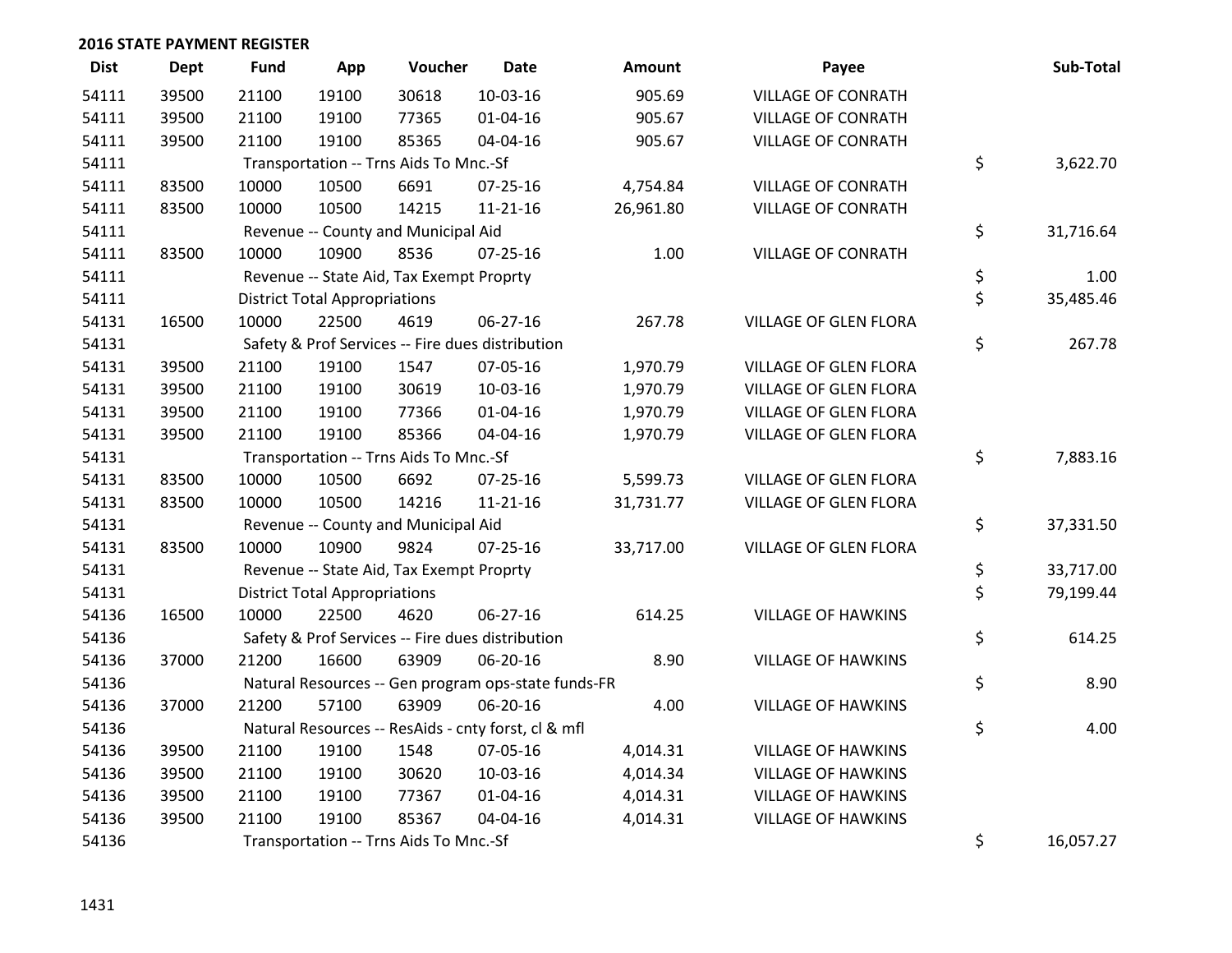| <b>Dist</b> | Dept  | <b>Fund</b> | App                                  | Voucher                                  | <b>Date</b>                                         | Amount     | Payee                     | Sub-Total        |
|-------------|-------|-------------|--------------------------------------|------------------------------------------|-----------------------------------------------------|------------|---------------------------|------------------|
| 54136       | 83500 | 10000       | 10500                                | 6693                                     | $07 - 25 - 16$                                      | 24,285.61  | <b>VILLAGE OF HAWKINS</b> |                  |
| 54136       | 83500 | 10000       | 10500                                | 14217                                    | 11-21-16                                            | 137,390.52 | <b>VILLAGE OF HAWKINS</b> |                  |
| 54136       |       |             |                                      | Revenue -- County and Municipal Aid      |                                                     |            |                           | \$<br>161,676.13 |
| 54136       | 83500 | 10000       | 10900                                | 8537                                     | $07 - 25 - 16$                                      | 316.00     | <b>VILLAGE OF HAWKINS</b> |                  |
| 54136       | 83500 | 10000       | 10900                                | 9825                                     | $07 - 25 - 16$                                      | 189.00     | <b>VILLAGE OF HAWKINS</b> |                  |
| 54136       |       |             |                                      | Revenue -- State Aid, Tax Exempt Proprty |                                                     |            |                           | \$<br>505.00     |
| 54136       | 83500 | 10000       | 11000                                | 14217                                    | $11 - 21 - 16$                                      | 229.69     | <b>VILLAGE OF HAWKINS</b> |                  |
| 54136       |       |             |                                      | Revenue -- Public Utility Distribution   |                                                     |            |                           | \$<br>229.69     |
| 54136       | 83500 | 52100       | 36300                                | 3270                                     | 03-28-16                                            | 1,149.65   | <b>VILLAGE OF HAWKINS</b> |                  |
| 54136       |       |             |                                      | Revenue -- Lottery & Gaming Credit       |                                                     |            |                           | \$<br>1,149.65   |
| 54136       |       |             | <b>District Total Appropriations</b> |                                          |                                                     |            |                           | \$<br>180,244.89 |
| 54141       | 16500 | 10000       | 22500                                | 4621                                     | $06 - 27 - 16$                                      | 73.26      | <b>VILLAGE OF INGRAM</b>  |                  |
| 54141       |       |             |                                      |                                          | Safety & Prof Services -- Fire dues distribution    |            |                           | \$<br>73.26      |
| 54141       | 37000 | 21200       | 16600                                | 63910                                    | 06-20-16                                            | 8.01       | <b>VILLAGE OF INGRAM</b>  |                  |
| 54141       |       |             |                                      |                                          | Natural Resources -- Gen program ops-state funds-FR |            |                           | \$<br>8.01       |
| 54141       | 37000 | 21200       | 57100                                | 63910                                    | 06-20-16                                            | 3.60       | <b>VILLAGE OF INGRAM</b>  |                  |
| 54141       |       |             |                                      |                                          | Natural Resources -- ResAids - cnty forst, cl & mfl |            |                           | \$<br>3.60       |
| 54141       | 39500 | 21100       | 19100                                | 1549                                     | 07-05-16                                            | 2,433.21   | <b>VILLAGE OF INGRAM</b>  |                  |
| 54141       | 39500 | 21100       | 19100                                | 30621                                    | 10-03-16                                            | 2,433.21   | <b>VILLAGE OF INGRAM</b>  |                  |
| 54141       | 39500 | 21100       | 19100                                | 77368                                    | $01 - 04 - 16$                                      | 2,433.21   | <b>VILLAGE OF INGRAM</b>  |                  |
| 54141       | 39500 | 21100       | 19100                                | 85368                                    | 04-04-16                                            | 2,433.21   | <b>VILLAGE OF INGRAM</b>  |                  |
| 54141       |       |             |                                      | Transportation -- Trns Aids To Mnc.-Sf   |                                                     |            |                           | \$<br>9,732.84   |
| 54141       | 83500 | 10000       | 10500                                | 6694                                     | 07-25-16                                            | 4,798.98   | <b>VILLAGE OF INGRAM</b>  |                  |
| 54141       | 83500 | 10000       | 10500                                | 14218                                    | $11 - 21 - 16$                                      | 27,194.25  | <b>VILLAGE OF INGRAM</b>  |                  |
| 54141       |       |             |                                      | Revenue -- County and Municipal Aid      |                                                     |            |                           | \$<br>31,993.23  |
| 54141       |       |             | <b>District Total Appropriations</b> |                                          |                                                     |            |                           | \$<br>41,810.94  |
| 54181       | 16500 | 10000       | 22500                                | 4622                                     | 06-27-16                                            | 478.83     | <b>VILLAGE OF SHELDON</b> |                  |
| 54181       |       |             |                                      |                                          | Safety & Prof Services -- Fire dues distribution    |            |                           | \$<br>478.83     |
| 54181       | 39500 | 21100       | 19100                                | 1550                                     | 07-05-16                                            | 2,686.44   | <b>VILLAGE OF SHELDON</b> |                  |
| 54181       | 39500 | 21100       | 19100                                | 30622                                    | 10-03-16                                            | 2,686.44   | <b>VILLAGE OF SHELDON</b> |                  |
| 54181       | 39500 | 21100       | 19100                                | 77369                                    | 01-04-16                                            | 2,686.44   | VILLAGE OF SHELDON        |                  |
| 54181       | 39500 | 21100       | 19100                                | 85369                                    | 04-04-16                                            | 2,686.44   | VILLAGE OF SHELDON        |                  |
| 54181       |       |             |                                      | Transportation -- Trns Aids To Mnc.-Sf   |                                                     |            |                           | \$<br>10,745.76  |
| 54181       | 83500 | 10000       | 10500                                | 6695                                     | $07 - 25 - 16$                                      | 15,731.43  | <b>VILLAGE OF SHELDON</b> |                  |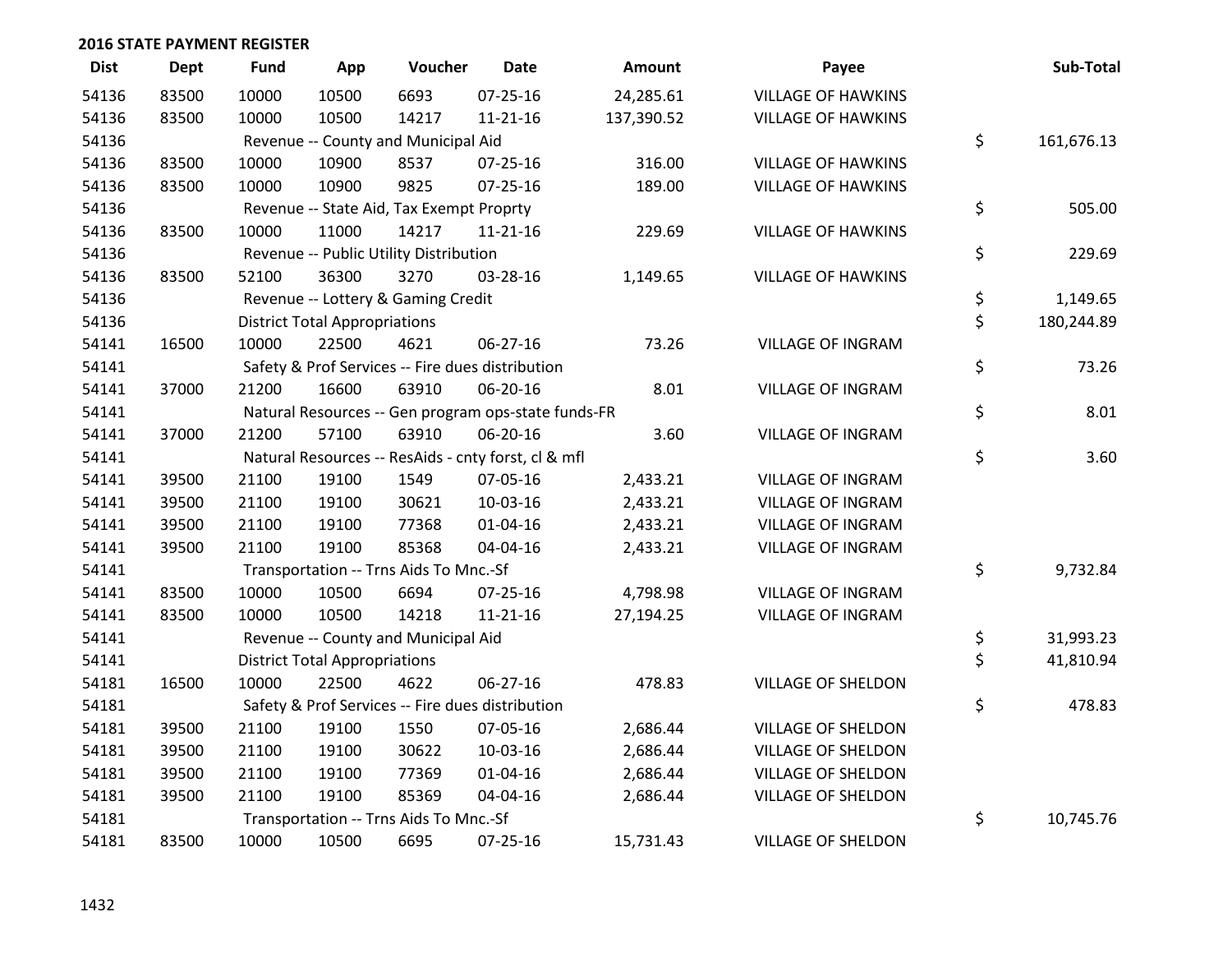| <b>Dist</b> | <b>Dept</b> | Fund  | App                                  | Voucher                                             | <b>Date</b>    | <b>Amount</b> | Payee                          | Sub-Total        |
|-------------|-------------|-------|--------------------------------------|-----------------------------------------------------|----------------|---------------|--------------------------------|------------------|
| 54181       | 83500       | 10000 | 10500                                | 14219                                               | $11 - 21 - 16$ | 89,144.74     | <b>VILLAGE OF SHELDON</b>      |                  |
| 54181       |             |       |                                      | Revenue -- County and Municipal Aid                 |                |               |                                | \$<br>104,876.17 |
| 54181       | 83500       | 10000 | 10900                                | 8538                                                | $07 - 25 - 16$ | 57.00         | VILLAGE OF SHELDON             |                  |
| 54181       |             |       |                                      | Revenue -- State Aid, Tax Exempt Proprty            |                |               |                                | \$<br>57.00      |
| 54181       | 83500       | 52100 | 36300                                | 3271                                                | 03-29-16       | 62.38         | <b>VILLAGE OF SHELDON</b>      |                  |
| 54181       |             |       |                                      | Revenue -- Lottery & Gaming Credit                  |                |               |                                | \$<br>62.38      |
| 54181       |             |       | <b>District Total Appropriations</b> |                                                     |                |               |                                | \$<br>116,220.14 |
| 54186       | 16500       | 10000 | 22500                                | 4623                                                | 06-27-16       | 201.28        | <b>VILLAGE OF TONY</b>         |                  |
| 54186       |             |       |                                      | Safety & Prof Services -- Fire dues distribution    |                |               |                                | \$<br>201.28     |
| 54186       | 39500       | 21100 | 19100                                | 1551                                                | 07-05-16       | 2,873.61      | <b>VILLAGE OF TONY</b>         |                  |
| 54186       | 39500       | 21100 | 19100                                | 30623                                               | 10-03-16       | 2,873.61      | <b>VILLAGE OF TONY</b>         |                  |
| 54186       | 39500       | 21100 | 19100                                | 77370                                               | $01 - 04 - 16$ | 2,873.61      | <b>VILLAGE OF TONY</b>         |                  |
| 54186       | 39500       | 21100 | 19100                                | 85370                                               | 04-04-16       | 2,873.61      | <b>VILLAGE OF TONY</b>         |                  |
| 54186       |             |       |                                      | Transportation -- Trns Aids To Mnc.-Sf              |                |               |                                | \$<br>11,494.44  |
| 54186       | 83500       | 10000 | 10500                                | 6696                                                | $07 - 25 - 16$ | 5,629.48      | <b>VILLAGE OF TONY</b>         |                  |
| 54186       | 83500       | 10000 | 10500                                | 14220                                               | $11 - 21 - 16$ | 31,900.38     | <b>VILLAGE OF TONY</b>         |                  |
| 54186       |             |       |                                      | Revenue -- County and Municipal Aid                 |                |               |                                | \$<br>37,529.86  |
| 54186       | 83500       | 10000 | 10900                                | 8539                                                | $07 - 25 - 16$ | 24.00         | <b>VILLAGE OF TONY</b>         |                  |
| 54186       |             |       |                                      | Revenue -- State Aid, Tax Exempt Proprty            |                |               |                                | \$<br>24.00      |
| 54186       |             |       | <b>District Total Appropriations</b> |                                                     |                |               |                                | \$<br>49,249.58  |
| 54191       | 16500       | 10000 | 22500                                | 4624                                                | 06-27-16       | 842.66        | WEYERHAEUSER, VILLAGE OF       |                  |
| 54191       |             |       |                                      | Safety & Prof Services -- Fire dues distribution    |                |               |                                | \$<br>842.66     |
| 54191       | 37000       | 21200 | 16600                                | 63911                                               | 06-20-16       | 19.58         | WEYERHAEUSER, VILLAGE OF       |                  |
| 54191       |             |       |                                      | Natural Resources -- Gen program ops-state funds-FR |                |               |                                | \$<br>19.58      |
| 54191       | 37000       | 21200 | 57100                                | 63911                                               | 06-20-16       | 8.80          | WEYERHAEUSER, VILLAGE OF       |                  |
| 54191       |             |       |                                      | Natural Resources -- ResAids - cnty forst, cl & mfl |                |               |                                | \$<br>8.80       |
| 54191       | 37000       | 27400 | 67000                                | 55596                                               | $05 - 27 - 16$ | 537.15        | WEYERHAEUSER, VILLAGE OF       |                  |
| 54191       |             |       |                                      | Natural Resources -- Fin asst for responsible units |                |               |                                | \$<br>537.15     |
| 54191       | 39500       | 21100 | 19100                                | 1552                                                | 07-05-16       | 2,443.67      | WEYERHAEUSER, VILLAGE OF       |                  |
| 54191       | 39500       | 21100 | 19100                                | 30624                                               | 10-03-16       | 2,443.67      | WEYERHAEUSER, VILLAGE OF       |                  |
| 54191       | 39500       | 21100 | 19100                                | 77371                                               | $01 - 04 - 16$ | 2,443.67      | <b>VILLAGE OF WEYERHAEUSER</b> |                  |
| 54191       | 39500       | 21100 | 19100                                | 85371                                               | 04-04-16       | 2,443.67      | VILLAGE OF WEYERHAEUSER        |                  |
| 54191       |             |       |                                      | Transportation -- Trns Aids To Mnc.-Sf              |                |               |                                | \$<br>9,774.68   |
| 54191       | 83500       | 10000 | 10500                                | 6697                                                | $07 - 25 - 16$ | 11,319.15     | WEYERHAEUSER, VILLAGE OF       |                  |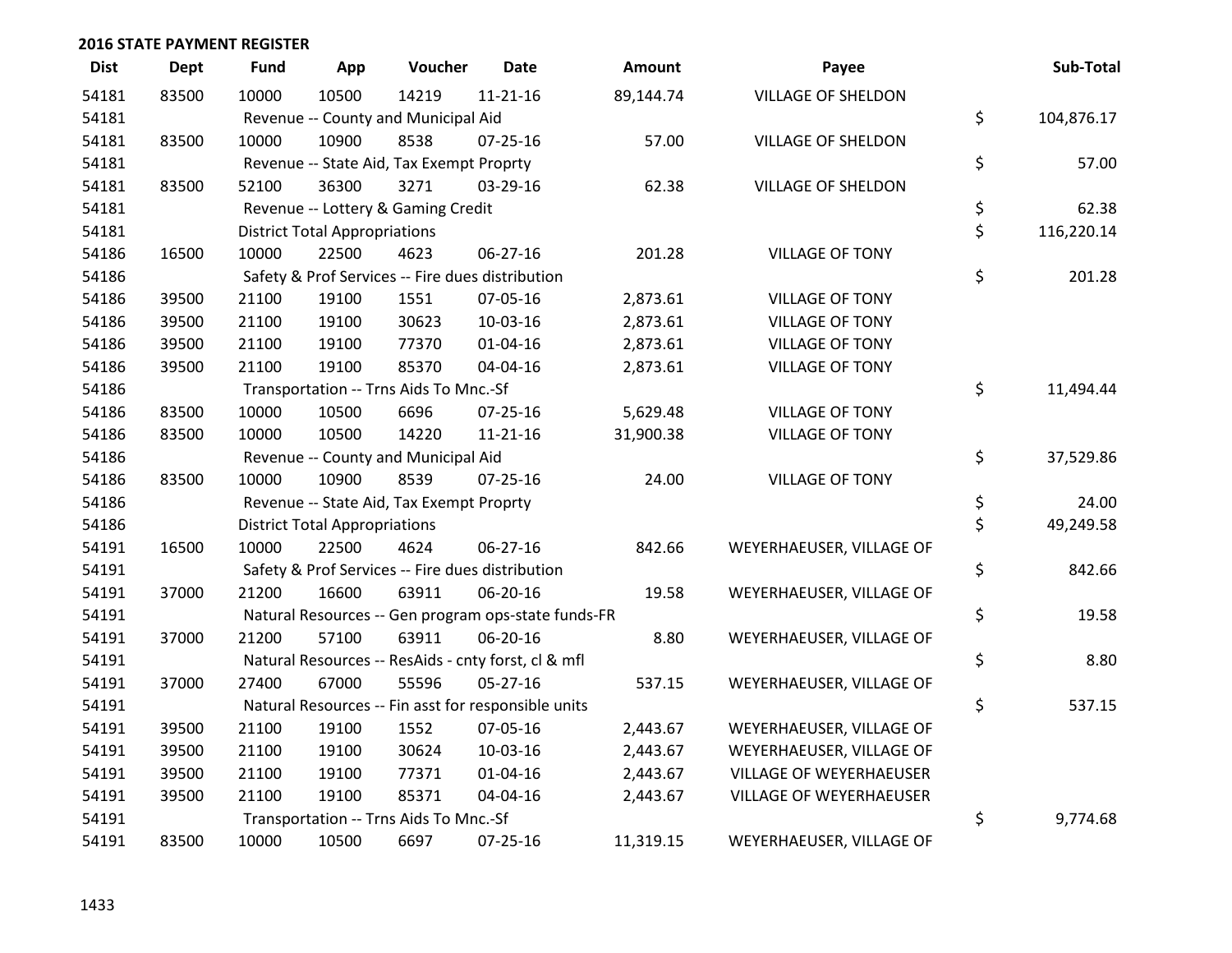| <b>Dist</b> | <b>Dept</b> | <b>Fund</b>                                           | App                                       | Voucher                                  | <b>Date</b>                                      | <b>Amount</b> | Payee                    |    | Sub-Total  |
|-------------|-------------|-------------------------------------------------------|-------------------------------------------|------------------------------------------|--------------------------------------------------|---------------|--------------------------|----|------------|
| 54191       | 83500       | 10000                                                 | 10500                                     | 14221                                    | $11 - 21 - 16$                                   | 64,141.84     | WEYERHAEUSER, VILLAGE OF |    |            |
| 54191       |             |                                                       | \$<br>Revenue -- County and Municipal Aid |                                          |                                                  |               |                          |    | 75,460.99  |
| 54191       | 83500       | 10000                                                 | 10900                                     | 8540                                     | $07 - 25 - 16$                                   | 42.00         | WEYERHAEUSER, VILLAGE OF |    |            |
| 54191       | 83500       | 10000                                                 | 10900                                     | 9826                                     | $07 - 25 - 16$                                   | 177.00        | WEYERHAEUSER, VILLAGE OF |    |            |
| 54191       |             |                                                       |                                           | Revenue -- State Aid, Tax Exempt Proprty |                                                  |               |                          | \$ | 219.00     |
| 54191       | 83500       | 10000                                                 | 50100                                     | 2654                                     | $01-29-16$                                       | 43.20         | WEYERHAEUSER, VILLAGE OF |    |            |
| 54191       |             |                                                       | Revenue -- Payments for municipal svcs    |                                          |                                                  |               |                          |    | 43.20      |
| 54191       |             |                                                       | <b>District Total Appropriations</b>      |                                          |                                                  |               |                          | \$ | 86,906.06  |
| 54246       | 16500       | 10000                                                 | 22500                                     | 4625                                     | 06-27-16                                         | 7,152.15      | LADYSMITH, CITY OF       |    |            |
| 54246       |             |                                                       |                                           |                                          | Safety & Prof Services -- Fire dues distribution |               |                          | \$ | 7,152.15   |
| 54246       | 39500       | 21100                                                 | 16200                                     | 2122                                     | 07-05-16                                         | 5,751.81      | LADYSMITH, CITY OF       |    |            |
| 54246       | 39500       | 21100                                                 | 16200                                     | 29224                                    | 10-03-16                                         | 5,751.83      | LADYSMITH, CITY OF       |    |            |
| 54246       |             |                                                       |                                           | Transportation -- Conn Hwy Aids St Fds   |                                                  |               |                          | \$ | 11,503.64  |
| 54246       | 39500       | 21100                                                 | 18500                                     | 58889                                    | 12-05-16                                         | 10,638.00     | LADYSMITH, CITY OF       |    |            |
| 54246       |             |                                                       |                                           | Transportation -- Hwy Sfty Loc Aid Ffd   |                                                  |               |                          | \$ | 10,638.00  |
| 54246       | 39500       | 21100                                                 | 19100                                     | 1553                                     | 07-05-16                                         | 54,555.64     | LADYSMITH, CITY OF       |    |            |
| 54246       | 39500       | 21100                                                 | 19100                                     | 30625                                    | 10-03-16                                         | 54,555.67     | LADYSMITH, CITY OF       |    |            |
| 54246       |             |                                                       |                                           | Transportation -- Trns Aids To Mnc.-Sf   |                                                  |               |                          | \$ | 109,111.31 |
| 54246       | 39500       | 21100                                                 | 16200                                     | 78089                                    | $01 - 04 - 16$                                   | 5,751.81      | <b>CITY OF LADYSMITH</b> |    |            |
| 54246       | 39500       | 21100                                                 | 16200                                     | 82089                                    | 04-04-16                                         | 5,751.81      | <b>CITY OF LADYSMITH</b> |    |            |
| 54246       |             |                                                       |                                           | Transportation -- Conn Hwy Aids St Fds   |                                                  |               |                          | \$ | 11,503.62  |
| 54246       | 39500       | 21100                                                 | 18500                                     | 80670                                    | 05-02-16                                         | 4,000.00      | TREAS CITY LADYSMITH     | \$ |            |
| 54246       |             |                                                       | Transportation -- Hwy Sfty Loc Aid Ffd    |                                          |                                                  |               |                          |    | 4,000.00   |
| 54246       | 39500       | 21100                                                 | 19100                                     | 77372                                    | $01 - 04 - 16$                                   | 54,555.64     | <b>CITY OF LADYSMITH</b> |    |            |
| 54246       | 39500       | 21100                                                 | 19100                                     | 85372                                    | 04-04-16                                         | 54,555.64     | <b>CITY OF LADYSMITH</b> | \$ |            |
| 54246       |             |                                                       | Transportation -- Trns Aids To Mnc.-Sf    |                                          |                                                  |               |                          |    | 109,111.28 |
| 54246       | 39500       | 21100                                                 | 27800                                     | 72279                                    | $01 - 26 - 16$                                   | 125,576.57    | TREAS CITY LADYSMITH     |    |            |
| 54246       |             |                                                       |                                           | Transportation -- Loc Rd Imp Prg St Fd   |                                                  |               |                          | \$ | 125,576.57 |
| 54246       | 45500       | 10000                                                 | 23100                                     | 14925                                    | 08-04-16                                         | 1,120.00      | LADYSMITH, CITY OF       | \$ |            |
| 54246       |             |                                                       | Justice -- Law enforcement train, local   |                                          |                                                  |               |                          |    | 1,120.00   |
| 54246       | 50500       | 10000                                                 | 74300                                     | 8961                                     | 02-24-16                                         | 268,771.25    | LADYSMITH, CITY OF       |    |            |
| 54246       | 50500       | 10000                                                 | 74300                                     | 32323                                    | 10-26-16                                         | 13,091.28     | LADYSMITH, CITY OF       |    |            |
| 54246       |             | \$<br>Administration -- Federal aid, local assistance |                                           |                                          |                                                  |               |                          |    | 281,862.53 |
| 54246       | 83500       | 10000                                                 | 10500                                     | 6698                                     | 07-25-16                                         | 215,443.62    | LADYSMITH, CITY OF       |    |            |

| <b>Amount</b> | Payee                    | Sub-Total        |
|---------------|--------------------------|------------------|
| 1,141.84      | WEYERHAEUSER, VILLAGE OF |                  |
|               |                          | \$<br>75,460.99  |
| 42.00         | WEYERHAEUSER, VILLAGE OF |                  |
| 177.00        | WEYERHAEUSER, VILLAGE OF |                  |
|               |                          | \$<br>219.00     |
| 43.20         | WEYERHAEUSER, VILLAGE OF |                  |
|               |                          | \$<br>43.20      |
|               |                          | \$<br>86,906.06  |
| 152.15        | LADYSMITH, CITY OF       |                  |
|               |                          | \$<br>7,152.15   |
| 5,751.81      | LADYSMITH, CITY OF       |                  |
| 5,751.83      | LADYSMITH, CITY OF       |                  |
|               |                          | \$<br>11,503.64  |
| ,638.00       | LADYSMITH, CITY OF       | \$<br>10,638.00  |
| 1,555.64      | LADYSMITH, CITY OF       |                  |
| 1,555.67      | LADYSMITH, CITY OF       |                  |
|               |                          | \$<br>109,111.31 |
| 5,751.81      | <b>CITY OF LADYSMITH</b> |                  |
| 5,751.81      | <b>CITY OF LADYSMITH</b> |                  |
|               |                          | \$<br>11,503.62  |
| 1,000.00      | TREAS CITY LADYSMITH     |                  |
|               |                          | \$<br>4,000.00   |
| 1,555.64      | <b>CITY OF LADYSMITH</b> |                  |
| 1,555.64      | <b>CITY OF LADYSMITH</b> |                  |
|               |                          | \$<br>109,111.28 |
| 576.57        | TREAS CITY LADYSMITH     |                  |
|               |                          | \$<br>125,576.57 |
| 120.00        | LADYSMITH, CITY OF       |                  |
|               |                          | \$<br>1,120.00   |
| 3,771.25      | LADYSMITH, CITY OF       |                  |
| 3,091.28      | LADYSMITH, CITY OF       |                  |
|               |                          | \$<br>281,862.53 |
| 6,443.62      | LADYSMITH, CITY OF       |                  |